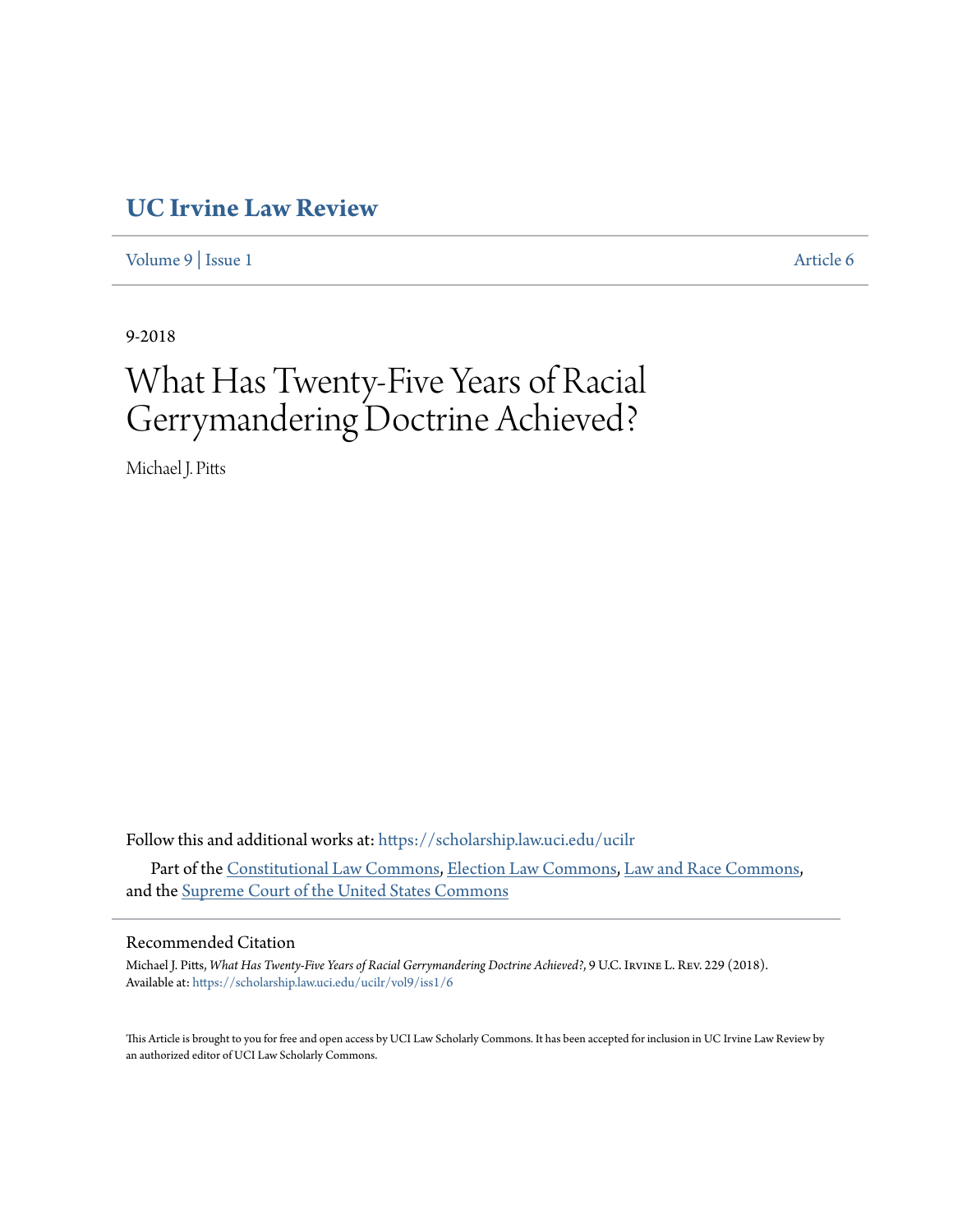# What Has Twenty-Five Years of Racial Gerrymandering Doctrine Achieved?

Michael I. Pitts\*

*In 1993, Shaw v. Reno created a doctrine of racial gerrymandering that has now been in existence for twenty-five years. This Article examines the doctrine's impact over that time—whether it has achieved the goals the Court set out for the doctrine in Shaw and whether it has had other consequences. This Article examines the doctrine's impact through the lens of the place where the doctrine first took root and has been most heavily litigated over the last twenty-five years—North Carolina's congressional districts. This Article also draws upon the existing empirical literature in its assessment of the doctrine's impact. In so doing, this Article represents the first comprehensive assessment of the doctrine. Ultimately, the Article concludes that while more research could and should be done in this realm, racial gerrymandering doctrine does not appear to have achieved the goals the Court set out for it. In addition, the doctrine has likely had little additional impact other than to make districts more compact and cost state governments money for litigation and compliance. For these reasons, the Article concludes that the doctrine should be abandoned absent additional research documenting a systematically meaningful positive impact on American democracy.* 

| A. The 1990s Round of Racial Gerrymandering Litigation233 |  |
|-----------------------------------------------------------|--|
|                                                           |  |
|                                                           |  |
|                                                           |  |
|                                                           |  |
|                                                           |  |
|                                                           |  |
|                                                           |  |

<sup>\*</sup>Michael J. Pitts, Vice Dean and Professor of Law, Indiana University Robert H. McKinney School of Law. Thanks to Bob Berman, Josh Douglas, Chris Elmendorf, Ned Foley, Bernard Fraga, Max Huffman, and Diana Winters for their extremely helpful critiques. Thanks to Rena Seidler for library assistance.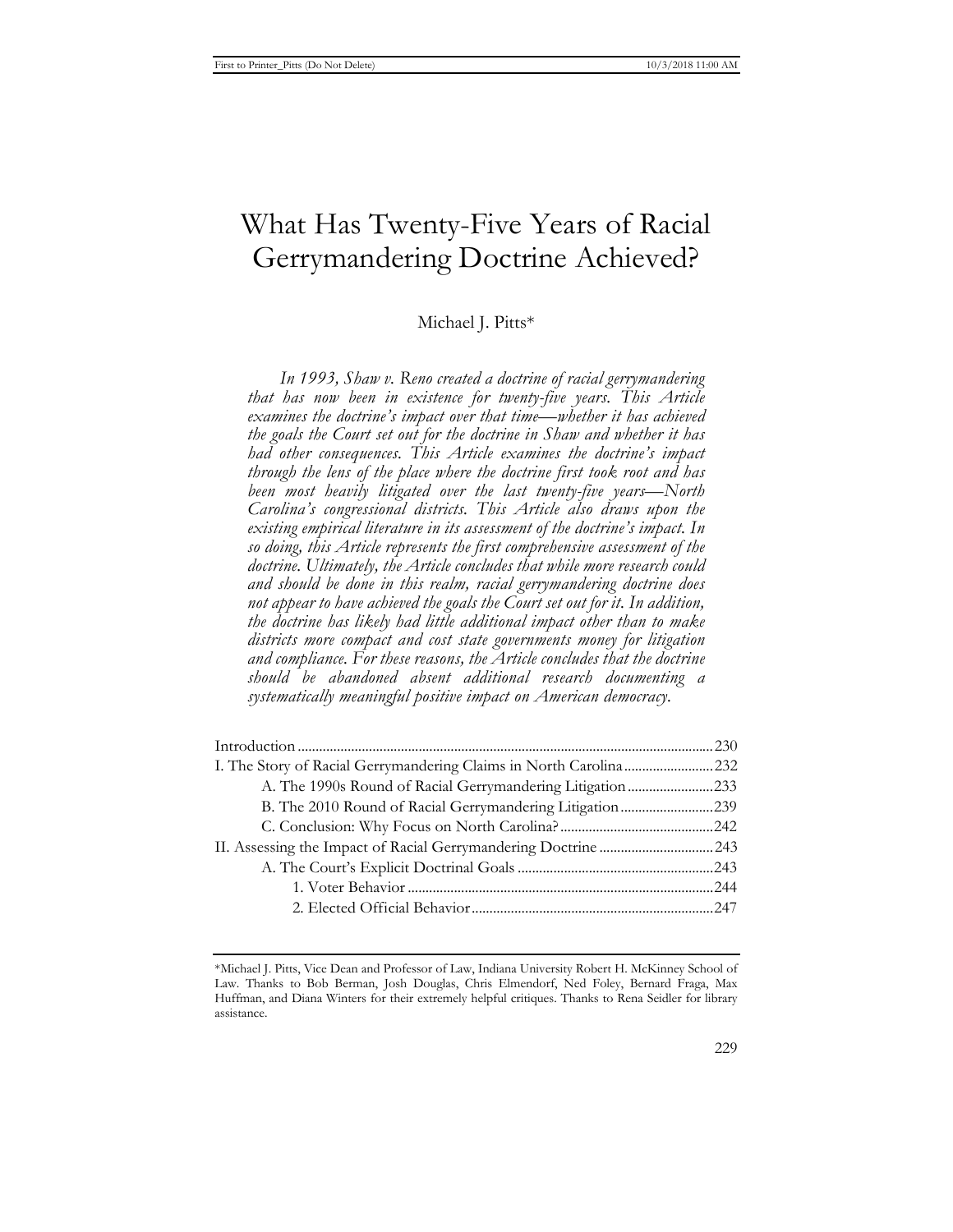#### **INTRODUCTION**

Twenty-five years ago the Supreme Court handed down the watershed decision of *Shaw v. Reno*. <sup>1</sup> *Shaw* involved a challenge to two congressional districts in North Carolina drawn for the purpose of allowing African-American voters the ability to control the outcome of elections in those districts.2 A group of white plaintiffs challenged those districts, asserting a constitutional claim that had never before been recognized—a claim of racial gerrymandering.3 A narrow majority of the Supreme Court embraced the justiciability of such a claim.4 New constitutional doctrine was born.

The doctrine, which makes it unconstitutional to draw a single-member district using race as the predominant factor unless the district satisfies strict scrutiny,<sup>5</sup> has had an interesting run so far. It spawned a wave of litigation during the 1990s involving congressional and state legislative redistricting plans.6 Indeed, it is not an exaggeration to say that racial gerrymandering doctrine was to election law what Nirvana's "Nevermind" was to rock music during the 1990s—the groundbreaking moment of the decade. But as we moved past the millennium, the doctrine went dormant, with little activity of note during the Aughts.7 Then, the 2010 round of

6. The Supreme Court used racial gerrymandering doctrine to reject several congressional plans during the 1990s round of redistricting. *See, e.g.*, Bush v. Vera, 517 U.S. 952 (1996) (Texas congressional); Shaw v. Hunt, 517 U.S. 899 (1996) (North Carolina congressional); Miller v. Johnson, 515 U.S. 900 (1995) (Georgia congressional). Lower federal courts also used racial gerrymandering doctrine to strike down congressional and state legislative redistricting plans in several states. *See, e.g.*, Kelley v. Bennett, 96 F. Supp. 2d 1301 (M.D. Ala. 2000) (Alabama State House and Senate), *vacated for lack of standing sub nom*, Sinkfield v. Kelley, 531 U.S. 28 (2000); Moon v. Meadows, 952 F. Supp. 1141 (E.D. Va. 1997) (Virginia congressional); Diaz v. Silver, 978 F. Supp. 96 (E.D.N.Y. 1997) (New York congressional); Johnson v. Morthem, 926 F. Supp. 1460 (N.D. Fla. 1996) (Florida congressional); Hays v. Louisiana, 936 F. Supp. 360 (W.D. La. 1996) (Louisiana congressional); Smith v. Beasley, 946 F. Supp. 1174 (D.S.C. 1996) (South Carolina State House and Senate). In a few instances, redistricting plans survived racial gerrymandering challenges. *See, e.g.*, King v. Illinois Bd. of Elections, 979 F. Supp. 619 (N.D. Ill. 1997) (Illinois congressional), *aff'd*, 522 U.S. 1087 (1998); DeWitt v. Wilson, 856 F. Supp. 1409 (E.D. Cal. 1994) (California congressional), *aff'd*, 515 U.S. 1170 (1995).

7. Jocelyn F. Benson, *A Shared Existence: The Current Compatibility of the Equal Protection Clause and Section 5 of the Voting Rights Act*, 88 NEB. L. REV. 124, 151 (2009) ("[I]n each state subject

<sup>1.</sup> Shaw v. Reno, 509 U.S. 630 (1993).

<sup>2</sup>*. Id.* at 634–37.

<sup>3</sup>*. Id.* at 636–37.

<sup>4</sup>*. Id.* at 658.

<sup>5</sup>*. See, e.g.*, Cooper v. Harris, No. 15-1262, slip op. at 2 (S. Ct. May 22, 2017).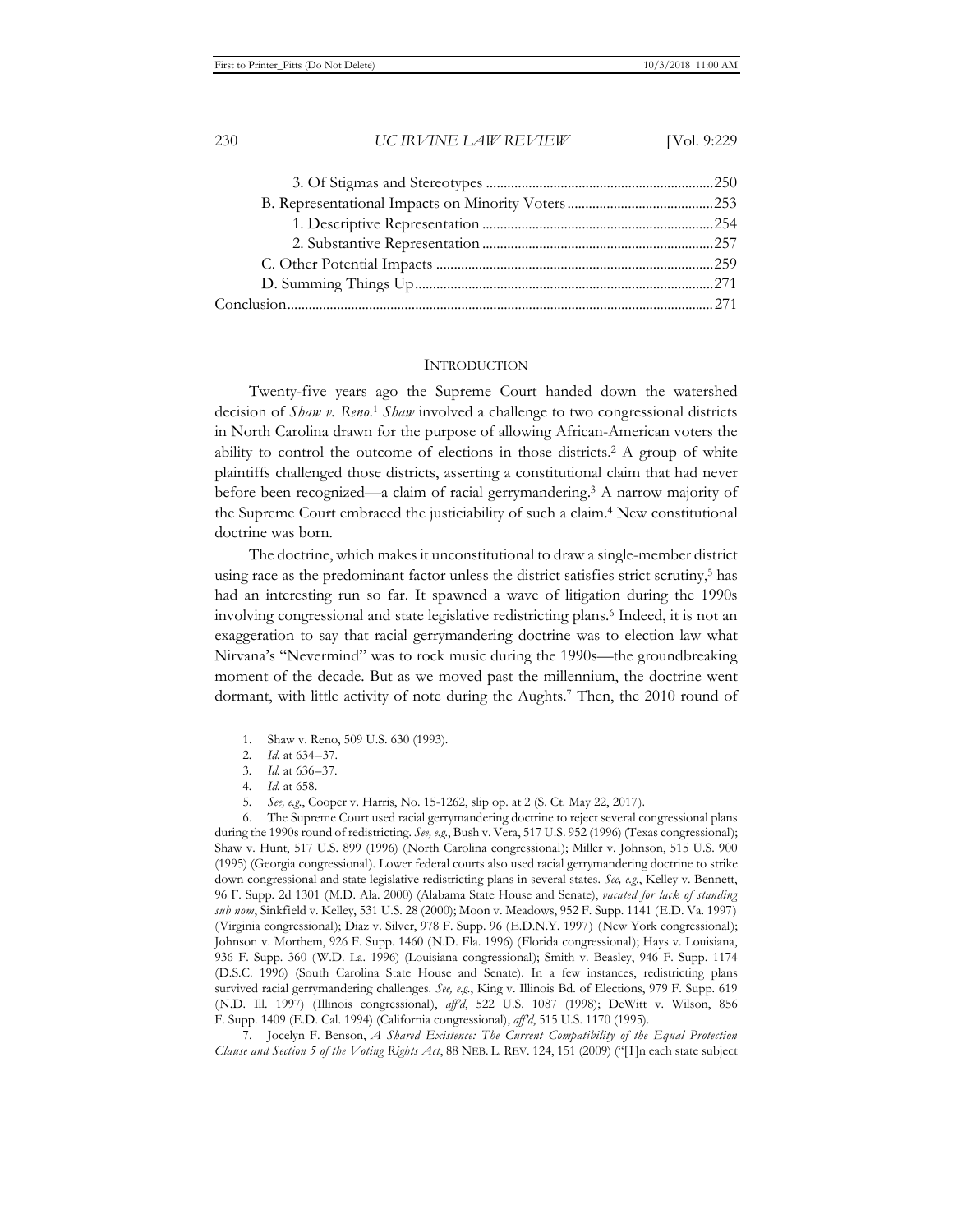redistricting sparked a revitalization that included a major Supreme Court opinion involving the very same North Carolina congressional districts that spawned the doctrine's creation in the first place.<sup>8</sup>

When it conceived the doctrine of racial gerrymandering, the Court clearly articulated two goals for the doctrine—one involving its impact on voters and the other its impact on candidates. First, the Court expressed a view that the doctrine could foster a political environment with less racially polarized voting.<sup>9</sup> Second, the Court thought the doctrine would lead to the election of government officials who would serve their constituency more holistically.10 In addition, the Court also expressed a third, more nebulous and vague concern about stereotyping.<sup>11</sup>

After such a big run in the 1990s and with twenty-five years of implementation, one might expect the development of a rich literature assessing racial gerrymandering doctrine's impact on American democracy during its lifespan. But that hasn't happened. There appears to have been little, if any, systematic study about whether racial gerrymandering doctrine has achieved the goals articulated by the Court in 1993.12 And there also does not appear to have been any systematic study of whether racial gerrymandering doctrine has led to other developments not articulated by the Court—such as reduced representation for minority voters or the enactment of less partisan redistricting plans.

This Article fills a hole in the racial gerrymandering literature by conducting a systematic review of the impact of the doctrine, and it does so in two parts. Part I tells the broad outlines of the story of racial gerrymandering doctrine in relation to North Carolina's congressional districts over the past quarter century. The story is a fascinating one in that the districts originally alleged to be racial gerrymanders in the early 1990s that sparked creation of the doctrine then faced the exact same allegations two decades later, playing a role in the doctrine's revival. Part II then uses North Carolina's congressional redistricting saga, along with existing empirical evidence, to assess the doctrine's impact.

to Section 5 preclearance there was not one single case in which a federal court found that a districting plan drawn after the 2000 Census violated [racial gerrymandering] doctrine.").

<sup>8</sup>*. Cooper*, slip op. at 5. For other post-2010 racial gerrymandering opinions from the Supreme Court, see Bethune-Hill v. Va. State Bd. of Elections, 137 S. Ct. 788 (2017) (challenge to state legislative districts in Virginia); Ala. Legislative Black Caucus v. Alabama, 135 S. Ct. 1257 (2015) (racial gerrymandering challenge to Alabama state legislative districts). For a lower court decision rejecting several state legislative districts as racial gerrymanders, see Ala. Legislative Black Caucus v. Alabama, 231 F. Supp. 3d 1026 (M.D. Ala. 2017).

<sup>9</sup>*. Shaw*, 509 U.S. at 647.

<sup>10</sup>*. Id.* at 648.

<sup>11</sup>*. Id.* at 647.

<sup>12.</sup> As some of the only researchers to specifically study the impact of racial gerrymandering doctrine wrote in 2015: "To date, though, we are unaware of any attempt, like ours, to assess the empirical assumptions undergirding the *Shaw* theory of majority-minority districting and its psychological effects." Stephen Ansolabehere & Nathaniel Persily, *Testing* Shaw v. Reno*: Do Majority-Minority Districts Cause Expressive Harms?*, 90 N.Y.U. L. REV. 1041, 1046 (2015).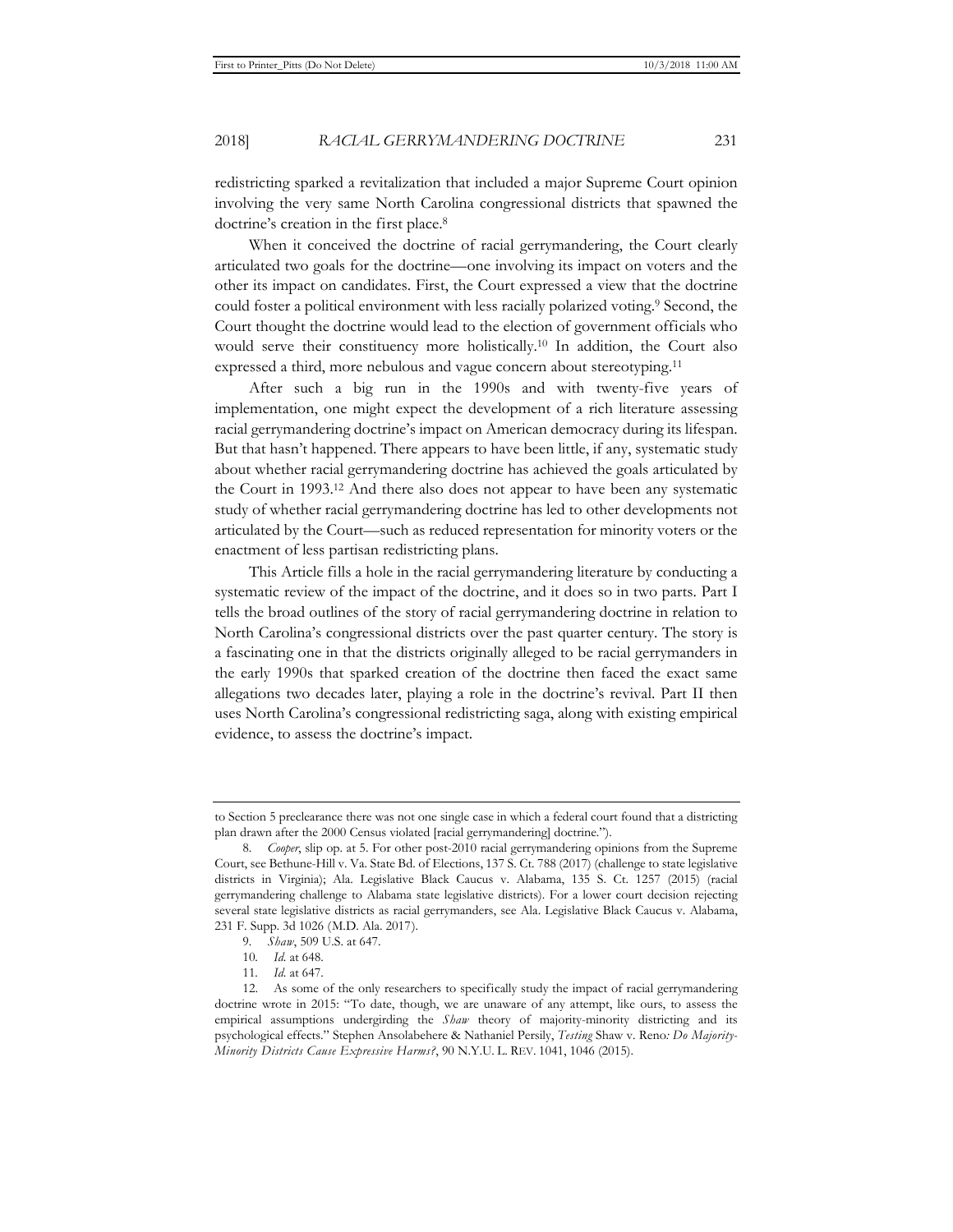After engaging in this systematic review, the Article comes to the following conclusions:

- Racial gerrymandering doctrine likely has done little to advance the explicit goals articulate by the Court when it created the doctrine.
- The doctrine likely has had very little impact on the descriptive or substantive representation of minority voters.13 To the extent it has had an impact on descriptive representation, it may have reduced it slightly although there is no evidence that this slight reduction has led to much of an increase in substantive representation.
- The doctrine has likely done little to curb partisan gerrymandering.
- The doctrine has likely had little impact on individual voter participation.
- The doctrine has likely done little to advance state's rights, democratic legitimacy, or a "colorblind" constitution.
- The doctrine has likely led to more compact districts.
- The doctrine has likely increased litigation and compliance costs for state and local governments.

In the end, if this is what the doctrine does, the most tangible benefit<sup>14</sup> of the doctrine—more compact districts—probably does not outweigh the increased costs to government of litigating such claims.

A caveat, though, before proceeding. While this Article concludes that racial gerrymandering doctrine likely has had little impact on American democracy during its twenty-five-year run, further study could prove some of the above conclusions incorrect. There has been relatively little *direct* empirical work on the doctrine's impact. Thus, while discussing the doctrine's impact, this Article will also point out areas where additional empirical research might be done. At the very least, though, this Article would seem to shift the burden to supporters of the doctrine to justify its practical utility.

## I. THE STORY OF RACIAL GERRYMANDERING CLAIMS IN NORTH CAROLINA

The tale of racial gerrymandering involving North Carolina's congressional districts over the last quarter-century is incredible. Two districts drawn in the early 1990s sparked litigation resulting in *four* Supreme Court opinions, the first of which created a brand-new constitutional doctrine. Then, the same two districts were reconstructed in 2011, sparking yet another racial gerrymandering decision from the Supreme Court related to North Carolina's congressional districts. Because the level of racial gerrymandering activity has been amazing, North Carolina's congressional

<sup>13.</sup> For definitions of the terms "descriptive" and "substantive" representation, see discussion *infra* Part II.B.

<sup>14.</sup> Assuming it is a benefit, *see infra* notes 240-41 and accompanying text.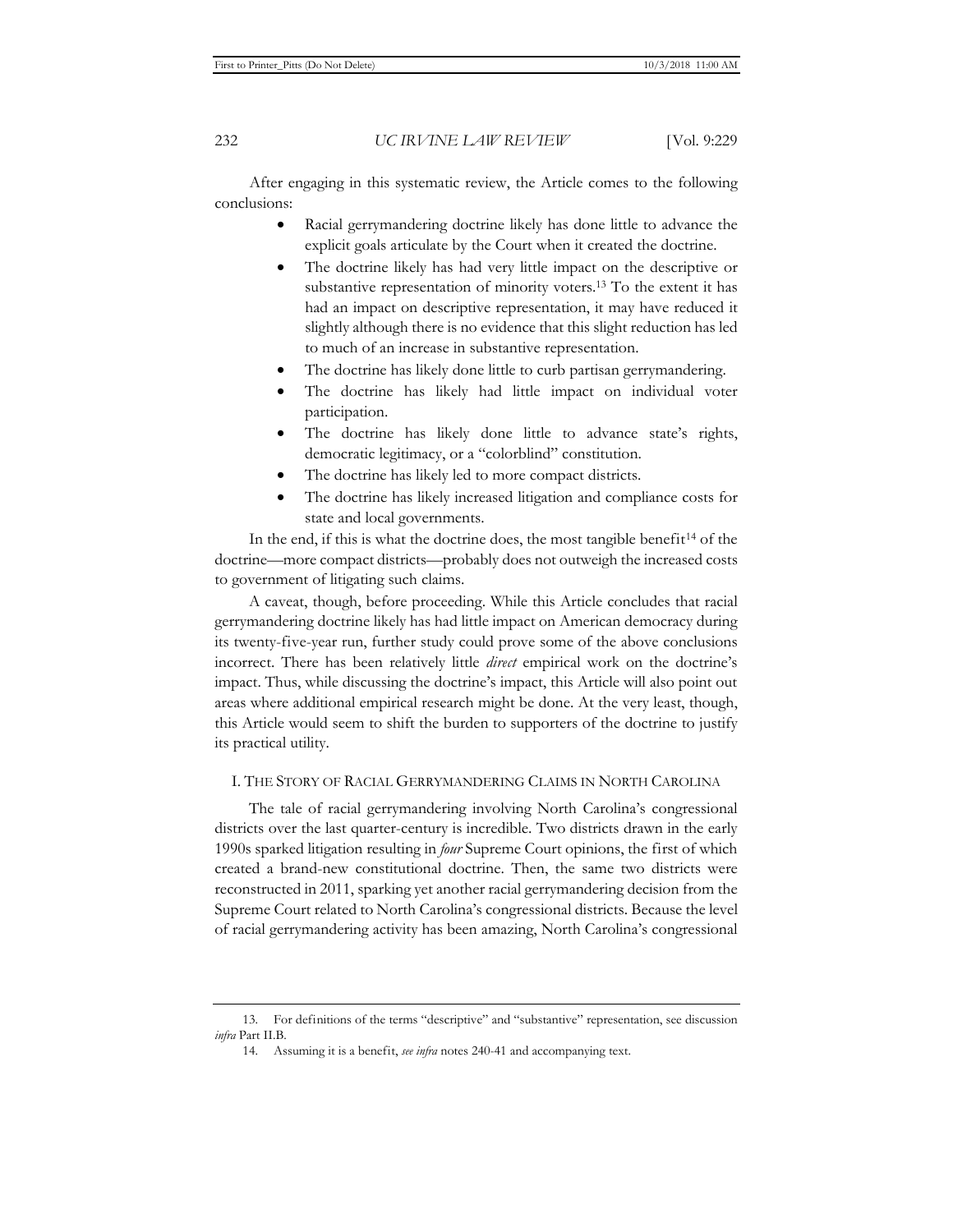districts serve as a wonderful launching pad for discussing the doctrine's impact.15 What follows is a discussion of the two separate decades of litigation that intersperses electoral results from the myriad of congressional redistricting plans used in North Carolina over the past twenty-five years.

#### *A. The 1990 Round of Racial Gerrymandering Litigation*

The 1990 Census showed North Carolina's population had grown in such a way as to entitle the State to an additional Congressional district—it's twelfth.16 The Democratic Party controlled the redistricting process,<sup>17</sup> and the State's first attempt at redistricting resulted in the creation of one majority-black district in the northeastern portion of the State. In the eyes of some, this district was constructed in a "contorted" manner for partisan purposes—to protect white Democratic members of Congress from potentially being defeated by Republicans, the latter of whom had been gaining strength in state politics over the previous couple of decades.18

The State's initial redistricting plan was denied preclearance by the United States Department of Justice under Section 5 of the Voting Rights Act.19 The Justice Department objected to North Carolina's redistricting because North Carolina had failed to draw two majority-black districts.20 In the Justice Department's view, the State had engaged in impermissible purposeful discrimination by refusing to establish a second majority-black district.21 The Justice Department's denial of preclearance sent North Carolina back to the drawing board.

North Carolina's legislature responded to the Justice Department by enacting a redistricting plan with two majority-black districts—District 1 and District 12.22 District 1 was described as:

somewhat hook shaped. Centered in the northeastern portion of the State, it moves southward until it tapers to a narrow band; then, with finger-like extensions, it reaches far into the southernmost part of the State near the

<sup>15.</sup> As one commentator observed: "Few states have had as great an impact on the development of redistricting and election law as North Carolina." Benson, *supra* note 7, at 154. And that observation occurred *prior to* the litigation involving the post-2010 Census redistricting in North Carolina.

<sup>16.</sup> Pope v. Blue, 809 F. Supp. 392, 394 (W.D.N.C. 1992).

<sup>17</sup>*. Id.* at 394. At the time, the Governor was a Republican; however, the Governor did not have veto power. *Id.* 

<sup>18</sup>*. Id.* at 394; *see also* Thomas C. Goldstein, *Unpacking and Applying* Shaw v. Reno, 43 AM. U. L. REV. 1135, 1147 (1994) ("A . . . concern for the predominantly Democratic General Assembly was its partisan desire to see members of the Democratic party elected from the state by designing most of the districts to include a majority of Democratic voters."); Paul Gronke & J. Matthew Wilson, *Competing Redistricting Plans as Evidence of Political Motives*, 27 AM. POL. Q. 147, 152 (1999) (noting that North Carolina's redistricting process occurred in the context of a "state [that had] turned progressively more Republican").

<sup>19.</sup> Letter of John R. Dunne, Assistant Attorney Gen., Civil Rights Div., to Tiare B. Smiley, Special Deputy Attorney Gen., State of N.C. (Dec. 18, 1991) [hereinafter "Dunne Letter"].

<sup>20.</sup> *Id.*

<sup>21.</sup> *Id.*

<sup>22.</sup> Shaw v. Reno, 509 U.S. 630, 634–35 (1993).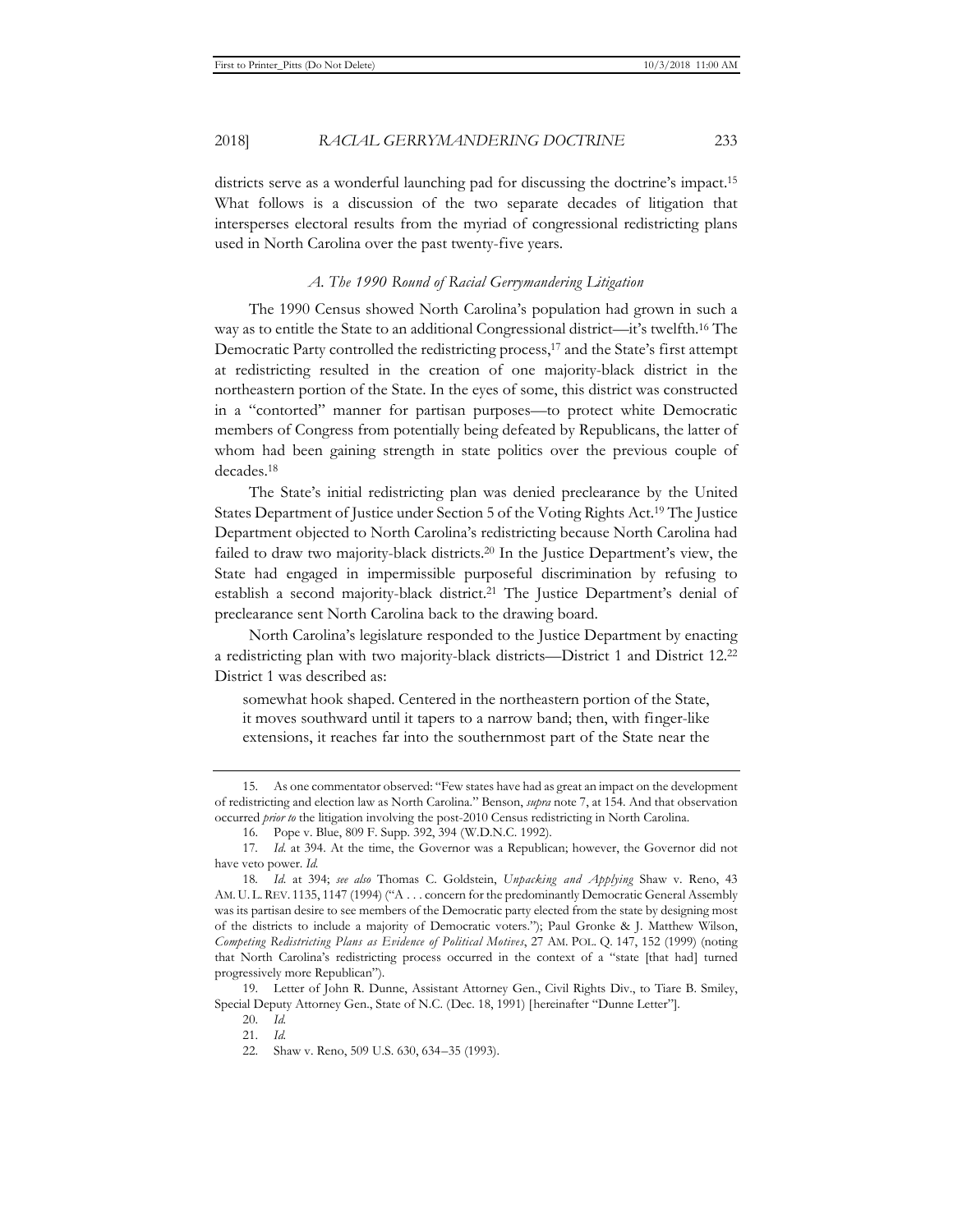South Carolina border. District 1 has been compared to a "Rorschach inkblot test" . . . and a "bug splattered on a windshield."23

District 12 was described as:

even more unusually shaped [than District 1]. [District 12] is approximately 160 miles long and, for much of its length, no wider than the I-85 corridor. It winds in snakelike fashion through tobacco country, financial centers, and manufacturing areas "until it gobbles in enough enclaves of black neighborhoods." Northbound and southbound drivers on I-85 sometimes find themselves in separate districts in one county, only to "trade" districts when they enter the next county. Of the 10 counties through which District 12 passes, 5 are cut into 3 different districts; even towns are divided. At one point the district remains contiguous only because it intersects at a single point with two other districts before crossing over them. One state legislator has remarked that "'[i]f you drove down the interstate with both car doors open, you'd kill most of the people in the district.'"24

But eye-pleasing cartography did not matter to the Justice Department and, with a second majority-black district contained in the plan, the Justice Department was satisfied and granted preclearance.<sup>25</sup>

Litigation ensued. But the initial litigation related to partisan, not racial, gerrymandering. A group of mostly Republican plaintiffs filed suit primarily alleging that North Carolina's redistricting plan amounted to an unconstitutional *partisan* gerrymander.26 A three-judge district court quickly dispatched the partisan gerrymandering claim, and the Supreme Court summarily affirmed that decision.27

The next round of litigation, though, was anything but quick. A group of white plaintiffs filed a challenge, the "gravamen" of which was that the State "acted unconstitutionally in deliberately creating two congressional districts in which black persons constitute[d] majorities of the overall voting-age and registered voter populations."28 The most important of these claims was an Equal Protection Clause allegation of "racial gerrymandering," focusing on the creation of Districts 1 and

<sup>23</sup>*. Id.* at 636 (citation omitted).

<sup>24.</sup> *Id.* at 635–36 (internal citations omitted).

<sup>25.</sup> *Id.* at 636.

<sup>26.</sup> Pope v. Blue, 809 F. Supp. 392, 394, 395 (W.D.N.C. 1992); Richard L. Hasen, *Racial Gerrymandering's Questionable Revival*, 67 ALA. L. REV. 365, 369 (2015) ("In the 1990s round of state legislative redistricting in North Carolina, self-interested Democrats reacted to the DOJ's demands to create an additional majority-minority legislative district by passing a plan that simultaneously created the required number of such districts, protected Democratic incumbents, and maximized the number of Democratic seats.").

<sup>27</sup>*. Pope*, 804 F. Supp. at 396–99, *aff'd* 113 S. Ct. 30 (1992). A three-judge panel is convened whenever the constitutionality of a congressional redistricting plan is challenged. 28 U.S.C. § 2284 (2012). The district court decision then can be directly appealed to the Supreme Court. 28 U.S.C. § 1253 (2012).

<sup>28.</sup> Shaw v. Barr, 808 F. Supp. 461, 467 (E.D.N.C. 1992). The plaintiffs did not self-identify as "white voters" but the district court took judicial notice of that fact. *Id.* at 470.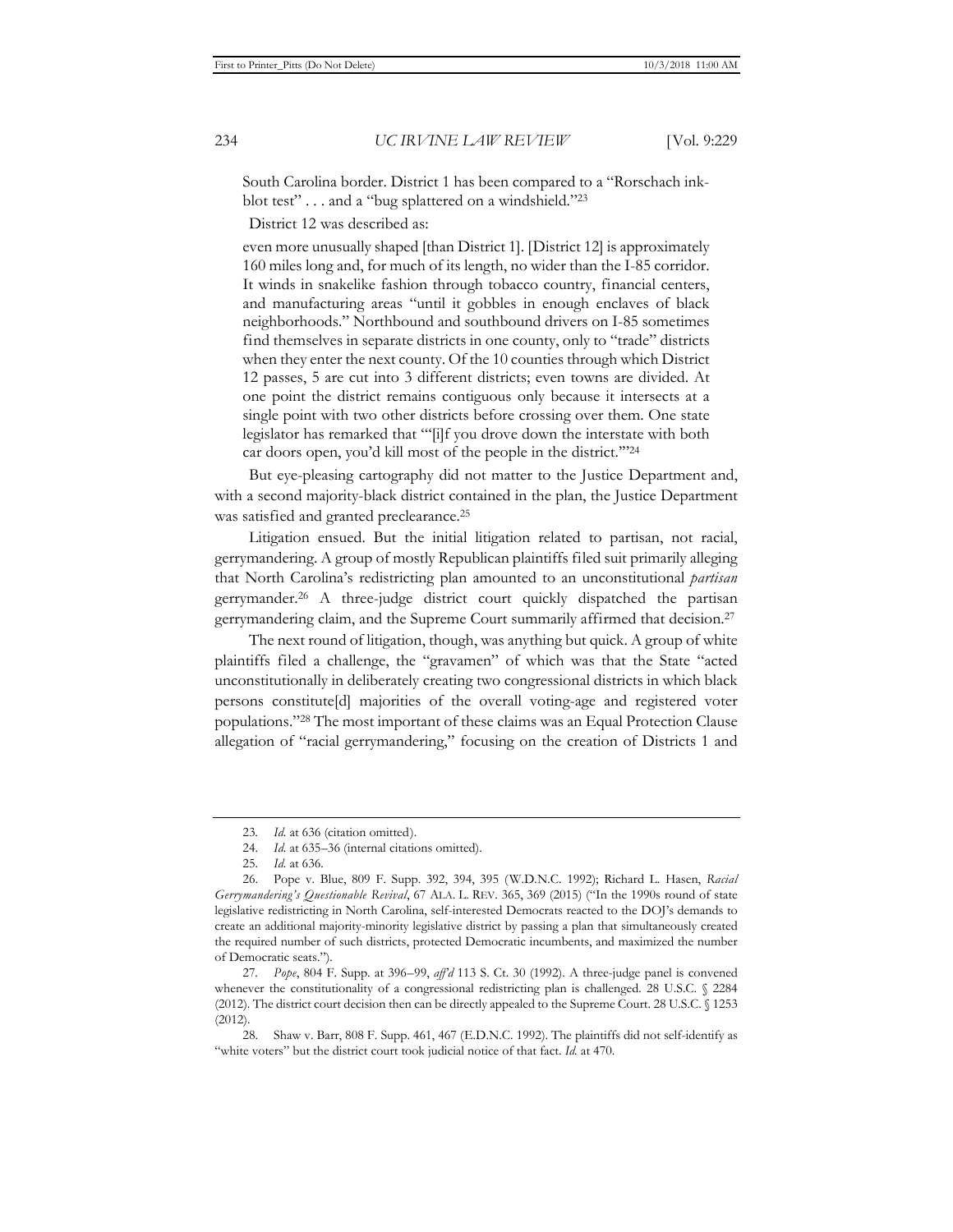12.29 A three-judge district court rejected the plaintiffs' contentions because they had failed to state a claim upon which relief could be granted, with the district court supporting its reasoning primarily by relying upon Supreme Court precedent.<sup>30</sup>

With both initial attempts at litigation unsuccessful at the district court level, the 1992 congressional elections were held using the redistricting plan that had been precleared by the Justice Department. The 1992 contests resulted in the election of eight Democrats and four Republicans.<sup>31</sup> Importantly, two of the Democrats elected were African American, marking the first time since 1901 that African Americans from North Carolina would serve in Congress.32 Unsurprisingly, these two African-American members of Congress were elected from Districts 1 and 12.33

After the 1992 election, the Supreme Court reviewed the district court's decision rejecting the plaintiffs' challenge to North Carolina's plan. In doing so, the Supreme Court created a new, "analytically distinct" cause of action of unconstitutional racial gerrymandering.34 The Court's decision was limited to whether the plaintiffs had stated a cognizable claim, not whether North Carolina's two majority-minority districts were actually unconstitutional.35 In the Court's view, the plaintiffs could state a claim "by alleging that the [redistricting] legislation, though race-neutral on its face, rationally cannot be understood as anything other than an effort to separate voters into different districts on the basis of race, and that the separation lacks sufficient justification."36

The Supreme Court remanded the case to the district court, and in 1994 the district court once again upheld North Carolina's plan.37 The district court found that Districts 1 and 12 had been deliberately drawn so that African-American citizens had a voting majority and, therefore, subjected those districts to strict scrutiny.38 But the district court then held that both congressional districts satisfied strict scrutiny because the state had a compelling interest in complying with the

33. Goldstein, *supra* note 18, at 1151 ("In the 1992 congressional elections, North Carolina's first black representatives since Reconstruction were elected from district 1 and district 12.").

34. Shaw v. Reno, 509 U.S. 630, 652 (1993).

35*. Id.* at 634 ("The question before us is whether appellants have stated a cognizable claim.").

<sup>29</sup>*. Id.* at 468, 473 (describing importance of Equal Protection claim and using the phrase "racial gerrymandering" to describe the claim).

<sup>30</sup>*. Id.* at 470–73 (relying heavily on United Jewish Orgs. v. Carey, 430 U.S. 144 (1977)).

<sup>31.</sup> MICHAEL J. DUBIN, UNITED STATES CONGRESSIONAL ELECTIONS, 1788–1997: THE OFFICIAL RESULTS 782 (1998).

<sup>32.</sup> *Black-American Representatives and Senators by Congress, 1870–Present*, U.S. HOUSE REPRESENTATIVES: HIST., ART & ARCHIVES, http://history.house.gov/Exhibitions-and-Publications/ BAIC/Historical-Data/Black-American-Representatives-and-Senators-by-Congress/ [https://perma.cc/ L6LK-NYGW] (last visited Sept. 8, 2018) (list of African-American representatives that shows Rep. George White as serving North Carolina until 1901 and listing Reps. Eva Clayton and Mel Watt as being elected in 1992).

<sup>36</sup>*. Id.* at 649; *see also id.* at 642 (noting plaintiffs had objected to "redistricting legislation that is so extremely irregular on its face that it rationally can be viewed only as an effort to segregate the races for purposes of voting, without regard for traditional districting principles and without sufficiently compelling justification").

<sup>37.</sup> Shaw v. Hunt, 861 F. Supp. 408, 475 (E.D.N.C. 1994).

<sup>38</sup>*. Id.* at 473–74.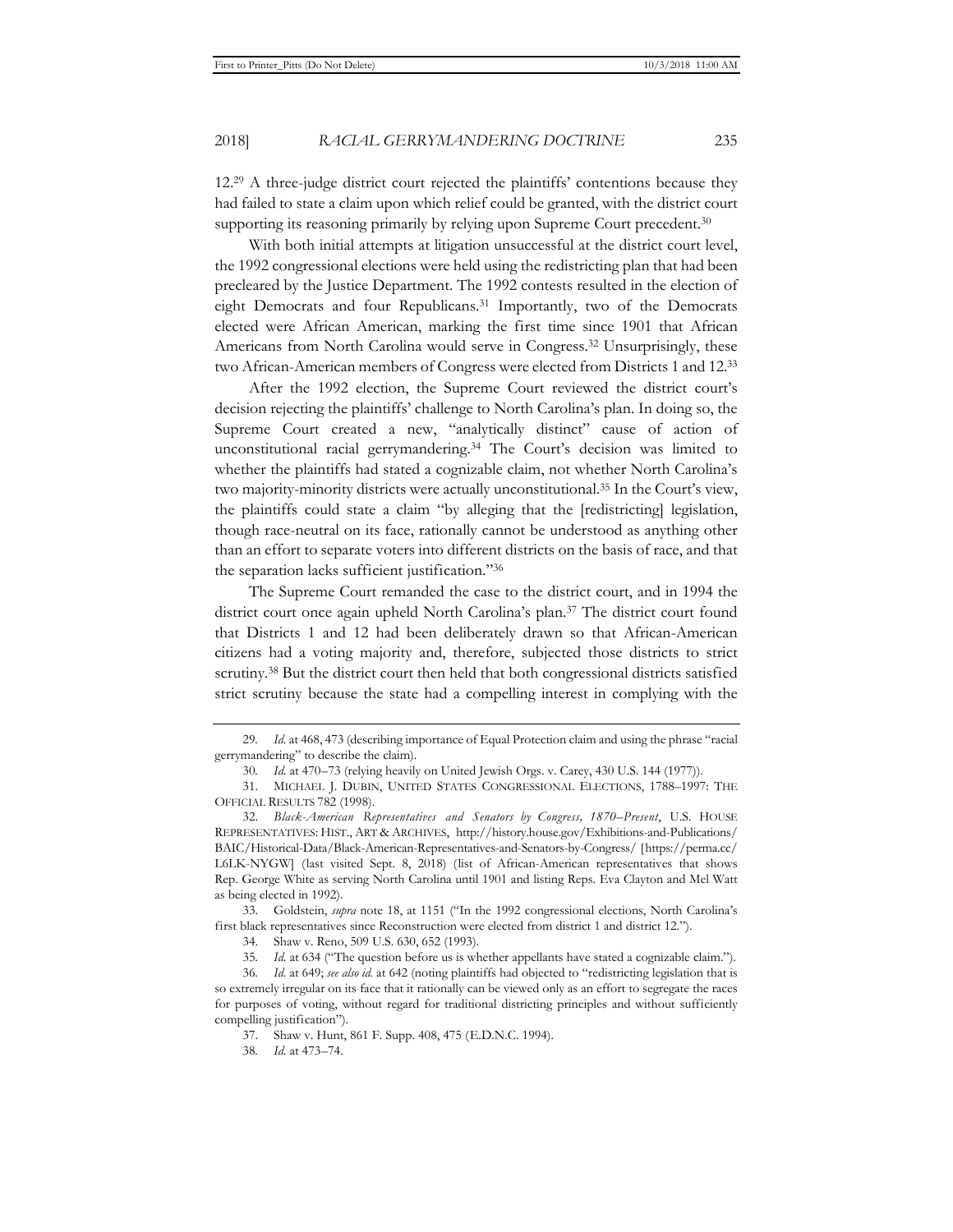Voting Rights Act and because the districts were narrowly tailored to serve that compelling interest.39

Having withstood the constitutional challenge in the district court, the State once again held elections in 1994 using the plan that had been precleared by the Justice Department. The results of that election were the same as the 1992 election in terms of the delegation's racial composition, as two of the twelve candidates elected were African American.40 However, the partisan composition of the delegation changed dramatically, jumping from four to eight Republican members, following the national trend of the so-called "Republican Revolution."41

Despite two elections being held, litigation continued over the plan and, for the second time, the Supreme Court considered North Carolina's districts from a racial gerrymandering perspective.42 The Court did not make a determination on the merits of the racial gerrymandering claim against District 1, holding that the plaintiffs lacked standing to challenge that district.43 But, as to District 12, the Court held that race was the predominant factor in its construction because of the district's highly irregular shape, its demographics, and the State's own concessions that the principal reason for drawing District 12 was to create a majority-black district.44 Despite the State's contention that other factors played a role in District 12's creation, the Court noted that "[r]ace was the criterion that, in the State's view, could not be compromised; respecting communities of interest and protecting Democratic incumbents came into play only after the race-based decision had been made."45 The Court then held that District 12 flunked strict scrutiny for three reasons:

- First, District 12 was not designed to eradicate the effects of past racial discrimination, so eradicating the effects of past racial discrimination could not serve as a compelling interest.<sup>46</sup>
- Second, Section 5 of the Voting Rights Act did not require drawing District 12 because the Justice Department was pursuing a "policy of maximizing the number of majority-black districts" and this "maximization policy" was not properly grounded in Section 5. Thus, compliance with Section 5 could not be a compelling interest.<sup>47</sup>
- Third, Section 2 of the Voting Rights Act did not require drawing District 12 because a Section 2 plaintiff would have to demonstrate the minority group was "geographically compact" and District 12 was

<sup>39</sup>*. Id.* at 473–75.

<sup>40.</sup> DUBIN, *supra* note 31, at 793 (showing Reps. Eva Clayton, District 1, and Mel Watt, District 12, were returned to office).

<sup>41.</sup> *Id.* (providing election results).

<sup>42.</sup> Shaw v. Hunt, 517 U.S. 899 (1996).

<sup>43</sup>*. Id.* at 904.

<sup>44</sup>*. Id.* at 905–06.

<sup>45</sup>*. Id.* at 907.

<sup>46</sup>*. Id.* at 909–10.

<sup>47</sup>*. Id.* at 912–13.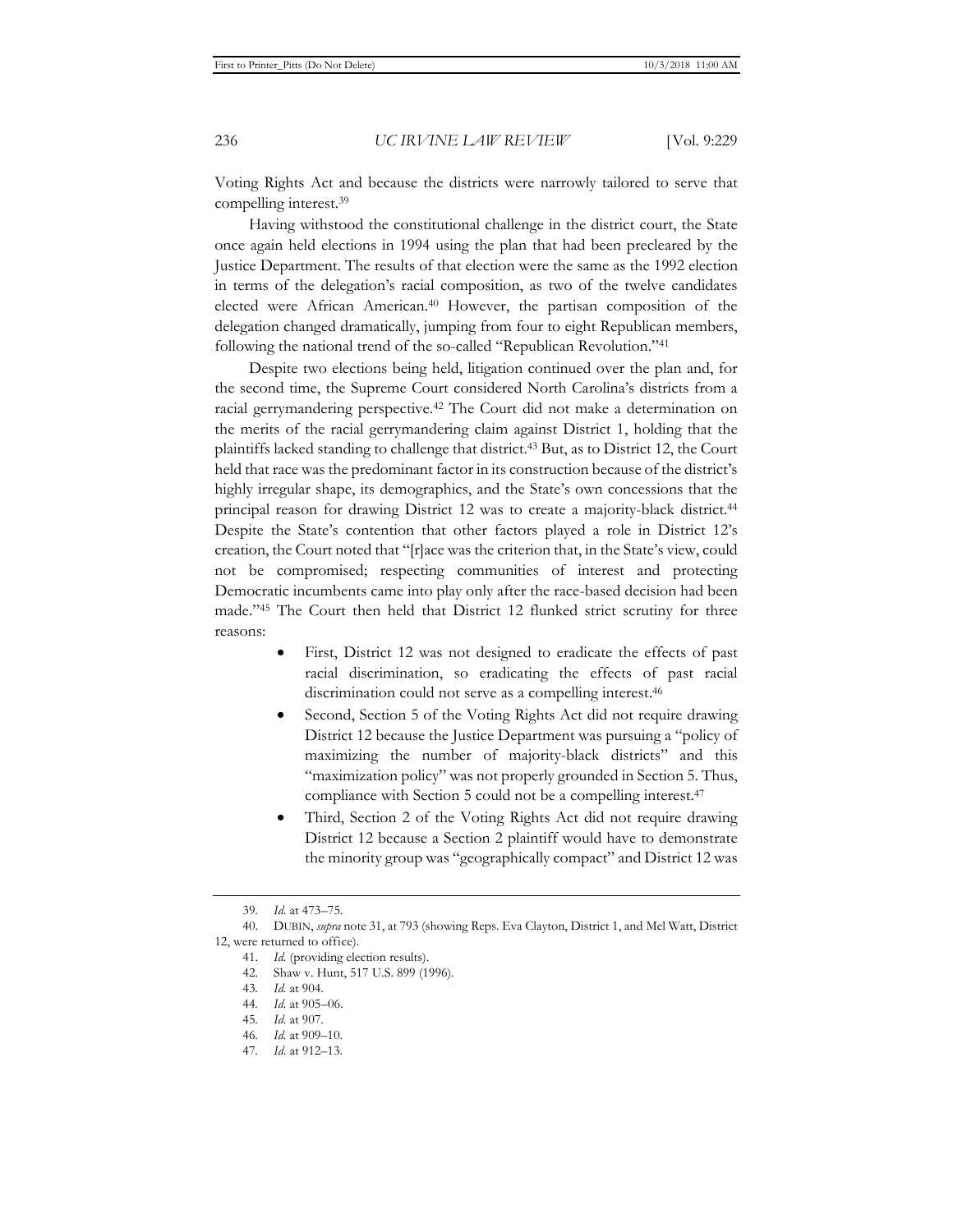not geographically compact. Thus, District 12 was not narrowly tailored to address any potential violation of Section 2.48

The Supreme Court's decision occurred in June of 1996 but the district court allowed the 1996 elections to be conducted using the plan that the Supreme Court held to be unconstitutional.<sup>49</sup> At these elections, two African-American candidates were again elected from Districts 1 and 12.50 Democrats, however, reclaimed a couple of seats from the Republicans, resulting in an even 6-6 partisan split of the State's delegation.<sup>51</sup>

While the district court allowed the 1996 elections to go forward using an unconstitutional plan, the district court also ordered the State to draw a new map for the 1998 elections.52 In 1997, the State enacted a new plan that redrew District 12.53 The Supreme Court described the new District 12 as follows:

By any measure, blacks no longer constitute a majority of District 12: Blacks now account for approximately 47% of the district's total population, 43% of its voting age population, and 46% of registered voters. The new District 12 splits 6 counties as opposed to 10; beginning with Guilford County, the district runs in a southwestern direction through parts of Forsyth, Davidson, Rowan, Iredell, and Mecklenburg Counties, picking up concentrations of urban populations in Greensboro and High Point (both in Guilford), Winston–Salem (Forsyth), and Charlotte (Mecklenburg). (The old District 12 went through the same six counties but also included portions of Durham, Orange, and Alamance Counties east of Guilford, and parts of Gaston County west of Mecklenburg.) With these changes, the district retains only 41.6% of its previous area, and the distance between its farthest points has been reduced to approximately 95 miles. But while District 12 is wider and shorter than it was before, it retains its basic "snakelike" shape and continues to track Interstate 85.54

A new lawsuit was filed against the 1997 plan and the district court enjoined use of that plan, finding it to be a racial gerrymander.55 As a result of the district court's order, the state drew yet another plan to use at the 1998 elections that once

<sup>48</sup>*. Id.* at 914–18.

<sup>49.</sup> Guy-Uriel E. Charles & Luis Fuentes-Rohwer, *Challenges to Racial Redistricting in the New Millenium*, 58 WASH. & LEE L. REV. 227, 261 (2001) ("The district court permitted the State to hold the 1996 elections under the 1992 plan, but enjoined further use of the plan in future elections."); *Redistricting Archives*, N.C. GEN. ASSEMBLY, https://www2.ncleg.net/RnR/Redistricting/Archives [https://perma.cc/R74Y-XVRT] (last visited Sept. 8, 2018) (noting that the 1992 plan was used for elections from 1992 to 1996).

<sup>50.</sup> DUBIN, *supra* note 31, at 804.

<sup>51.</sup> *Id.*

<sup>52</sup>*. North Carolina Redistricting Cases: The 1990s*, MINN. SENATE, https://www.senate.mn/ departments/scr/REDIST/Redsum/ncsum.htm [https://perma.cc/4Z5U-CALD] (last updated July 8, 2003).

<sup>53.</sup> Hunt v. Cromartie, 526 U.S. 541, 543 (1999).

<sup>54</sup>*. Id.* at 544 (citations omitted).

<sup>55</sup>*. Id.* at 545.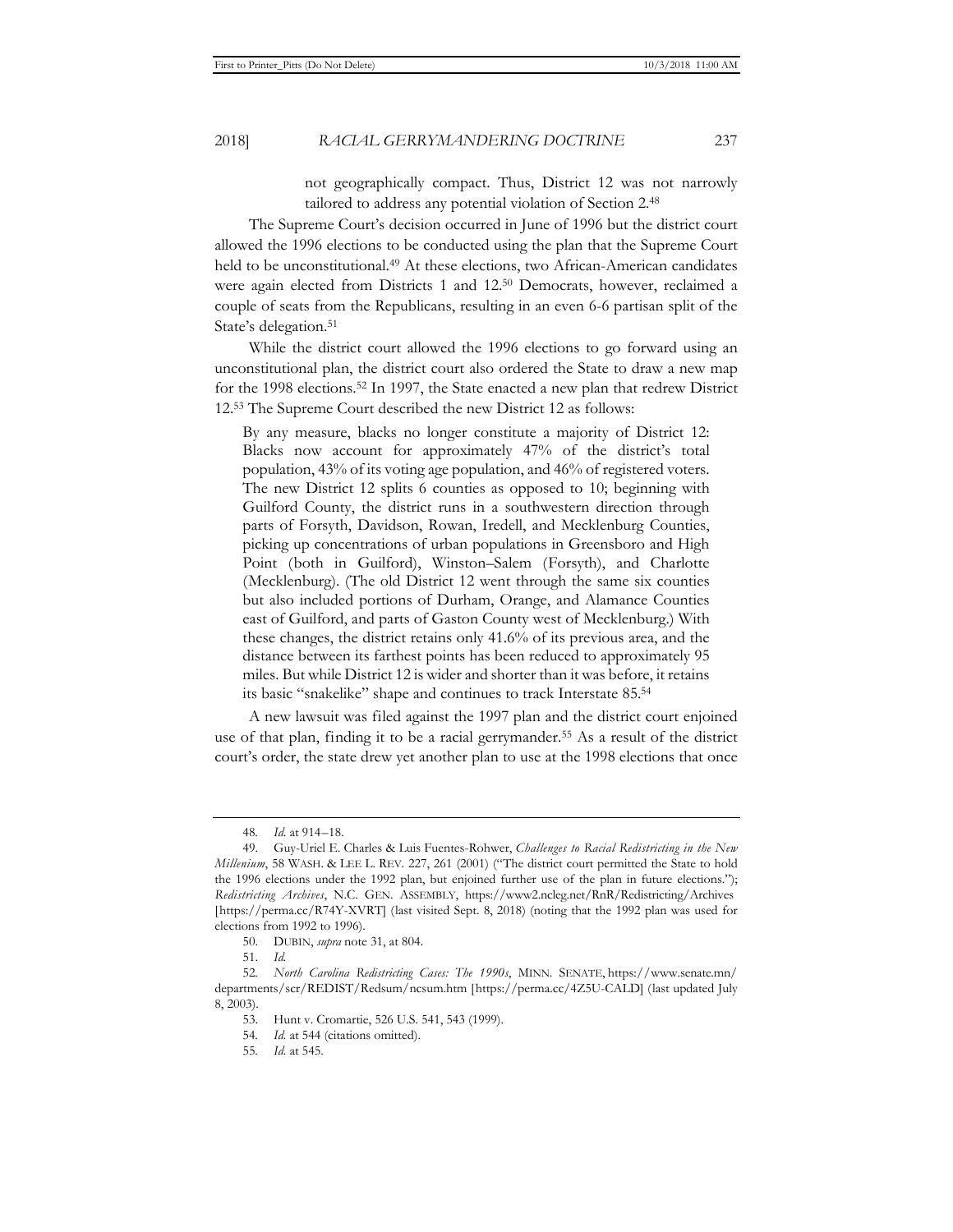again modified the boundaries of District 12.56 The 1998 elections again produced a delegation with two African-American representatives.57 Republicans also gained a seat at the 1998 elections, leaving the State's delegation at a 7-5 split in favor of the GOP.58

The district court's decision finding the 1997 version of District 12 unconstitutional rested on several grounds. First, the district was unusually shaped and lacked compactness.59 Second, where cities and counties were split by District 12, the splits occurred along racial rather than political lines.<sup>60</sup> Third, racial motives predominated over political motives because District 12 excluded white Democratic precincts.61 Fourth, a statement by a leading Senator spoke of "racial and partisan balance" and an email from a line-drawer referenced sections of Greensboro as "Black."62 Finally, the State presented no compelling interest for drawing District 12 and, even if it had, District 12 was not narrowly tailored.63

The district court's decision came in early 2000 (the timing may seem odd, see the footnote for an explanation),  $64$  but the 2000 elections were held using the 1997 plan that had been declared to be a racial gerrymander by the district court because the Supreme Court had issued a stay of the district court's judgment.65 Yet the results using the 1997 Plan were exactly the same as the previous results using the 1998 Plan. Two African-American Democrats, three white Democrats, and seven Republicans were elected to Congress.66

Even though the millennium had arrived with new census data set for release that guaranteed a new round of redistricting, litigation over North Carolina's District 12 continued. And the Supreme Court once again reversed the district

64. A quick note about the procedural history. The district court initially ruled in April 1998 on summary judgment that District 12 was unconstitutional. *Id.* at 409 (describing procedural history). The Supreme Court reversed the grant of summary judgment and ordered that a trial be held. Hunt v. Cromartie, 526 U.S. 541, 554 (1999). The district court then held a trial and issued a second opinion in which it once again found District 12 to be an unconstitutional racial gerrymander. *Cromartie*, 133 F. Supp. 2d at 420.

65*. North Carolina Redistricting Cases: The 1990s*, *supra* note 53 (issuance of stay by Supreme Court); *Redistricting Archives*, *supra* note 50 (noting that the 1997 plan was used for the 2000 election).

66. JEFF TRANDAHL, STATISTICS OF THE CONGRESSIONAL ELECTION OF NOVEMBER 7, 2000, at 48 ( 2001), http://history.house.gov/Institution/Election-Statistics/2000election/ [https://perma.cc/6QLR-H6NM].

<sup>56</sup>*. Id.* at 545 n.1.

<sup>57</sup>*. Black-American Representatives and Senators by Congress, 1870–Present*, *supra* note 33 (showing election of Reps. Clayton and Watt).

<sup>58.</sup> JEFF TRANDAHL, STATISTICS OF THE CONGRESSIONAL ELECTION OF NOVEMBER 3, 1998, at 33 (1999), http://history.house.gov/Institution/Election-Statistics/1998election/ [https://perma.cc/G92R-5J5T].

<sup>59.</sup> Cromartie v. Hunt, 133 F. Supp. 2d 407, 418–19 (E.D.N.C. 2000).

<sup>60</sup>*. Id.* at 419.

<sup>61</sup>*. Id.*

<sup>62</sup>*. Id.* at 420.

<sup>63</sup>*. Id.* In the same opinion, the district court concluded that District 1 was not a racial gerrymander because even though it was drawn with race as the predominant factor, it was narrowly tailored to meet the compelling interest of compliance with Section 2 of the Voting Rights Act. *Id.* at 421–23.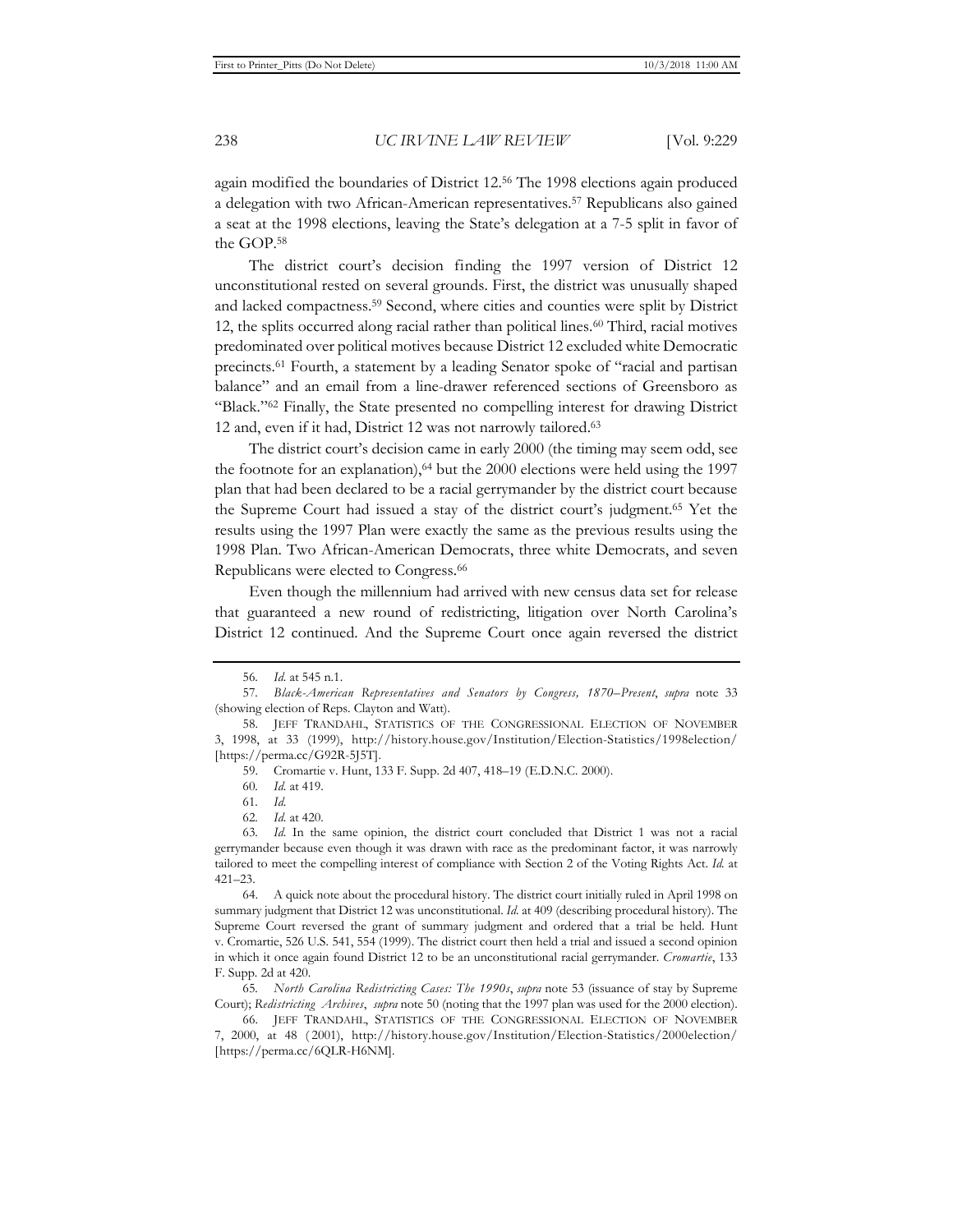court.67 In so doing, the Court held that the district court's finding of a racial gerrymander was clearly erroneous because the district court had incorrectly found that race rather than politics explained District 12's boundaries.68 In contrast to the district court, the Supreme Court exhaustively catalogued the evidence and concluded that District 12 primarily resulted from a legislative attempt to create a safe Democratic seat and protect incumbent members of Congress.<sup>69</sup> Moreover, the Court held that plaintiffs challenging the district failed to present a feasible alternative plan:

[The District Court cited to evidence] that there are other ways in which the legislature could have created a safely Democratic district without placing so many primarily African-American districts within District 12. And we recognize that *some* such other ways may exist. But, unless the evidence also shows that these hypothetical alternative districts would have better satisfied the legislature's other nonracial political goals as well as traditional nonracial districting principles, this fact alone cannot show an improper legislative motive.70

And with that decision, the first era of North Carolina congressional racial gerrymandering litigation came to a conclusion about a decade after it began.

#### *B. The 2010 Round of Racial Gerrymandering Litigation*

The 1990s witnessed a robust cycle of litigation involving racial gerrymandering and congressional districts; the 2000 redistricting cycle was the polar opposite. As it had in 1990, the State gained a congressional seat as a result of apportionment.71 The Democratic Party again controlled the redistricting process, drew two districts (Districts 1 and 12) to allow African-American voters to elect candidates of choice, and drew the newly added congressional district in such a way as to elect a Democrat.72 The result of the first election under that plan was a

<sup>67.</sup> Easley v. Cromartie, 532 U.S. 234, 237, 241 (2001).

<sup>68</sup>*. Id.* at 237, 243–44.

<sup>69</sup>*. Id.* at 244, 248.

<sup>70</sup>*. Id.* at 249. The lack of a viable alternative was re-emphasized at the conclusion of the Court's opinion:

We can put the matter more generally as follows: In a case such as this one where majorityminority districts (or the approximate equivalent) are at issue and where racial identification correlates highly with political affiliation, the party attacking the legislatively drawn boundaries must show at least that the legislature could have achieved its legitimate political objective in alternative ways that are comparably consistent with traditional redistricting principles. That party must also show that those districting alternatives would have brought about significantly greater racial balance. Appellees failed to make any such showing here.

*Id.* at 258.

<sup>71</sup>*. Table 1. Apportionment Population and Number of Representatives, by State: Census 2000*, U.S. CENSUS BUREAU (2000), https://www.census.gov/population/www/cen2000/maps/files/ tab01.pdf [https://perma.cc/ZLP7-8V9C].

<sup>72.</sup> John Mercurio, *Between the Lines*, ROLL CALL (Dec. 10, 2001), http://archive.fairvote.org/redistricting/reports/remanual/ncnews4.htm [https://perma.cc/EL7T-FNVK] (describing how the Democrats controlled the legislature and how the 13th District was a "Democratic stronghold"); John Mercurio, *Between the Lines*, ROLL CALL (Dec. 3, 2001),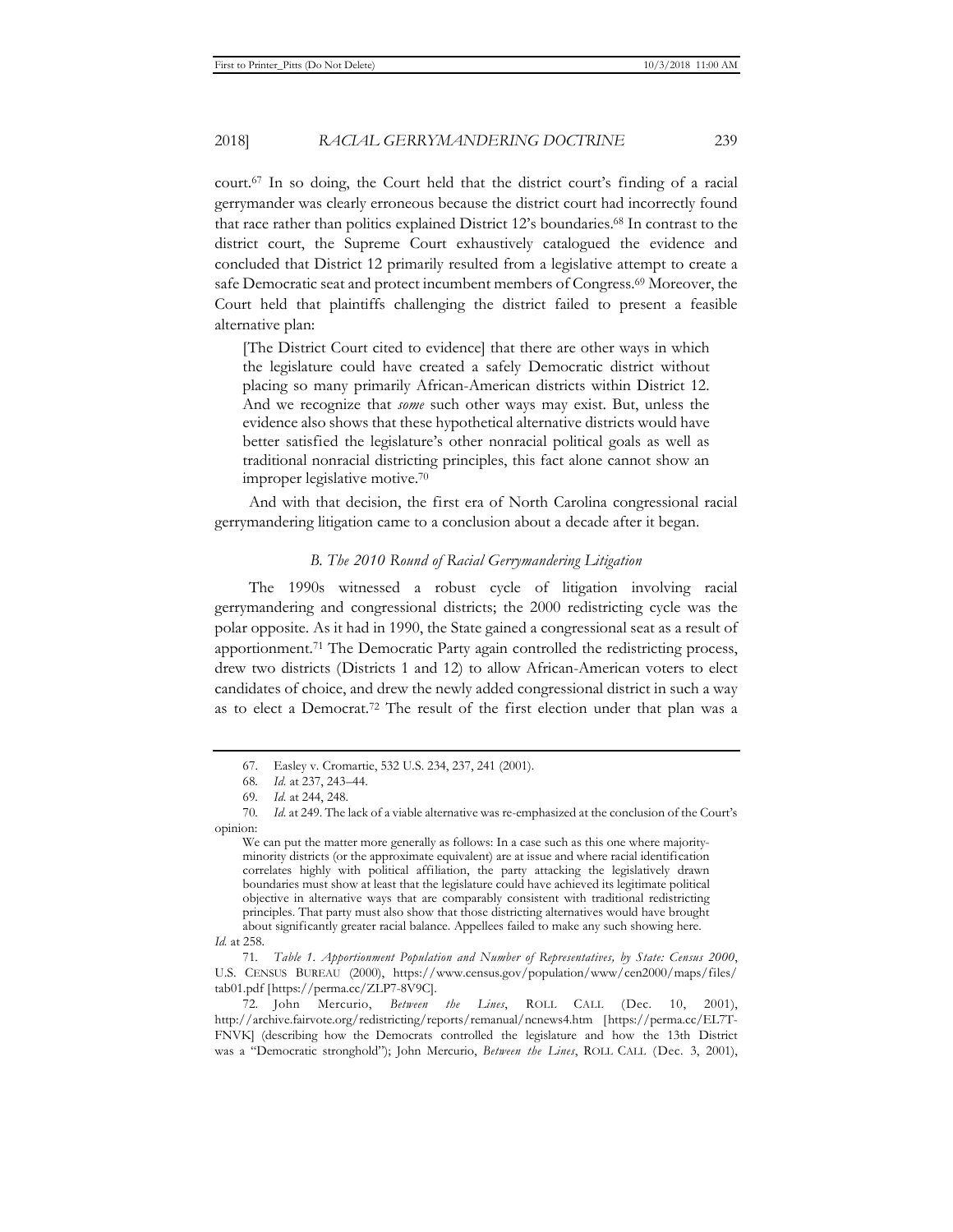congressional delegation of six Democrats, two of whom were African American, and seven Republicans.73 Throughout the decade, Democrats continued to hold between six and eight of the congressional seats, $74$  and there was no racial gerrymandering litigation in relation to North Carolina's congressional districts.75

But quiet on the racial gerrymandering front lasted for merely one redistricting cycle. In the 2010 election, Republicans captured the state legislature for the first time since 1870, thus securing control of the redistricting process.76 They inherited a political scene where Democrats, including two African-American Democrats, held seven of thirteen seats.77

As expected, the Republican-dominated legislature drew a plan that advantaged Republicans at the 2012 elections.78 Republicans captured nine seats at the 2012 elections.79 The Democrats, including two African-American Democrats elected from Districts 1 and 12, won just four seats. And at the 2014 elections, Republicans tacked on another victory, increasing their advantage in the congressional delegation to 10-3.80

http://archive.fairvote.org/redistricting/reports/remanual/ncnews4.htm [https://perma.cc/EL7T-FNVK] (describing how the legislature designed a plan that protected all incumbents).

<sup>73.</sup> JEFF TRANDAHL, STATISTICS OF THE CONGRESSIONAL ELECTION OF NOVEMBER 5, 2002, at 35 (2003), http://history.house.gov/Institution/Election-Statistics/2002election/ [https://perma.cc/4XDP-H2N7]. Rep. Watt continued to be elected from District 12. *Id.* Rep. Frank W. Ballance, Jr., an African American, replaced Rep. Clayton in District 1. *Black-American Representatives and Senators by Congress, 1870–Present*, *supra* note 33. Rep. Ballance, however, was soon replaced by Rep. G.K. Butterfield, Jr. *Id.* 

<sup>74.</sup> The seven-six Republican-Democrat split persisted after the 2004 election. JEFF TRANDAHL, STATISTICS OF THE CONGRESSIONAL ELECTION OF NOVEMBER 2, 2004 ( 2005), http://history.house.gov/Institution/Election-Statistics/2004election/ [https://perma.cc/KQB2- 4WH6]. In 2006, Democrats gained one seat. LORRAINE C. MILLER, STATISTICS OF THE CONGRESSIONAL ELECTION OF NOVEMBER 7, 2006, at 34 (2007), http://history.house.gov/ Institution/Election-Statistics/2006election/ [https://perma.cc/ZK48-2VS5]. In 2008, Democrats gained another seat. LORRAINE C. MILLER, STATISTICS OF THE CONGRESSIONAL ELECTION OF NOVEMBER 4, 2008, at 49 ( 2009), http://history.house.gov/Institution/Election-Statistics/ 2008election/ [https://perma.cc/P8ZG-3YUM].

<sup>75.</sup> Cooper v. Harris, No. 15-1262, slip op. at 5 (S. Ct. May 22, 2017).

<sup>76.</sup> Michael Kent Curtis, *Using the Voting Rights Act to Discriminate: North Carolina's Use of Racial Gerrymanders, Two Racial Quotas, Safe Harbors, Shields, and Inoculations to Undermine Multiracial Coalitions and Black Political Power*, 51 WAKE FOREST L. REV. 421, 433 (2016) (noting that "[t]he Republican Party won a smashing victory in the 2010 off-year election" and that "the legislators elected in 2010 would be responsible for the drawing of the new districts for North Carolina's congressional delegation"). In North Carolina, the governor does not play a role in the passage of redistricting legislation.

<sup>77.</sup> KAREN L. HAAS, STATISTICS OF THE CONGRESSIONAL ELECTION OF NOVEMBER 2, 2010, at 37 ( 2011), http://history.house.gov/Institution/Election-Statistics/2010election/ [https://perma.cc/5NZY-RVYW].

<sup>78.</sup> Curtis, *supra* note 76, at 424 (describing the post-2010 Census plan as a "Republican gerrymander").

<sup>79.</sup> KAREN L. HAAS, STATISTICS OF THE CONGRESSIONAL ELECTION OF NOVEMBER 6, 2012, at 46 (2013), http://history.house.gov/Institution/Election-Statistics/2012election/ [https://perma.cc/K62C-WR9J].

<sup>80.</sup> KAREN L. HAAS, STATISTICS OF THE CONGRESSIONAL ELECTION OF NOVEMBER 4, 2014, at 36 (2015), http://history.house.gov/Institution/Election-Statistics/2014election/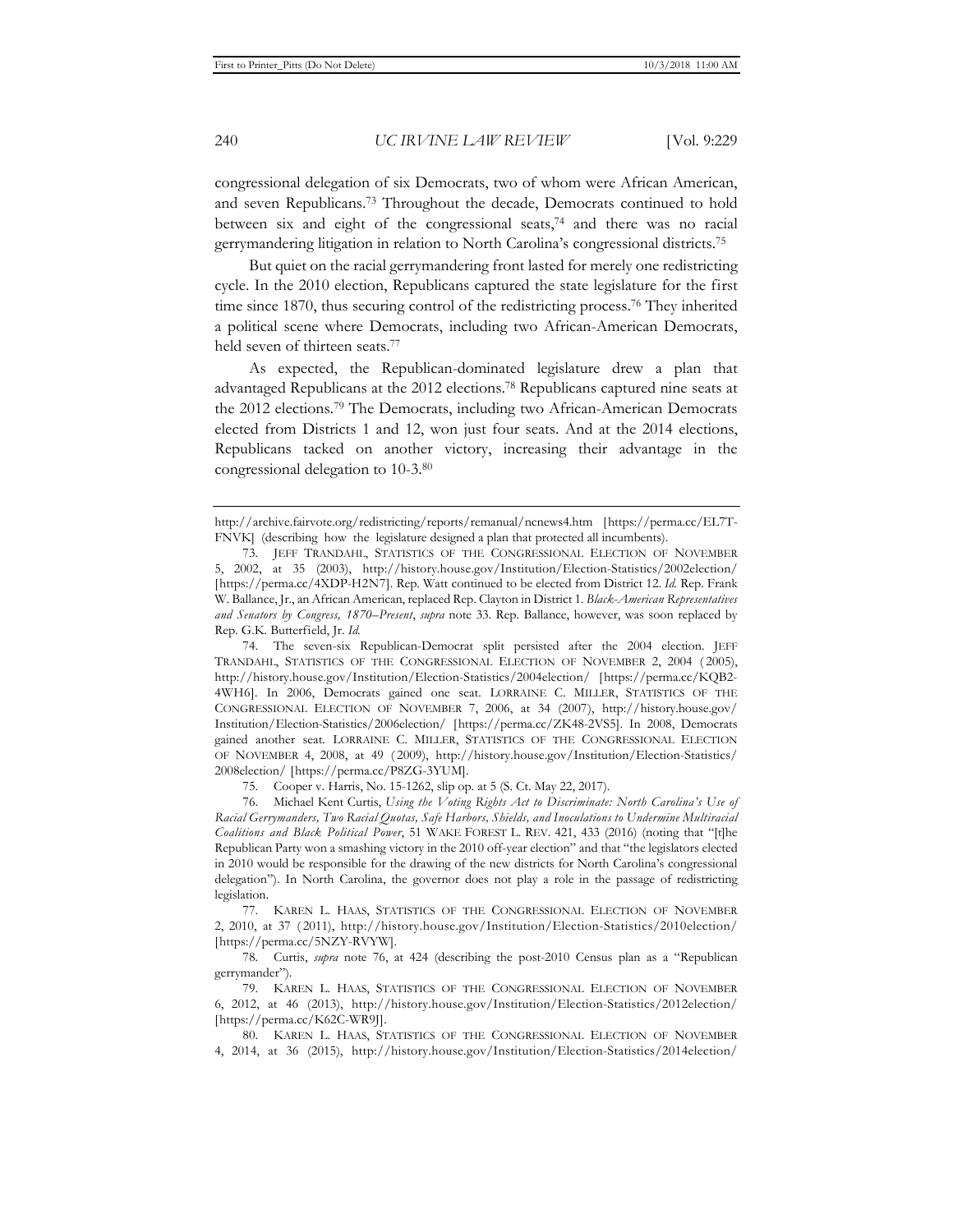2018] *RACIAL GERRYMANDERING DOCTRINE* 241

Democrats, though, successfully challenged the Republican plan by getting a federal district court to rule in 2016 that North Carolina's Districts 1 and 12 amounted to racial gerrymanders.81 The district court's racial gerrymandering decision was primarily informed by the following:

- An extraordinary amount of direct evidence that a "racial quota, or floor, of 50-percent-plus-one-person was established for [District] 1."82
- To achieve the goal of a majority-minority district, District 1 "not only subordinated traditional race-neutral principles but disregarded certain principles such as respect for political subdivisions and compactness."83
- Statements indicating District 12 was intentionally drawn as a majority-minority district.84
- The lack of compactness of District 12.85
- Failure to meet the test for strict scrutiny: (a) because the defendants did not provide a compelling interest for District 12; and (b) because District 1 did not need to be a majority-minority district for North Carolina to comply with the Voting Rights Act.86

After finding the plan to be an unconstitutional racial gerrymander, the district court ordered the State to draw a remedial plan.87 About two weeks after the district court order, the Republican legislature adopted a new plan.<sup>88</sup> A key legislator who drafted the remedial plan "'acknowledge[d] freely that [the plan] would be a political gerrymander'" and the plaintiffs who brought the original racial gerrymandering claim argued the remedial map was an unconstitutional partisan gerrymander.89 But the district court rejected the plaintiffs' partisan gerrymandering objection and allowed the plan to be implemented at the 2016 election.<sup>90</sup>

The results from the 2016 election using the remedial plan were the same as the results from the 2014 election using the racially gerrymandered plan. The

<sup>[</sup>https://perma.cc/Z3C6-6NH3]. In 2014, African American Rep. Alma Adams was elected from District 12. *Black-American Representatives and Senators by Congress, 1870–Present*, *supra* note 33.

<sup>81.</sup> Harris v. McCrory, 159 F. Supp. 3d 600, 604 (M.D.N.C. 2016). The federal district court ruled on the challenge only after a state court rejected an identical challenge. *Id.* at 609.

<sup>82</sup>*. Id.* at 611.

<sup>83</sup>*. Id.* at 614.

<sup>84</sup>*. Id.* at 616–17.

<sup>85</sup>*. Id.* at 618.

<sup>86</sup>*. Id.* at 622–26.

<sup>87</sup>*. Id.* at 627.

<sup>88.</sup> Harris v. McCrory, No. 1:13-CV-949, 2016 WL 3129213, at \*1 (M.D.N.C. June 2, 2016).

<sup>89</sup>*. Id.* at \*2.

<sup>90</sup>*. Id.* at \*2–\*3. However, the district court left open the possibility of a future challenge to the plan as an unconstitutional *partisan* gerrymander. *Id.*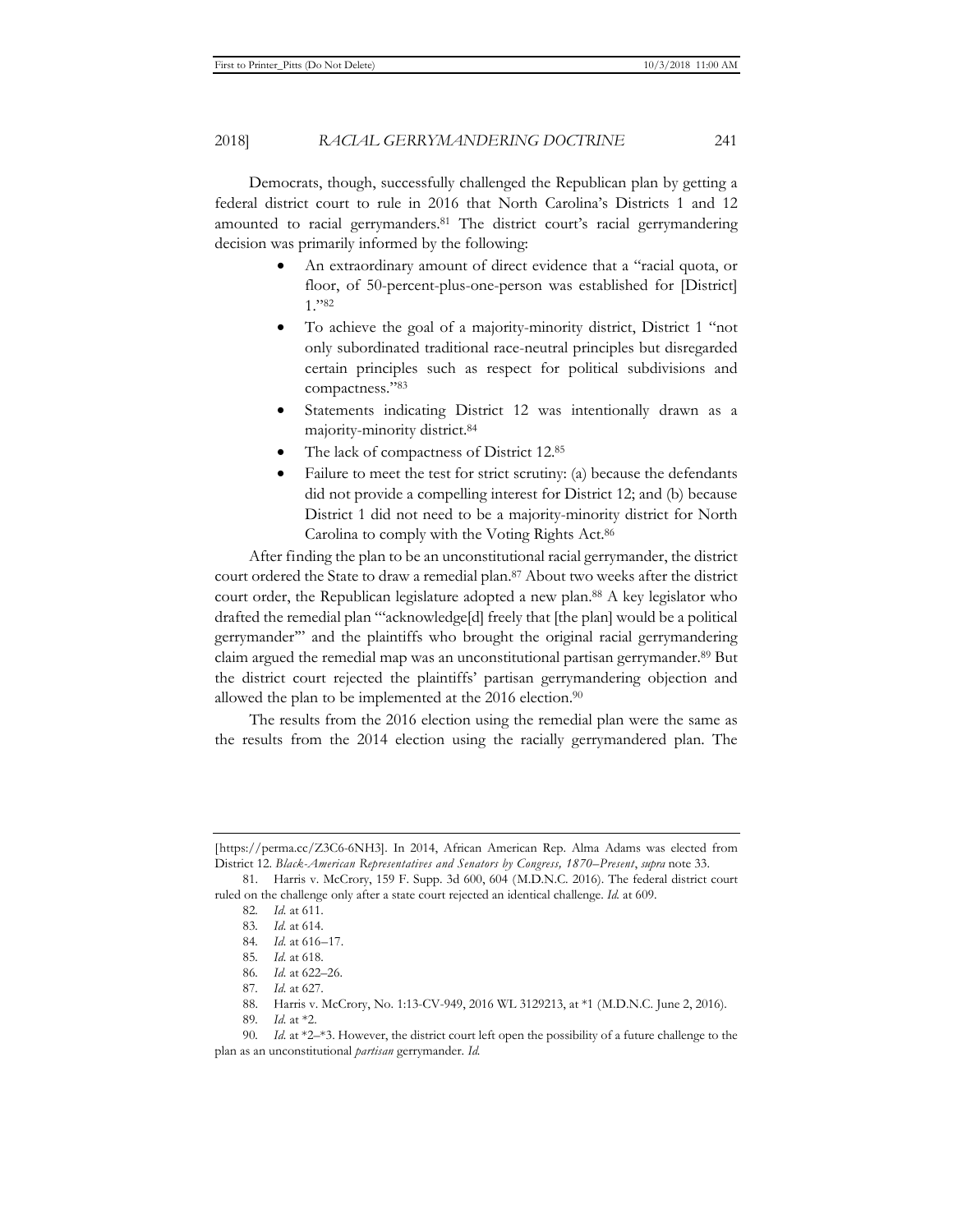congressional delegation favored Republicans by a 10-3 margin.91 And once again the plan elected two African-American Democrats from Districts 1 and 12.92

The year after the 2016 election, the Supreme Court upheld the district court's finding of a racial gerrymander.93 The Court's reasoning largely tracked that of the district court. In relation to District 1, the Court noted that race predominated in its creation because a racial target was set to make the district majority black and that the district could not survive strict scrutiny because it was not required by Section 2 of the Voting Rights Act.<sup>94</sup> In relation to District 12, the Court rejected North Carolina's argument that politics rather than race predominated in its creation.95 The State made no attempt to justify District 12 under strict scrutiny.96

#### *C. Conclusion: Why Focus on North Carolina?*

North Carolina's congressional map has endured two separate cycles of racial gerrymandering litigation over the past twenty-five years with five full-blown opinions from the United States Supreme Court. Over that time, more than a dozen Congressional elections have been held using various plans—some deemed to be racial gerrymanders and some not. But what has that two-and-a-half decades worth of litigation and elections under various plans resulted in? That's the question to which we will turn in Part II.

But before we assess the impact of racial gerrymandering doctrine, a quick word on the reasons it is appropriate to focus on North Carolina's congressional map as the launching point for discussion of the impact of racial gerrymandering doctrine. First, North Carolina's congressional districts have seen more racial gerrymandering litigation at the Supreme Court level than any other districts in the country, therefore making the North Carolina congressional districts the most highprofile racial gerrymandering litigation to date. Second, North Carolina's congressional districts were where racial gerrymandering doctrine started and were challenged in *two separate* redistricting cycles, thus allowing for discussion about the doctrine's impact over as long a time period as possible. Third, the racial gerrymandering challenges to North Carolina's congressional districts have a bipartisan tinge to them because the challenge in the 1990s was to a Democratic gerrymander while the challenge in the 2010s was to a Republican gerrymander. Thus, North Carolina's congressional districts allow for discussion of racial gerrymandering doctrine in both types of political environments that racial gerrymandering challenges have been successfully used. For these reasons, North Carolina's congressional districts seem like an appropriate focal point for discussion,

<sup>91.</sup> KAREN L. HAAS, STATISTICS OF THE PRESIDENTIAL AND CONGRESSIONAL ELECTION OF NOVEMBER 8, 2016, at 58 (2017), http://history.house.gov/Institution/Election-Statistics/ 2016election/ [https://perma.cc/XD3U-L39H].

<sup>92</sup>*. Id.*

<sup>93.</sup> Cooper v. Harris, 137 S. Ct. 1455 (2017).

<sup>94.</sup> Cooper v. Harris, No. 15-1252, slip op. at 10–18 (S. Ct. May 22, 2017).

<sup>95</sup>*. Id.* at 18–34.

<sup>96</sup>*. Id.* at 34.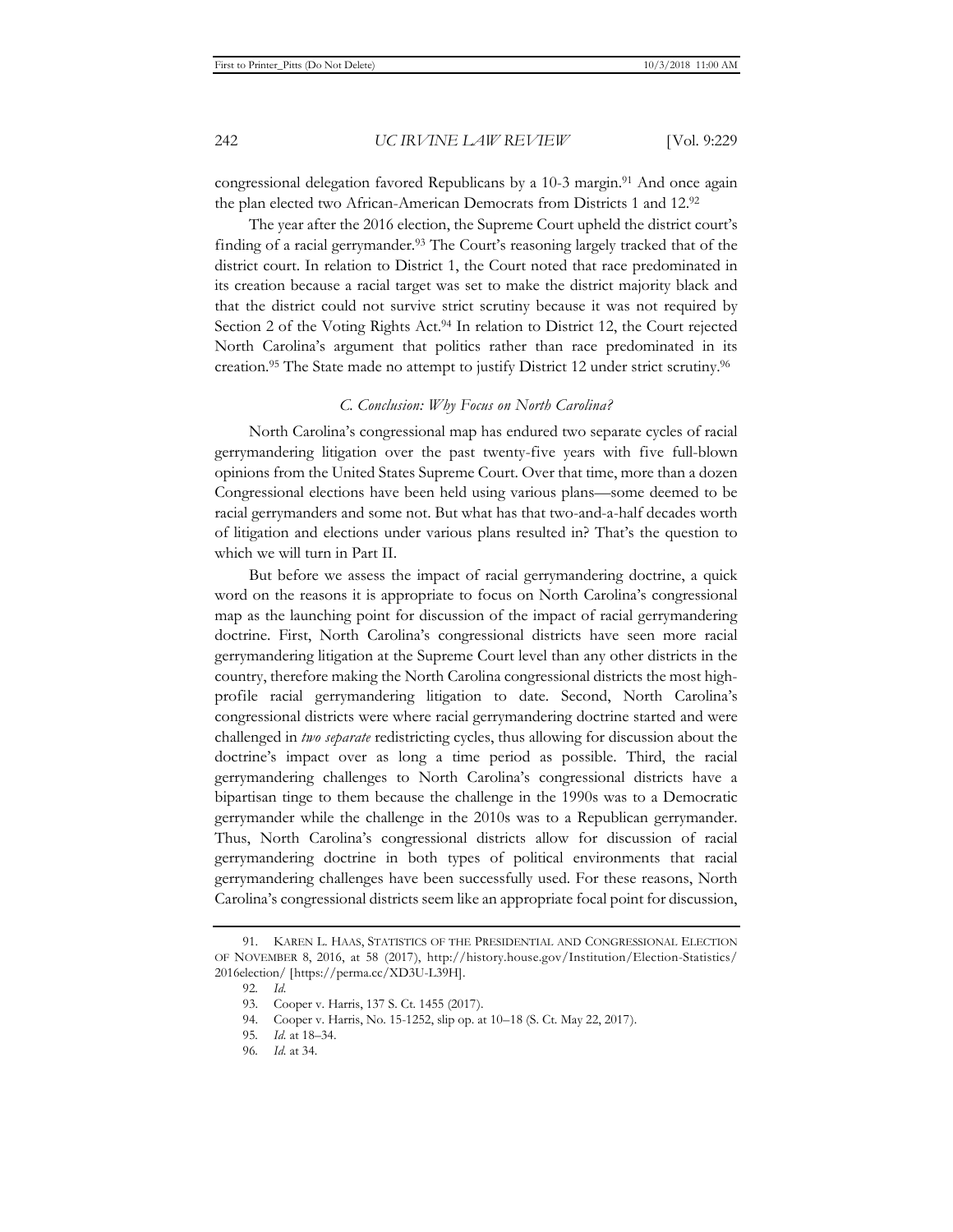although I will also occasionally intersperse examples from other litigation during the discussion in Part II.97

#### II. ASSESSING THE IMPACT OF RACIAL GERRYMANDERING DOCTRINE

Racial gerrymandering doctrine has existed for twenty-five years. During that time, numerous successful claims have been litigated in North Carolina and elsewhere.98 And those successful claims have been against both congressional and state redistricting plans.<sup>99</sup>

But what has been the overall impact of the doctrine? In creating the doctrine, the Court, essentially, dangled the prospect of greater racial harmony (the details of which will be discussed in a moment). Has racial gerrymandering doctrine achieved the Court's aims in this regard? Moreover, legal doctrines can also have other implicit or unintended consequences. What other consequences has racial gerrymandering doctrine had? This Part explores these questions.

#### *A. The Court's Explicit Doctrinal Goals*

A fitting place to begin an assessment of racial gerrymandering doctrine's impact is with the Court's stated goals when it created the doctrine.100 Racial gerrymandering doctrine is somewhat unique in election law jurisprudence because the initial decision creating the doctrine, *Shaw v. Reno*, contained an explicit announcement of the doctrine's goals. In contrast, when creating other election law causes of action, such as one person, one vote and racial vote dilution, the Court has been more opaque in delineating doctrinal aims.

The key statement of racial gerrymandering doctrine's goals from *Shaw* is:

[W]e believe that reapportionment is one area in which appearances matter. A reapportionment plan that includes in one district individuals who belong to the same race, but who are otherwise widely separated by geographic and political boundaries, and who may have little in common with one another but the color of their skin, bears an uncomfortable resemblance to political apartheid. It reinforces the perception that members of the same racial group—regardless of their age, education, economic status, or the community in which they live—think alike, share the same political interests, and will prefer the same candidates at the polls. We have rejected such perceptions as impermissible racial stereotypes . . . By perpetuating such notions a racial gerrymander may exacerbate the very patterns of racial bloc voting that majority-minority districting is sometimes said to counteract.

<sup>97.</sup> I also recognize North Carolina's congressional districts only represent a few data points in assessing the doctrine as a whole, which is why I rely quite a bit on empirical research in Part II.

<sup>98</sup>*. Supra* note 6.

<sup>99</sup>*. Supra* note 6.

<sup>100.</sup> I use the term "goals" but recognize the Court never used that term. I think the word "goals" is useful shorthand for what might be described as "the harms the Court was addressing."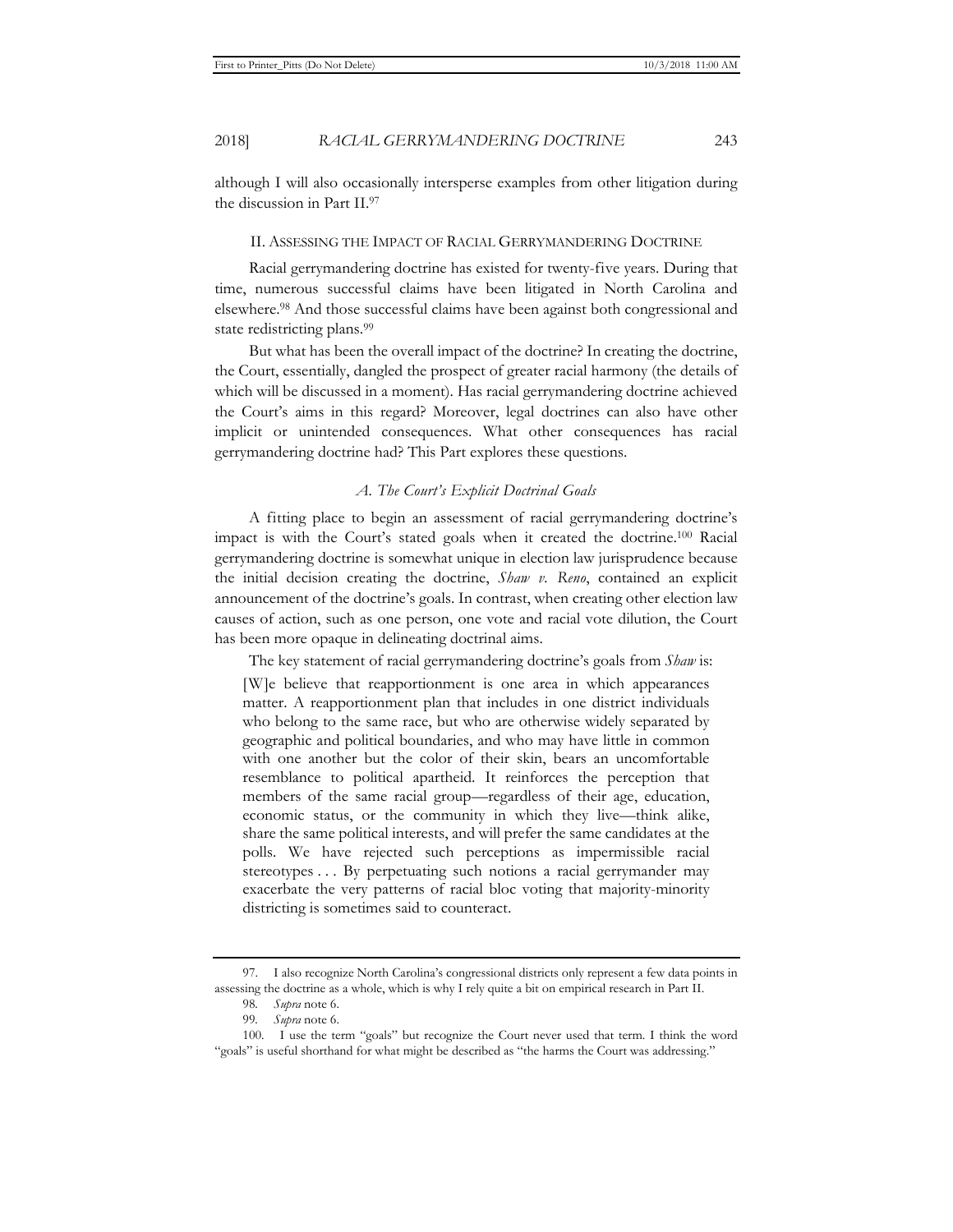The message that such districting sends to elected representatives is equally pernicious. When a district obviously is created solely to effectuate the perceived common interests of one racial group, elected officials are more likely to believe that their primary obligation is to represent only the members of that group, rather than their constituency as a whole. This is altogether antithetical to our system of representative democracy.101

While the above paragraphs represented the most elaborate exposition of the doctrine's goals, some of these same sentiments also appeared elsewhere in *Shaw*. For instance, in a couple of other places the Court emphasized the divisiveness that racial gerrymandering might create, noting that "[c]lassifications of citizens solely on the basis of race . . . threaten to stigmatize individuals by reason of their membership in a racial group and to incite racial hostility."102 And the Court also reiterated the impact of racial gerrymandering on elected officials, writing that "[racial gerrymandering] reinforces racial stereotypes and threatens to undermine our system of representative democracy by signaling to elected officials that they represent a particular racial group rather than their constituency as a whole."103

Thus, in the decision creating racial gerrymandering doctrine—*Shaw v. Reno* we have several explicit statements of doctrinal goals. The basic goals involve a couple of aspects of representative democracy. The first involves the behavior of voters. The second involves the behavior of elected officials. An important question is whether racial gerrymandering doctrine has helped further either of these goals.

#### *1. Voter Behavior*

One theory behind racial gerrymandering doctrine was that an electoral district created by racial gerrymandering will feature greater racially polarized voting than a district not created by racial gerrymandering. In the Court's view, the governmental stereotyping that led to a racially gerrymandered district's creation will "exacerbate" racially polarized voting.104 And by outlawing racial gerrymanders, the Court creates an electoral environment less conducive to polarized voting.105

<sup>101.</sup> Shaw v. Reno, 509 U.S. 630, 647–48 (1993).

<sup>102</sup>*. Id.* at 643. The *Shaw* opinion also notes:

Racial classifications of any sort pose the risk of lasting harm to our society. They reinforce the belief, held by too many for too much of our history, that individuals should be judged by the color of their skin. Racial classifications with respect to voting carry particular dangers. Racial gerrymandering, even for remedial purposes, may balkanize us into competing racial factions; it threatens to carry us further from the goal of a political system in which race no longer matters—a goal that the Fourteenth and Fifteenth Amendments embody, and to which the Nation continues to aspire. It is for these reasons that race-based districting by our state legislatures demands close judicial scrutiny.

*Id.* at 657.

<sup>103</sup>*. Id.* at 650.

<sup>104</sup>*. Id.* at 647–48.

<sup>105.</sup> As Justice O'Connor wrote in a concurring opinion in a racial gerrymandering decision from 1996: "At the same time that we combat the symptoms of racial polarization in politics [with the Voting Rights Act], we must strive to eliminate[, with racial gerrymandering doctrine,] unnecessary racebased state action that appears to endorse the disease." Bush v. Vera, 517 U.S. 952, 993 (1996).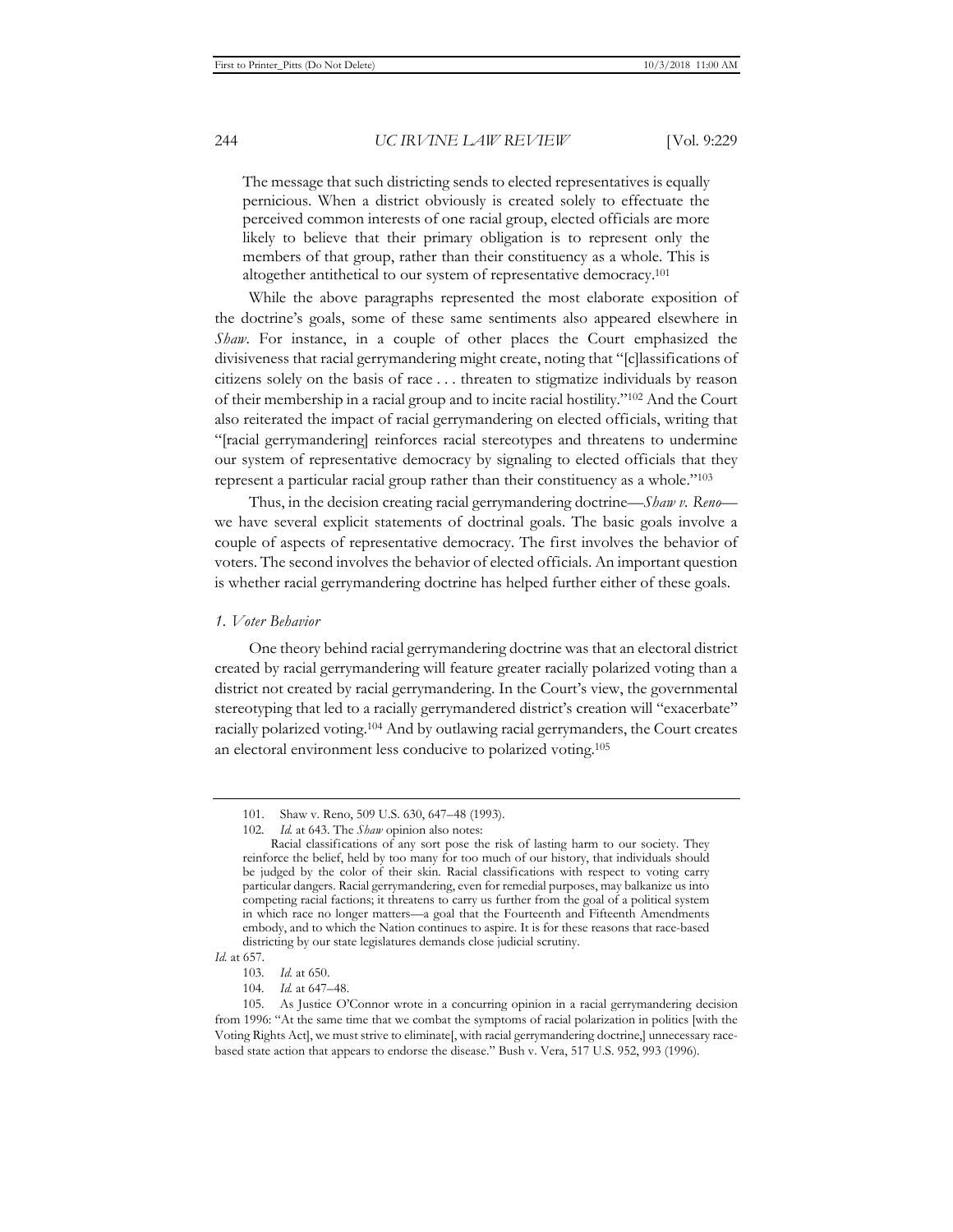Whether racial gerrymandering doctrine causes lower levels of polarized voting (or is even associated with lower levels of polarized voting) is something that could be empirically tested but to my knowledge has not been.106 Over the years there have been a number of districts that: (1) were created by the government; (2) held an election; (3) were later struck down as racial gerrymanders by federal courts; and (4) were replaced with districts that were not racially gerrymandered. For instance, North Carolina's District 12 was created by North Carolina in 1991. The district was used for three elections. The district was struck down as a racial gerrymander, redrawn, and then a new district was drawn in which an election was held.<sup>107</sup> Thus, researchers might design a study to determine whether racially polarized voting was different in the racially gerrymandered district as opposed to the "unracially" gerrymandered district. For instance, one might assess the behavior of voters who were part of the racially gerrymandered district and who were also part of the "unracially" gerrymandered district to determine if those voters changed their behavior in some meaningful way. There may well be other, better research designs—my point is that seemingly one could design some sort of assessment of the impact of racial gerrymandering doctrine on polarized voting.108

Perhaps someday researchers will directly study whether racial gerrymandering doctrine leads to reduced polarization among voters, but, for several reasons, it seems unlikely racially polarized voting changes much from one election to the next depending on whether a district is drawn with or without race as the predominant factor. First, the *Shaw* Court's own theorizing on the subject is hesitant—racially gerrymandered districts "*may* exacerbate" patterns of racially polarized voting (my emphasis).109 Put simply, even in creating the doctrine, the Court hedged its bets. Second, in post-*Shaw* discussions of the purpose of racial gerrymandering doctrine, the Court moved away from the idea that the doctrine will reduce polarized voting.110 So, not only did the Court initially hedge its bets, it subsequently seems to have folded its cards. Third, empirical research suggests the type of district in which a voter resides does not have an impact on racial attitudes (i.e., belief in racial

109*. Supra* note 101 and accompanying text.

<sup>106</sup>*. Supra* note 12.

<sup>107</sup>*. Supra* Part I.A.

<sup>108.</sup> A couple of general caveats about additional empirical research related to the impact of racial gerrymandering doctrine. First, in some instances it may not be feasible to conduct any useful empirical inquiry. Put differently, it may not be possible to gather any useful empirical data about some aspects of how racial gerrymandering doctrine operates. Second, I recognize that even useful empirical data may not conclusively resolve certain points. For instance, it may be impossible to design a study to conclusively determine that racial gerrymandering doctrine *causes* something because electoral environments can shift from year to year. Putting both points simply, empirical research may be difficult to generate, and even if it can be generated, it may not conclusively resolve debate over the impact of racial gerrymandering doctrine.

<sup>110</sup>*. See* Bethune-Hill v. Va. State Bd. of Elections, 137 S. Ct. 788, 797 (2017) (discussing the rationale for the doctrine and not discussing racially polarized voting); Ala. Legislative Black Caucus v. Alabama, 135 S. Ct. 1257, 1265 (2015) (same).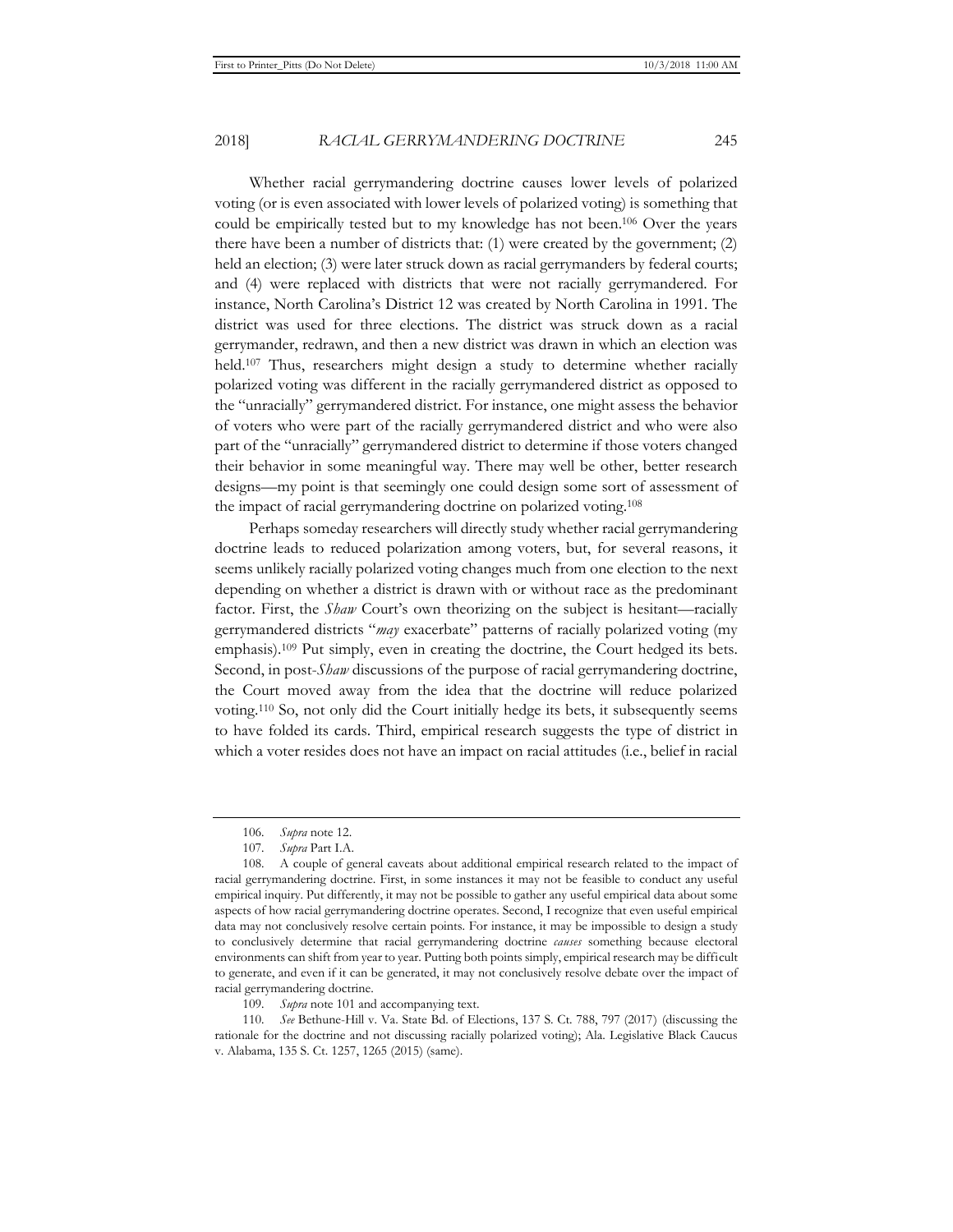stereotypes).111 And if the type of district does not impact racial attitudes, it seems likely the type of district also will not change the level of racially polarized voting. Fourth, there is little reason to think that a doctrine preventing race from being the "predominant" motive of those engaged in redistricting will impact the behavior of voters at an election.112 Put differently, why would the motive of the district's designers impact the motives of the district's voters?

Of course, what I've posited so far relates mostly to measuring changes in voter polarization over the short haul (e.g., comparing one election to the very next election), but racial gerrymandering doctrine's performance in this realm could be more long term. In other words, the creation and use of racial gerrymandering doctrine does not change voters' hearts and minds overnight but rather will change hearts and minds over several decades. On this score, it would be interesting to conduct a study that measures polarization over time. For instance, perhaps North Carolina is a less racially polarized place today than it was twenty-five years ago, and perhaps racial gerrymandering doctrine in some meaningful way has contributed to that trend.

Again, though, it seems unlikely racial gerrymandering doctrine has been much of a success in this regard. In North Carolina's congressional delegation, there were two African-American candidates elected under the racially gerrymandered plans and two African-American candidates are still being elected a quarter-century later.113 So there's no greater integration in the State's congressional delegation over time, indicating that African-American candidates still struggle to generate substantial crossover voting from whites in districts not specifically designed to allow African-American voters to elect their candidates of choice. Yet perhaps these African-American candidates (and all the other white candidates) are being elected

113*. Supra* Part I.A.

<sup>111.</sup> Ansolabehere & Persily, *supra* note 12, at 1043 ("We conclude that residents of [majorityminority districts] are indistinguishable from residents of other districts in their answers to questions attempting to measure belief in racial stereotypes.").

<sup>112.</sup> Thanks to Chris Elmendorf for this point. Of course, racial composition of a district may influence the candidates who run and how those candidates campaign (e.g., a campaign that involves more polarized messaging). However, racial gerrymandering doctrine does not block creation of districts with certain racial compositions. Instead, racial gerrymandering doctrine only blocks some districts drawn with a particular motive. Put more concretely, a hypothetical 55% minority district might be struck down if race was the predominant factor and it did not survive strict scrutiny. But another 55% minority district might be upheld because race was used but did not predominate or because race predominated but the district survived strict scrutiny. Yet the racial environment for polarized voting would seemingly be no different in either district. Of course, if racial gerrymandering doctrine only applied to districts that gathered black and white voters with fewer non-racial commonalities then it might make sense to say that racial gerrymandering doctrine could reduce polarized voting because, presumably, voters with greater non-racial commonalities will be less polarized. But the problem of racial gerrymandering identified by the Court in the racial gerrymandering cases is not that the districts combine minority and non-minority voters who have fewer commonalities. Rather, the problem identified by the Court seems to be that *minority voters who have few commonalities* have been linked together. *See, e.g.*, Miller v. Johnson, 515 U.S. 900, 908 (1995) (describing how Georgia's Eleventh District linked "metropolitan Atlanta and the poor black populace of coastal Chatham County, though 260 miles apart in distance and worlds apart in culture").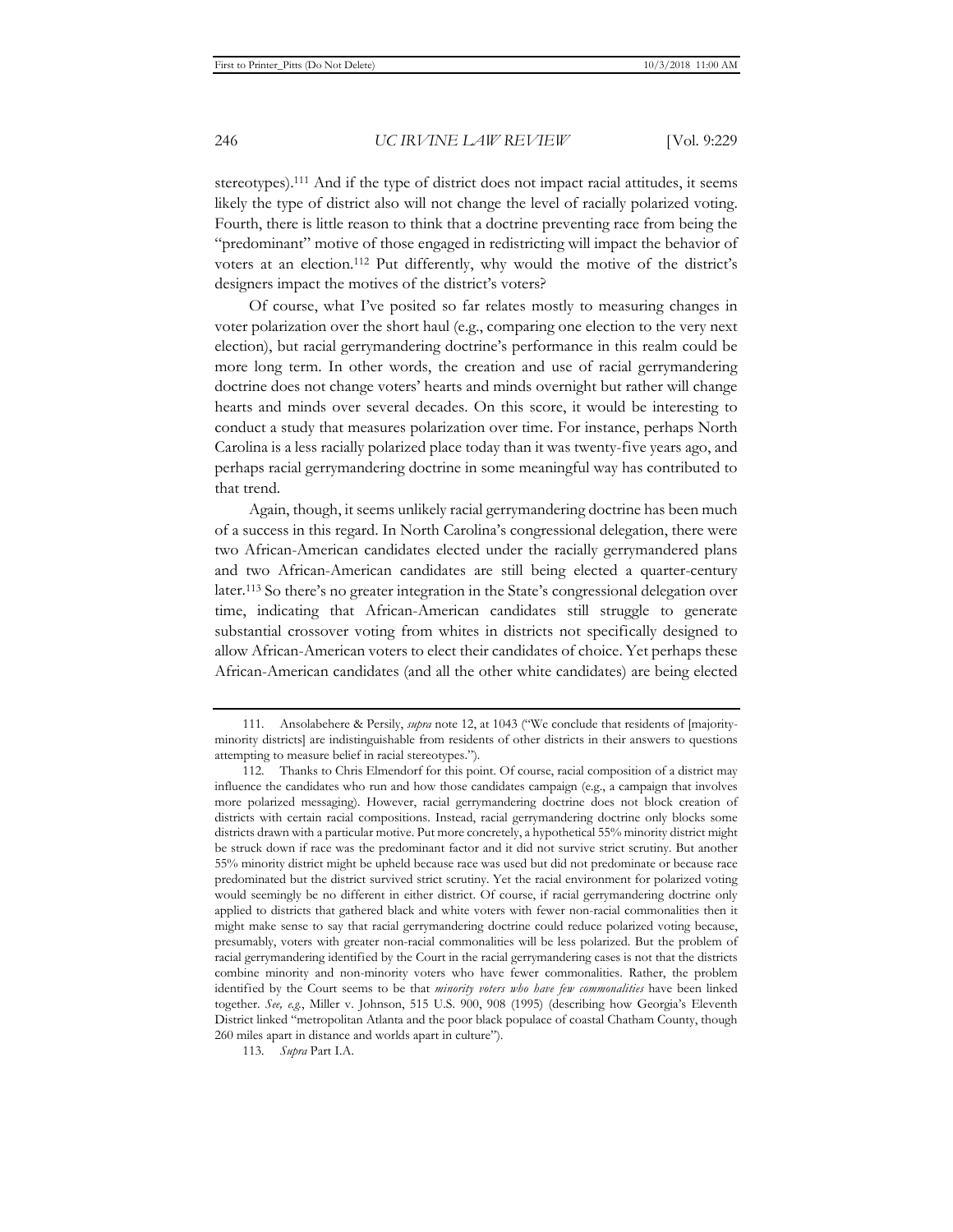in a somewhat less racially polarized environment. However, it's hard to see that much racial progress has been made in North Carolina politics over the last twentyfive years. On this score, recall that a federal appellate court noted that North Carolina enacted voting-related legislation in 2013 that targeted black voters "with almost surgical precision."114

Looking at a more macro level than North Carolina, racial polarization does not appear to have changed much over time and may have become worse since the arrival of racial gerrymandering doctrine. As the University of Chicago's Nick Stephanopoulos notes:

In both [the South and the non-South], black-white polarization was severe in 1972, dipped in 1976 and 1980, declined more consistently from 1985 to 1996, and then rose steadily from 1996 to 2012. But too much should not be made of these shifts. The overall picture is one of stability . . . . In fact, black and white voters were about as divided in the period's final election as in its first.115

To be fair, though, these reflect national trends and perhaps areas where racial gerrymandering doctrine has actually been used are different. And, of course, even if racially polarized voting has become worse since the creation of racial gerrymandering doctrine, it's always possible that racial gerrymandering doctrine kept polarized voting from becoming *even worse*.

In short, there does not appear to be any evidence the doctrine has reduced racially polarized voting. That said, it's possible additional study could change that conclusion.

#### *2. Elected Official Behavior*

The second basic thread running through the Court's theoretical underpinning for racial gerrymandering doctrine relates to elected representatives rather than voters. The idea is that candidates elected from racially gerrymandered districts will be more likely to represent members of one racial group rather than the district as a whole. Put into a more concrete hypothetical, in a district racially gerrymandered to be, say, majority black, the elected representative will cater to black constituents rather than the entire constituency.<sup>116</sup>

To the best of my knowledge, no one has directly studied whether racial gerrymandering doctrine changes elected official behavior even though it seems

<sup>114.</sup> N.C. State Conference of the NAACP v. McCrory, 831 F.3d 204, 214 (4th Cir. 2016).

<sup>115.</sup> Nicholas O. Stephanopoulos, *Race, Place, and Power*, 68 STAN. L. REV. 1323, 1357 (2016); *see also* Stephen Ansolabehere et al., *Race, Region and Voter Choice in the 2008 Election: Implications for the Future of the Voting Rights Act*, 123 HARV. L. REV. 1385, 1405 (2010).

<sup>116.</sup> Presumably this can work in the opposite direction as well. A district racially gerrymandered to be majority white will have an elected representative who will represent white constituents rather than the entire constituency. I use a majority-black district as the example in the main text because *Shaw* involved a majority-black district and because racial gerrymandering challenges so far have typically involved districts that provide African-American voters the ability to elect candidates of choice.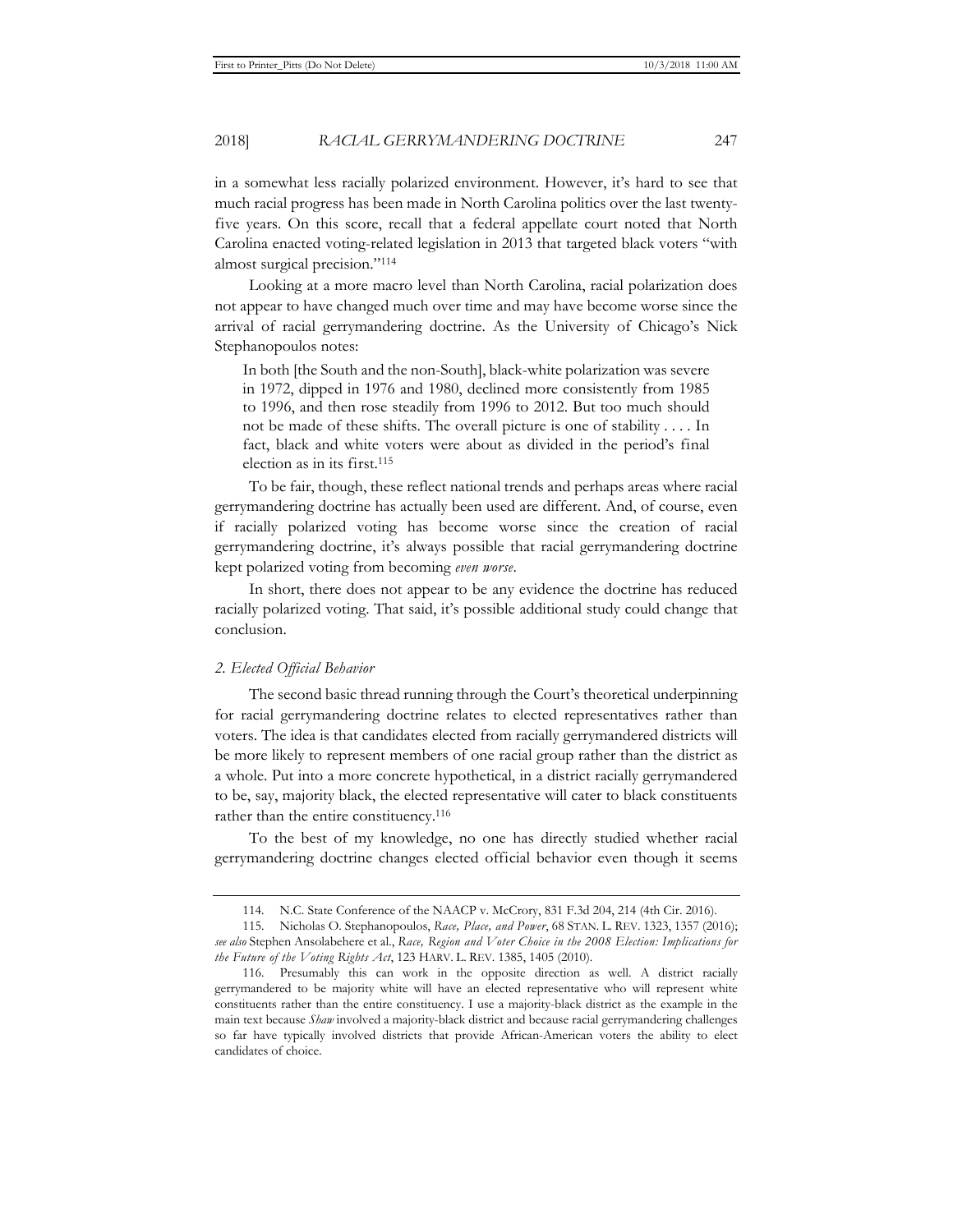plausible to do so. Districts redrawn after successful racial gerrymandering challenges sometimes retain the exact same representative. For instance, in the 1990s, the same representative was elected in North Carolina District 12 both before and after a successful racial gerrymandering claim.117 Presumably, a researcher could design a study to assess whether campaign behavior changed, legislative voting behavior changed, or constituent services changed after a successful racial gerrymandering claim,<sup>118</sup> and, if so, whether the successful racial gerrymandering claim impacted that changed behavior.119 There are undoubtedly other possible research designs—my point is that seemingly one could design a study to measure whether racial gerrymandering doctrine achieves this goal.

But it seems doubtful that a successful racial gerrymandering claim causes any meaningful change in elected official behavior. For starters, the Court's own musings in *Shaw* about representative behavior fails to capture how racial gerrymandering doctrine works. In its discussion in *Shaw*, the Court talks about districts drawn "*solely* to effectuate the perceived common interests of one racial group."120 But the doctrine itself addresses only a district where race was a *predominant* factor in its creation.<sup>121</sup> So the doctrine still allows race to be a factor. For example, even after the successful racial gerrymandering challenge to North Carolina's District 12 in the 1990s, race remained a factor in crafting the remedial plan.122 If race remains a factor in the drawing of a district, it seems likely incentives will still exist for elected officials to represent members of a particular racial group

<sup>117</sup>*. Supra* notes 40, 57 and accompanying text.

<sup>118.</sup> One commentator has argued that inadequate constituent service could provide a justification for racial gerrymandering doctrine. Joshua Bone, *Stop Ignoring Parks and Potholes: Election Law and Constituent Service*, 123 YALE L.J. 1407, 1445–47 (2014). But the author seems to use as a premise that one non-compact ability-to-elect district can be traded off for a more compact ability-toelect district. *Id.* at 1446. However, it may be that one non-compact ability-to-elect district leads to a compact district that *no longer* gives minority voters the ability to elect a candidate of choice. More fundamentally, it's quite possible racial bias exists in the provision of constituent services. Daniel M. Butler & David E. Brockman, *Do Politicians Really Discriminate Against Constituents? A Field Experiment on State Legislatures*, 55 AM. J. POL. SCI. 463, 464 (2011) ("White legislators of both parties discriminate against the black alias at nearly identical, statistically significant rates, while minority legislators do the opposite, responding more frequently to the black alias."). Thus, if legislators provide better constituent services to persons of their own race, it's possible that homogenous districts that are racially gerrymandered to be more homogenous provide better constituent services than heterogeneous districts—to both black and white constituents alike.

<sup>119.</sup> Again, such research may not be easy to conduct and may not provide absolutely definitive results. *Supra* note 108. As one researcher wrote:

<sup>[</sup>S]tudies of redistricting are complicated by numerous threats to validity. In virtually all redistricting studies, changes in district boundaries are accompanied by a host of other changes in the legislative environment, including shifts to chamber membership, committee rosters, partisan control of the legislature, and the chamber's policy agenda. It is thus difficult to isolate the effect of changes in the electoral environment on legislative voting behavior.

James Lo, *Legislative Responsiveness to Gerrymandering: Evidence from the 2003 Texas Redistricting*, 8 Q.J. POL. SCI. 75, 76 (2013).

<sup>120</sup>*. Supra* note 101 and accompanying text (emphasis added).

<sup>121.</sup> Miller v. Johnson, 515 U.S. 900, 916 (1995).

<sup>122.</sup> Easley v. Cromartie, 532 U.S. 234, 253–54 (2001) (recognizing that North Carolina considered race in the redrawing of District 12).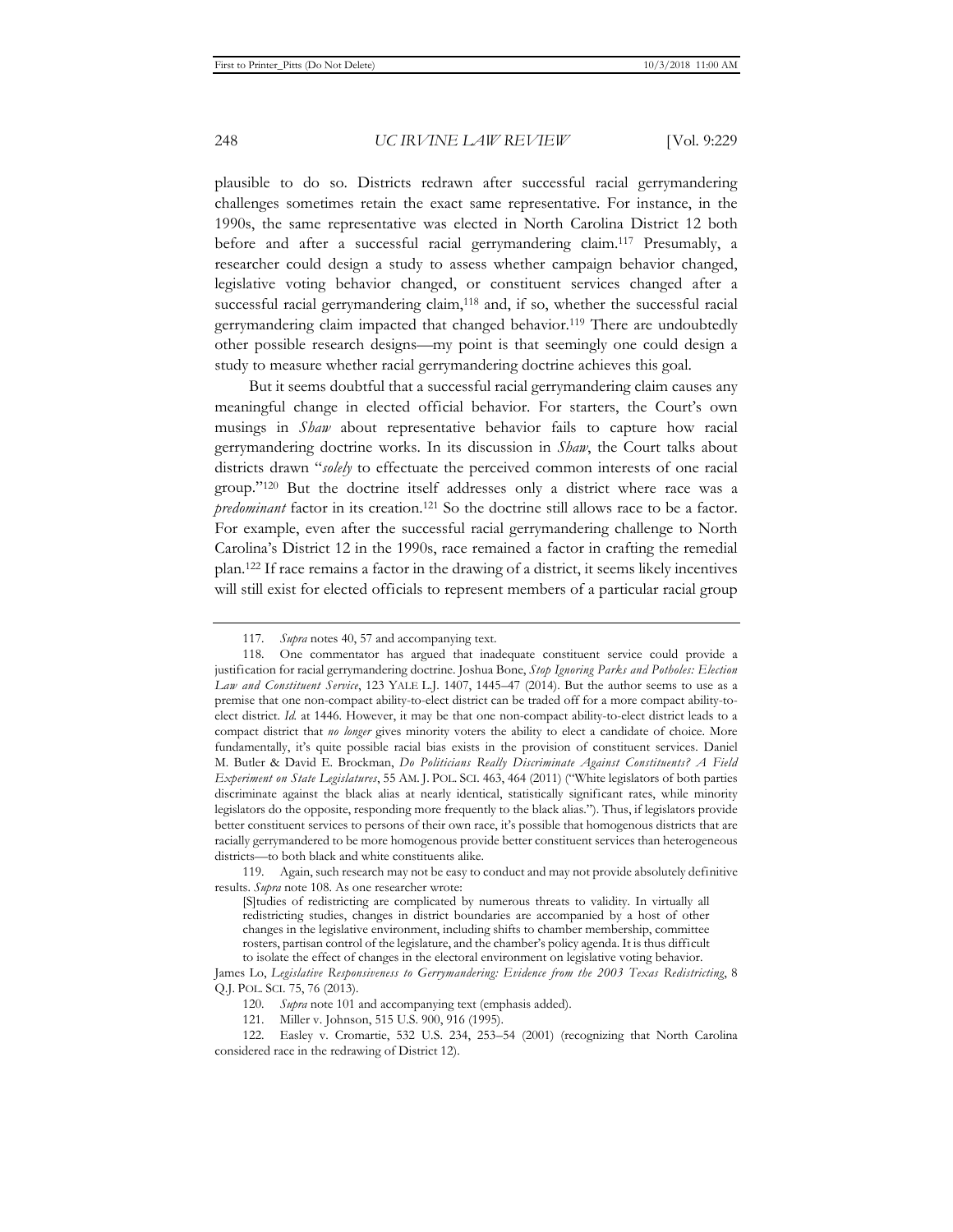rather than the constituency as a whole. Moreover, to echo a point made earlier during the discussion of polarized voting, it's hard to see a solid link between the motives of the redistricters and the behavior of candidates and representatives.123

Another factor that likely mitigates any impact of racial gerrymandering doctrine on elected official behavior is that even after a successful racial gerrymandering challenge, some (perhaps most) of the same elected officials will be returned to office. For instance, in the 1990s Congressman Mel Watt was elected in the racially gerrymandered District 12 and then again in the "unracially gerrymandered" District 12. Did Congressman's Watt's behavior change in some way because of the new district lines? Or did, say, Congressman Howard Coble, a white Republican elected from a district adjacent to the Twelfth District, change his behavior? Again, the suspicion is that elected representatives do not change their behavior because of a successful racial gerrymandering challenge and this would align with political science research suggesting members of Congress do not change positions based on changes to their district boundaries.124

And yet another factor that likely minimizes the impact of racial gerrymandering doctrine on elected official behavior is that a successful racial gerrymandering challenge typically makes a district more racially heterogeneous. For instance, after the successful racial gerrymandering challenge to the post-2010 congressional redistricting plan in North Carolina, District 12 went from being 50.7% black voting-age population (BVAP) to 36.2% BVAP.125 Some research suggests that greater diversity in a district does not lead to more "moderate" behavior on the part of an elected representative.126 In other words, a more racially

<sup>123</sup>*. Supra* note 112 and accompanying text.

<sup>124.</sup> Lo, *supra* note 119 (finding that passage of a new redistricting plan in Texas did not moderate the voting records of targeted incumbents); *see also* Keith T. Poole, *Changing Minds? Not in Congress!*, 131 PUB. CHOICE 435, 447 (2007) ("The weight of the evidence . . . suggests that members of Congress are very stable ideologically."). *But see* Anthony M. Bertelli & Jamie L. Carson, *Small Changes, Big Results: Legislative Voting Behavior in the Presence of New Voters*, 30 ELECTORAL STUD. 201, 205 (2011) (study of the 2000 redistricting cycle suggesting "[p]ermanent changes in constituencies implemented via redistricting made average congressional vote patterns more conservative. On the other hand, individual legislators who survived the first election in their new districts changed their voting patterns only slightly while in our preferred specification, they moved, on average, in a liberal direction."); Jamie L. Carson et al., *Redistricting and Party Polarization in the U.S. House of Representatives*, 35 AM. POL. RES. 878, 899–900 (2007) (suggesting that "a portion of the polarization we are observing in Congress is being artificially generated by the mapmakers responsible for drawing district boundaries" and refusing to rule out the possibility that redistricting contributes to polarization).

<sup>125.</sup> Cooper v. Harris, No. 15-1262, slip op. at 21 (S. Ct. May 22, 2017) (2010 plan data); N.C. GEN. ASSEMBLY, VOTING AGE POPULATION BY RACE AND ETHNICITY - DISTRICT 12 (2016), http://www.ncleg.net/GIS/Download/District\_Plans/DB\_2016/Congress/2016\_Contingent\_ Congressional\_Plan\_-\_Corrected/Reports/VTD\_SingleDistrict/Vap\_PDF/rptVTDVap-12.pdf [https://perma.cc/K7G9-LKFR] (2016 plan data).

<sup>126.</sup> Elisabeth R. Gerber & Jeffrey B. Lewis, *Beyond the Median: Voter Preferences, District Heterogeneity, and Political Representation*, 112 J. POL. ECON. 1364, 1378 (2004) ("[L]egislators take policy positions that are close to their district's median when many constituents share these preferences. In heterogeneous districts, median preference is a much less powerful predictor of legislative behavior. Legislators from heterogeneous districts often take policy positions that diverge substantially from the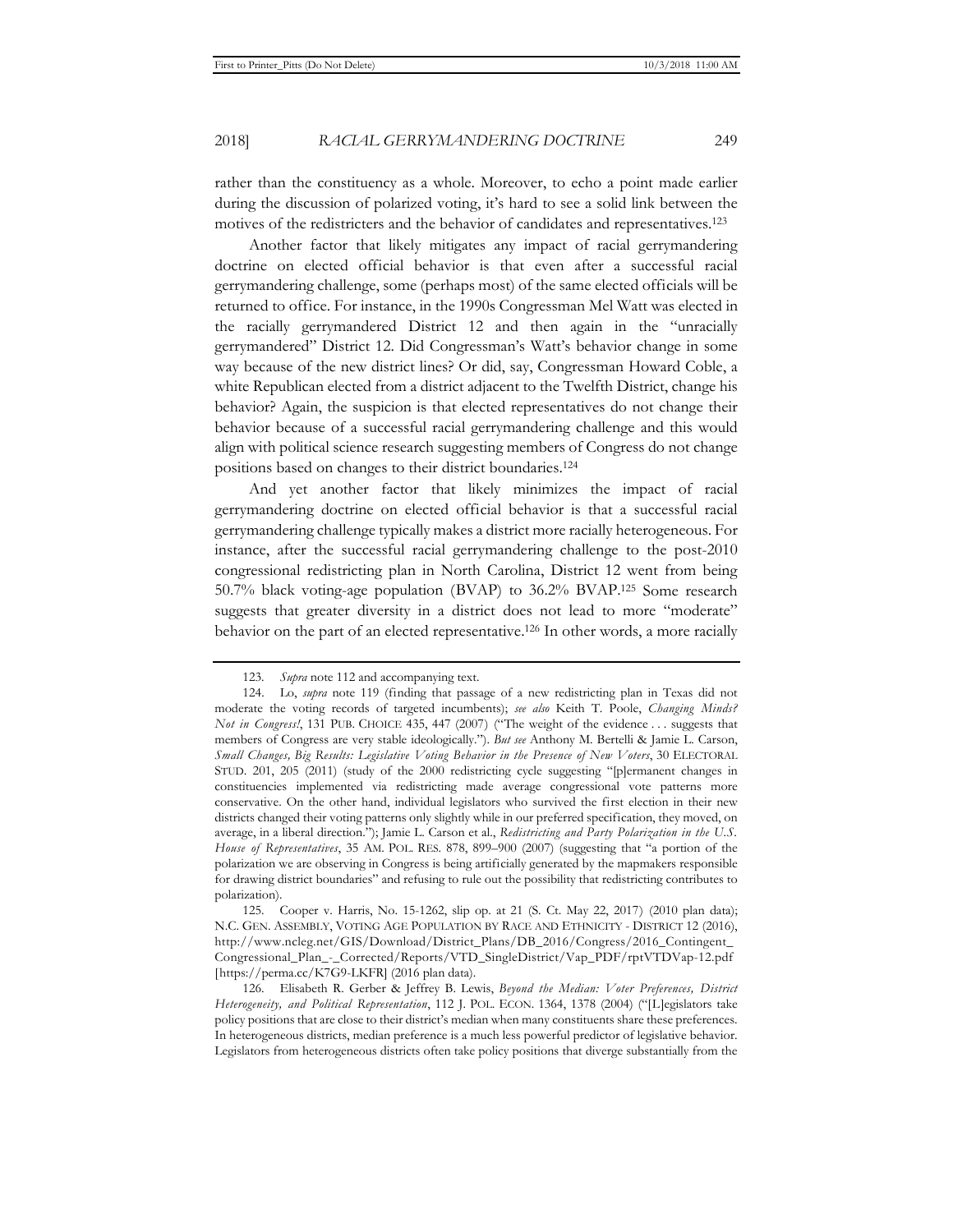competitive district might cause an elected official to cater more to the racial "base" of the district than to play to the center.127

In sum, there is little evidence racial gerrymandering doctrine changes elected official behavior. Of course, more study could reveal that racial gerrymandering doctrine changes elected official behavior and changes it for what the Court views as something better—representing the "constituency as a whole" rather than just "the common interests of one racial group."128 At this point, though, such evidence does not exist.129

#### *3. Of Stigmas and Stereotypes*

In my view, the Court identified only two clear, real-world goals for racial gerrymandering doctrine—reducing polarized voting and making elected officials more responsive to their entire constituencies. But I acknowledge that another thread running through the Court's justification for racial gerrymandering doctrine involves what might be called a stigmatic harm.130 The idea seems to be that when the government engages in racial gerrymandering, an individual gets stereotyped and this stereotyping is harmful in some way different from racially polarized voting or racially-biased representation from an elected official.131 Indeed, this individual harm has come to be emphasized even more over the twenty-five-year existence of the doctrine. As Justice Kennedy wrote in a 2017 racial gerrymandering decision, "The harms that flow from racial sorting include *being personally subjected to a racial classification* as well as being represented by a legislator who believes his primary obligation is to represent only members of a particular racial group."132 And this

128*. See supra* note 101 and accompanying text.

129. Of course, as with polarized voting, it's possible racial gerrymandering doctrine has little or no short-term impact on elected officials but instead has a long-term impact. For instance, Rep. Alma Adams was elected from racially gerrymandered North Carolina District 12 in 2014 and *un*racially gerrymandered District 12 in 2016. Perhaps Rep. Adams will not change due to the new district but perhaps a successor representative will. My instinct would be that unless Rep. Adams changed in some way it's unlikely her successor would change in some way *because of* racial gerrymandering doctrine, rather than, say, the overarching political dynamic. But, to my knowledge, no one has studied this. I also suspect this would be very difficult to empirically assess.

130. *See* Melissa L. Saunders, *Reconsidering* Shaw*: The* Miranda *of Race-Conscious Districting*, 109 YALE L.J. 1603, 1620 (2000); *see also supra* note 101 and accompanying text (language from *Shaw*).

131*. See supra* note 101; *see also* Bush v. Vera, 517 U.S. 952, 984 (1996) (discussing the "foster[ing of] harmful and divisive stereotypes").

132. Bethune-Hill v. Va. State Bd. of Elections, 137 S. Ct. 788, 797 (2017) (emphasis added). Despite the Court's individual rights rhetoric, I suspect that the Court is really trying to address some

median voter in their district."); *see also* Devin Caughey et al., *Partisan Gerrymandering and the Political Process: Effects on Roll-Call Voting and State Policies*, 16 ELECTION L.J. 453, 457 (2017) (noting that "narrowly elected legislators take similar positions to those elected by 10 percentage points or more").

<sup>127.</sup> A district that is more racially competitive may be one that is more integrated. Interestingly, some research suggests that greater black-white residential integration results in greater polarization. Stephanopoulos, *supra* note 115, at 1359 ("[A]s blacks become more residentially integrated, they grow somewhat more electorally polarized from whites."). Of course, just because a single-member district becomes more integrated does not mean underlying residential segregation has been reduced. The "integrated" single-member district may just represent a combination of highly residentially segregated areas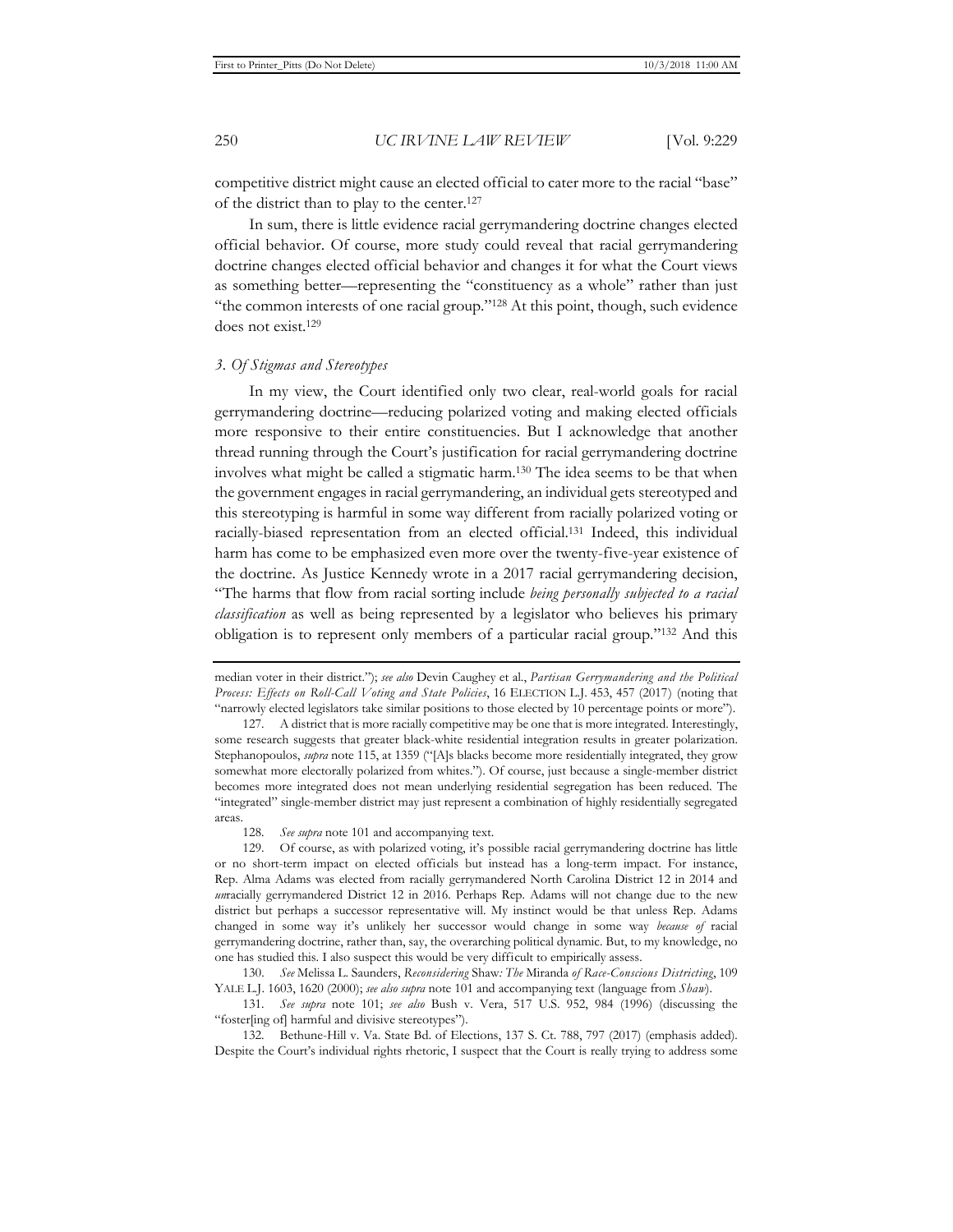view of being personally subjected to a racial classification was also part of Justice Breyer's opinion for the Court in a 2015 racial gerrymandering decision.<sup>133</sup>

But, to put the point kindly, the precise nature of the personal harm is, as one commentator noted, "somewhat elusive."134 Quite honestly, I am unsure exactly what the Court seeks to accomplish in addressing the personal harm.<sup>135</sup> And I am not alone.136 The Court discusses stereotyping without identifying what the stereotype actually is.137 And the Court talks of stereotyping in a case, *Shaw*, where a majority-black district was drawn and white plaintiffs were allowed to challenge it. One would think that the stereotype would be the idea that all black voters think alike but, if that was the case, wouldn't you require a black voter to be a plaintiff? Is any voter—white, black, or otherwise—wearing a scarlet letter of stigma due to the district they have been placed in? And the way racial gerrymandering doctrine has developed, the State can still use race which, presumably, involves stereotyping on some level. So it is okay to stereotype, just not too much? Frankly, I think the Court uses the rhetoric of stereotyping (and individual rights) in part to hide the fact that the doctrine likely does not accomplish the Court's initially stated goals.

But assuming racial gerrymandering doctrine is intended to promote less stereotyping of individuals, one could try to measure doctrinal success in at least a few different ways. One could try to measure whether people who lived in racially gerrymandered districts engage in more stereotyping than those who do not. One could try to measure whether officials elected in racially gerrymandered districts engaged in more racial stereotyping than officials elected in the remedial, unracially

sort of societal harm. *See* Sue T. Kilgore, *Between the Devil and Deep Blue Sea: Courts, Legislatures, and Majority-Minority Districts*, 46 CATH. U. L. REV. 1299, 1320 (1997) (describing the harm of racial gerrymandering as "harm to society as a whole caused by reinforcing racial stereotypes"). But the exact nature of the societal harm and how the Court's doctrine tangibly reduces that harm are unclear.

<sup>133.</sup> Ala. Legislative Black Caucus v. Alabama, 135 S. Ct. 1257, 1265 (2015) (citations omitted) ("[T]he harms that underlie a racial gerrymandering claim . . . are personal. They include being 'personally . . . subjected to [a] racial classification,' as well as being represented by a legislator who believes his 'primary obligation is to represent only the members' of a particular racial group" (citations omitted).).

<sup>134.</sup> Saunders, *supra* note 130, at 1620; *see also* Charles & Fuentes-Rohwer, *supra* note 49, at 242 (noting that "the Court has yet to clarify how an individual is harmed when district boundaries are predominantly influenced by racial considerations" and that "the Court does not say what exactly this [individual] right is"); Hasen, *supra* note 26, at 382 ("[T]he cause of action for racial gerrymandering protects against no real harm. . . . [T]here is no good evidence that racially conscious districts, including majority-minority districts, actually send messages to voters about the separation of voters by race. The harm of such racial gerrymandering is less than 'ephemeral'; it is non-existent" (footnotes omitted).).

<sup>135.</sup> Tania Tetlow, *How* Batson *Spawned* Shaw *– Requiring the Government to Treat Citizens as Individuals when It Cannot*, 49 LOY. L. REV. 133, 158 (2003) ("[T]he harm resulting from these stereotyping decisions is nebulous at best. . . . [V] oters suffer no consequences as individuals from redistricting decisions.").

<sup>136</sup>*. See* Hasen, *supra* note 26, at 365 (describing racial gerrymandering as "a shaky, ephemeral claim based solely on appearances").

<sup>137.</sup> Saunders, *supra* note 130, at 1620 ("As *Shaw*'s critics have often pointed out, it is impossible to say with a straight face that plaintiffs in *Shaw* and its progeny—all of whom resided in districts that were quite racially *integrated*—were being stigmatized in that particular way.").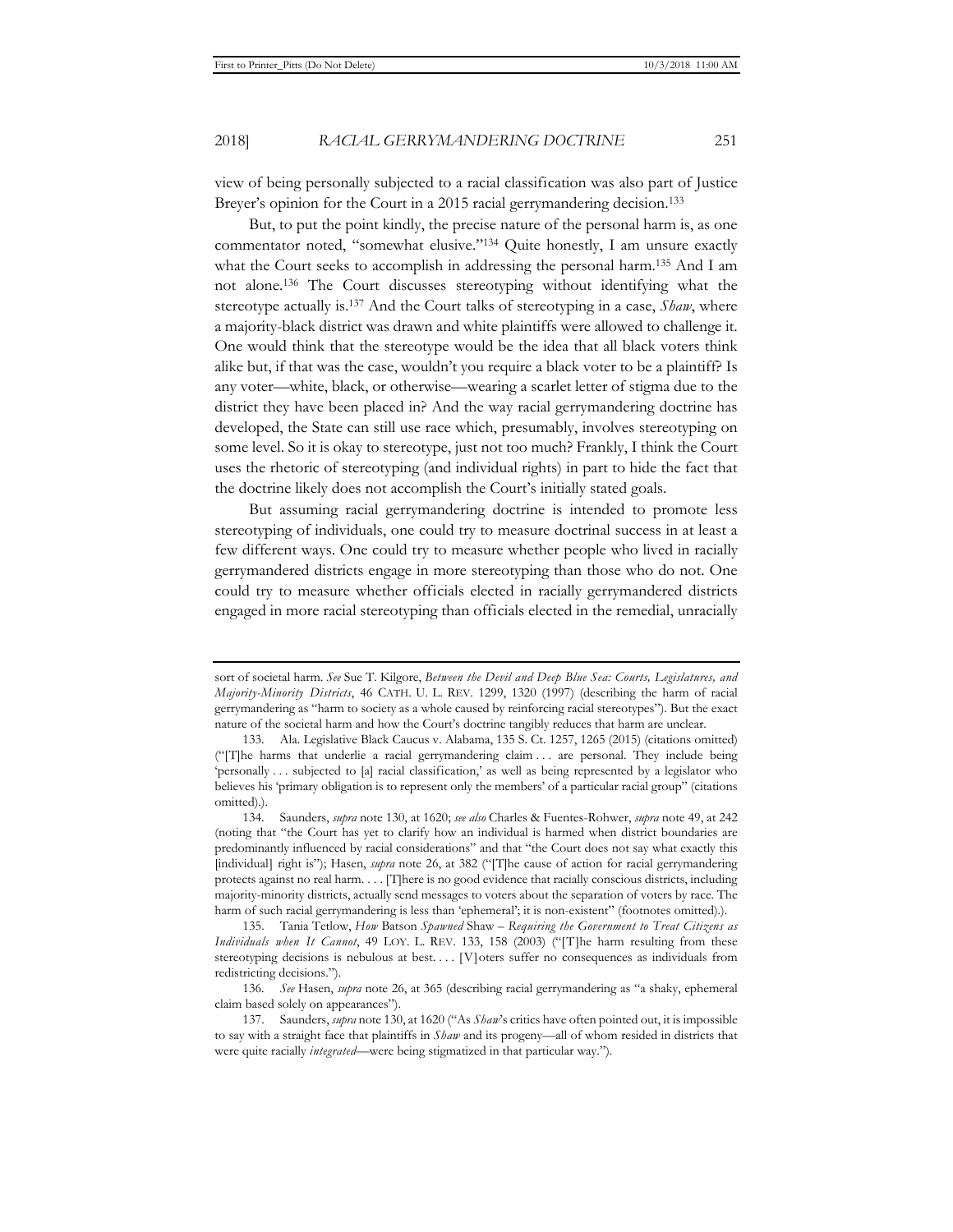gerrymandered districts.138 One could try to measure whether a legislature that drew a racially gerrymandered set of districts had different racial attitudes than a later set of legislators who were compelled to draw a plan that was not racially gerrymandered. One could try to measure whether the individuals who lived in the racially gerrymandered districts felt less stereotyped after being moved to an unracially gerrymandered district. And there undoubtedly are even more ways to measure racial gerrymandering doctrine's impact on stereotyping.

But even assuming we take the stereotyping rationale seriously, it is unlikely the doctrine has led to any sort of systematic impact on stereotyping. One of the few articles that directly assesses racial gerrymandering doctrine's impact concludes that the doctrine does little on this score. As Professors Steve Ansolabehere and Nate Persily conclude, "contrary to the assumptions that undergird the *Shaw* cause of action, the data do not suggest variation among racial groups [in belief of stereotypes] depending on the type of district in which they live."139 So it seems that the type of district in which a person resides does not impact racial attitudes.

But perhaps legislators elected from an unracially gerrymandered plan would engage in less stereotyping. Yet there often does not seem to be much of a change in who gets elected between a racially gerrymandered plan and a later remedial plan. For example, after North Carolina's 2011 plan was declared a racial gerrymander and a new unracially gerrymandered plan was used, North Carolina had twelve of thirteen incumbents re-elected. And even when an incumbent was not re-elected, a Republican just replaced a Republican.140 It's possible the incumbents adopted less stereotypical ideas as a result of the doctrine, but it seems unlikely that new district lines would spark such a conversion.<sup>141</sup>

Perhaps the legislators doing the redistricting would stereotype less following a finding of racial gerrymandering, but, again, that seems unlikely. Republicans drew the plan for North Carolina's congressional districts in 2011. They then drew the plan in 2016. Did the second legislature have any less stereotypical beliefs that were caused by racial gerrymandering doctrine's existence? And, lest one think I am picking on Republicans—the same thing happened in the 1990s. Democrats drew a racially gerrymandered plan and then drew the remedial plan. Did these Democrats have any less stereotypical views the second time around because the Court held their first plan to be a racial gerrymander?

Finally, maybe the people who lived in the districts in 2011 and challenged them as a successful racial gerrymander felt less stereotyped by the new districts. Although it might be difficult, perhaps someone could survey residents of a district

<sup>138.</sup> In some ways, this could be similar to the goal of having elected officials represent their constituency as a whole. It's possible a representative who engaged in less stereotyping will be more likely to represent the constituency as a whole rather than just a racial or ethnic subsection of the district.

<sup>139.</sup> Ansolabehere & Persily, *supra* note 12, at 1043.

<sup>140.</sup> Rep. George Holding replaced Rep. Renee Ellmers in District 2. Rep. Ted Budd replaced Rep. George Holding in District 13. HAAS, *supra* note 92, at 58. In other words, Rep. Holding was reelected—just from a different district—and Rep. Ellmers essentially was replaced by Rep. Budd.

<sup>141</sup>*. See supra* note 124 and accompanying text.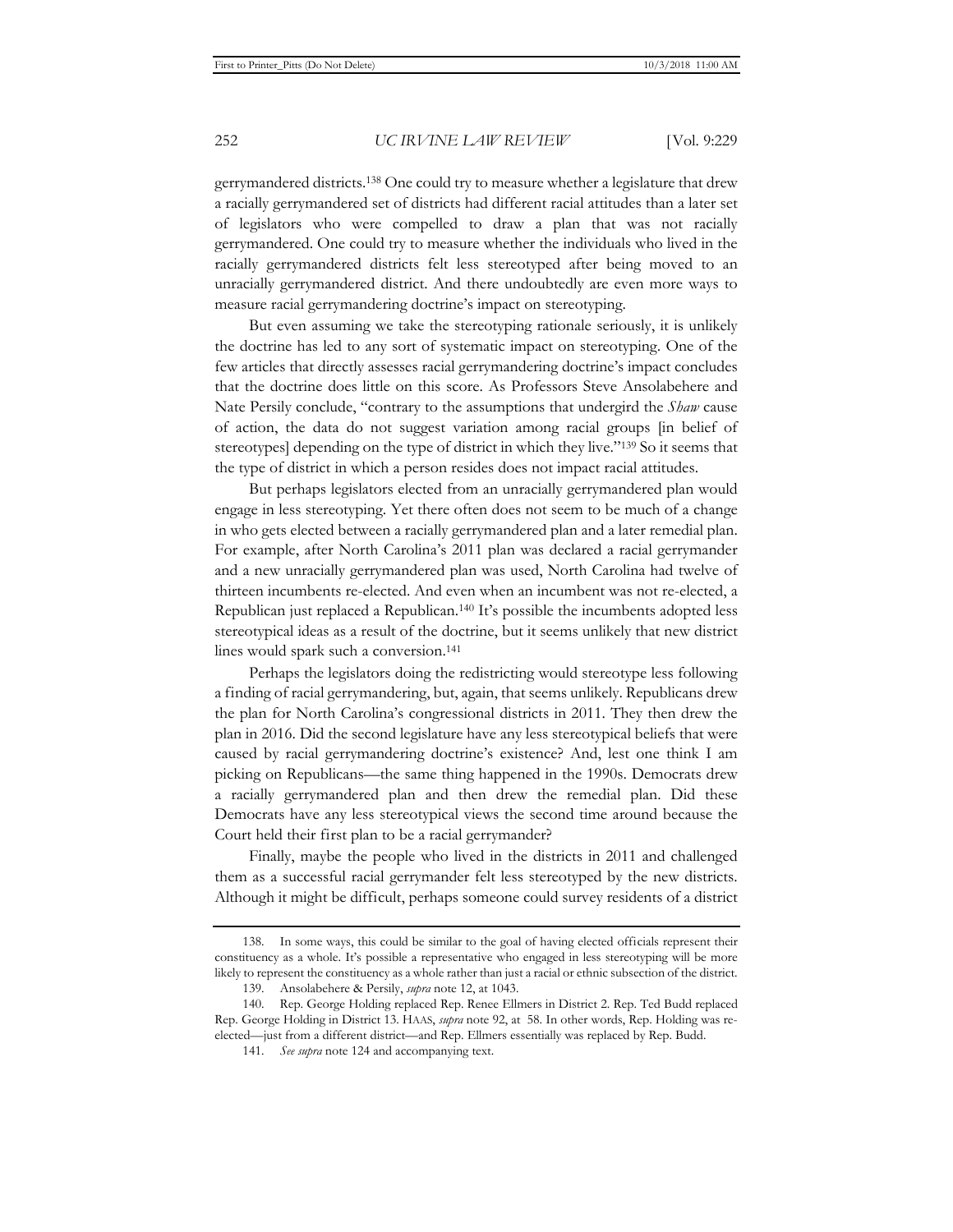challenged as a racial gerrymander and then conduct a second survey after a successful challenge and a remedial district was drawn. We could then determine whether individuals felt less stereotyped because of racial gerrymandering doctrine changing the district lines. My suspicion is that racial gerrymandering doctrine has little overall impact because citizens tend to not be very knowledgeable about election laws,<sup>142</sup> but one cannot say for certain.

It bears repeating, though, that this is an awfully difficult area to assess the doctrine's impact because of the vagueness in the Court's delineation of the harm. When the Court talks about stigmas and stereotypes, it does not give much indication as to who exactly is being stereotyped or stigmatized, what the exact stereotype or stigma is, and exactly how racial gerrymandering doctrine improves the situation in some tangible way.143 Of course, that may be the point for the Justices. If they do not articulate a clear, measurable agenda then no one can hold them accountable for failure to achieve the agenda.

#### *B. Representational Impacts on Minority Voters*

The Court's creation of racial gerrymandering doctrine focused on two clear, explicit goals. The Court wanted the doctrine to foster less racially polarized voting and also wanted the doctrine to create an environment where elected officials would represent their entire constituency rather than a racial or ethnic subgroup. There was also a vague dash of anti-stereotyping thrown in.

But explicit goals might not be the whole story of the doctrine's impact. Perhaps there were other *sub silentio* consequences members of the *Shaw* majority wished to accomplish. Or, quite likely, the doctrine could result in other completely *unintended* consequences.

While the creation of racial gerrymandering doctrine was not explicitly about the amount or quality of representation provided to a minority group,144 racial gerrymandering doctrine nonetheless may have impacted minority voters' representation. Put differently, even if the Court was not intending to either reduce or enhance minority voters' representation, racial gerrymandering doctrine might have led to the reduction or enhancement of minority voters' representation.

<sup>142.</sup> *Knowledge About Voter Laws Still Lacking*, CTR. FOR INFO. & RES. ON CIVIC LEARNING & ENGAGEMENT (Oct. 30, 2012), http://civicyouth.org/knowledge-about-voter-laws-still-lacking/ [https://perma.cc/9V7L-HDRA].

<sup>143.</sup> As Rick Pildes & Richard Niemi wrote soon after the doctrine's creation:

One can only understand *Shaw*, we believe, in terms of a view that what we call *expressive* harms are constitutionally cognizable. An expressive harm is one that results from the ideas or attitudes expressed through a governmental action rather than from the more tangible or material consequences the action brings about.... Public policies can violate the Constitution not only because they bring about concrete costs, but because the very meaning they convey demonstrates inappropriate respect for relevant public values.

Richard H. Pildes & Richard G. Niemi, *Expressive Harms, "Bizarre Districts," and Voting Rights: Evaluating Election-District Appearances After* Shaw v. Reno, 92 MICH. L. REV. 483, 506–07 (1993).

<sup>144.</sup> I concede that the goal of elected officials playing to their whole constituency rather than a racial subgroup could have an impact on representation for a minority group. In this portion of the Article, I am offering a different angle on the representational impact on minority voters.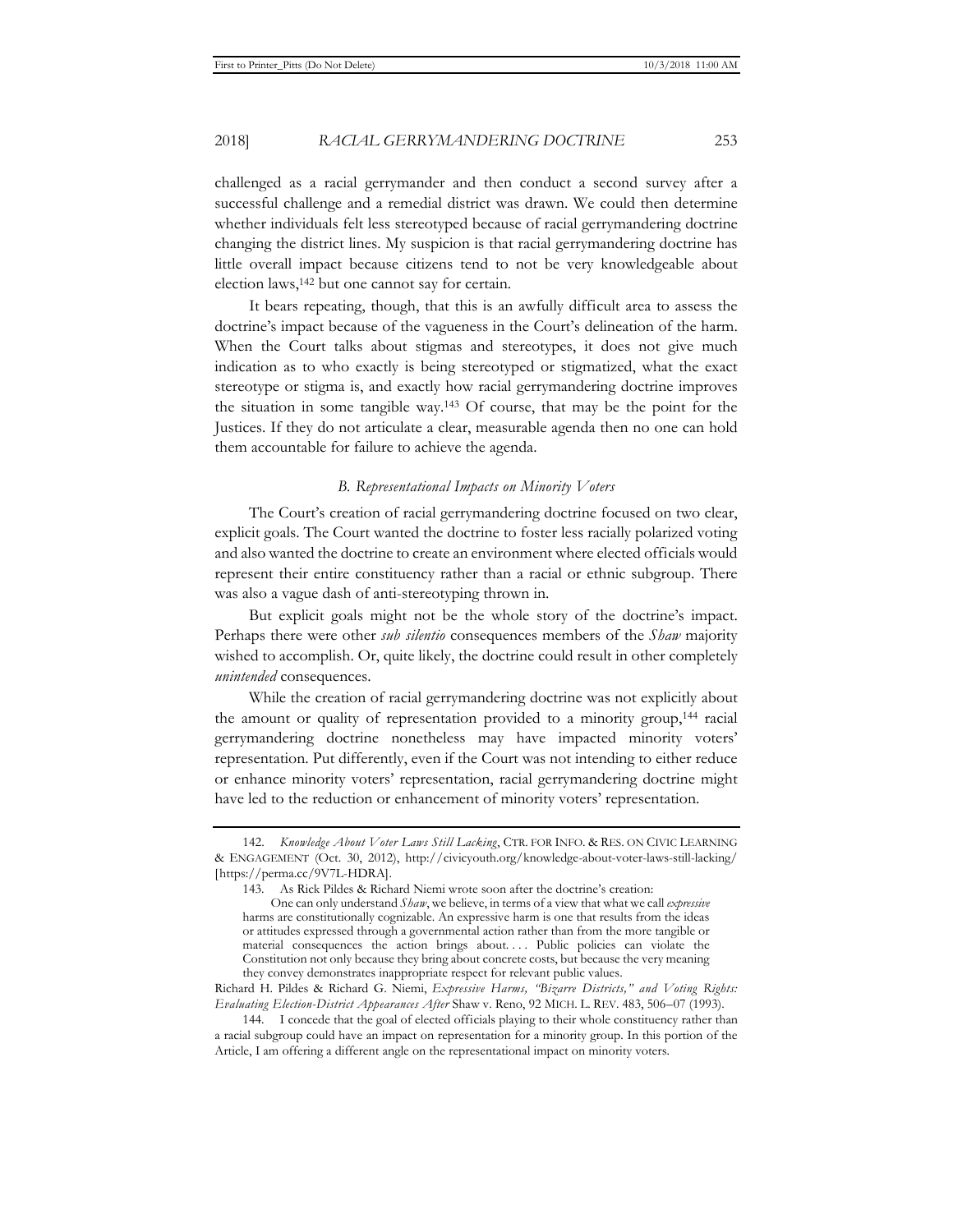Two well-recognized types of representation exist in relation to minority voters—descriptive representation and substantive representation.145 Descriptive representation is the easiest to measure. The question asked in relation to descriptive representation is whether the elected representative shares the same racial or ethnic group as the voters who control the outcome in the district. To put this into a concrete example, descriptive representation occurs when a district controlled by black voters elects a black candidate. In contrast, the question asked in relation to substantive representation is whether the representative shares the same substantive agenda or policy preferences of the racial or ethnic group.146 The next two subparts discuss racial gerrymandering doctrine's impact on these two types of representation.

#### *1. Descriptive Representation*

An initial concern about the creation of racial gerrymandering doctrine was that the doctrine would lead to less descriptive representation for minority voters. For instance, Stanford's Pam Karlan worried the doctrine would cause the first decrease in black representation since Reconstruction.147 This made sense because virtually all the districts challenged as racial gerrymanders, such as North Carolina's District 12, had been drawn to increase minority descriptive representation.<sup>148</sup>

But it's not clear racially gerrymandering doctrine has decreased descriptive representation.149 For instance, take the litigation involving North Carolina's congressional districts over the years. The redistricting plan initially challenged in

<sup>145</sup>*. See generally* HANNA FENICHEL PITKIN, THE CONCEPT OF REPRESENTATION (1967); *see also* Adam B. Cox & Richard T. Holden, *Reconsidering Racial and Partisan Gerrymandering*, 78 U. CHI. L. REV. 553, 557 n.9 (2011) ("In Hanna Pitkin's classic formulation, 'descriptive' representation is concerned with representing the identity of a voter, while 'substantive' representation is concerned with representing the interests of a voter.").

<sup>146.</sup> Charles Cameron et al., *Do Majority-Minority Districts Maximize Substantive Black Representation in Congress?*, 90 AM. POL. SCI. REV. 794, 794 (1996) ("[I]f minority voters generally elect minority candidates [in majority-minority districts] to represent them, then *descriptive representation* increasing the number of minority officeholders—goes hand in hand with *substantive representation* enacting legislation that furthers the interests of the minority community."); *see also* David Epstein & Sharyn O'Halloran, *Measuring the Electoral and Policy Impact of Majority-Minority Voting Districts*, 43 AM. J. POL. SCI., 367, 385 (1999) (defining descriptive representation as "electing minorities to office" and substantive representation as "passing minority-favored legislation").

<sup>147.</sup> Pamela S. Karlan, *Loss and Redemption: Voting Rights at the Turn of a Century*, 50 VAND. L. REV. 291, 292 (1997); *see also* A. Leon Higginbotham, Jr. et al., Shaw v. Reno*: A Mirage of Good Intentions with Devastating Racial Consequences*, 62 FORDHAM L. REV. 1593, 1603 (1994) ("[T]he [*Shaw*] Court has made it possible that North Carolina's (and other states' as well) congressional representation might once again become lily white by providing the basis for invalidating all minoritymajority districts.").

<sup>148</sup>*. See, e.g.*, Bush v. Vera, 517 U.S. 952, 961 (1996) (noting that three districts successfully challenged as racial gerrymanders "were created for the purpose of enhancing the opportunity of minority voters to elect minority representatives to Congress" (citation omitted)); *see also supra* notes 3– 25 and accompanying text.

<sup>149.</sup> As Nick Stephanopoulos wrote after reviewing the literature, the "concern [about a decrease in descriptive representation] does not seem to be validated by the existing data, but this data is so patchy it's impossible to tell." Stephanopoulos, *supra* note 115, at 1364.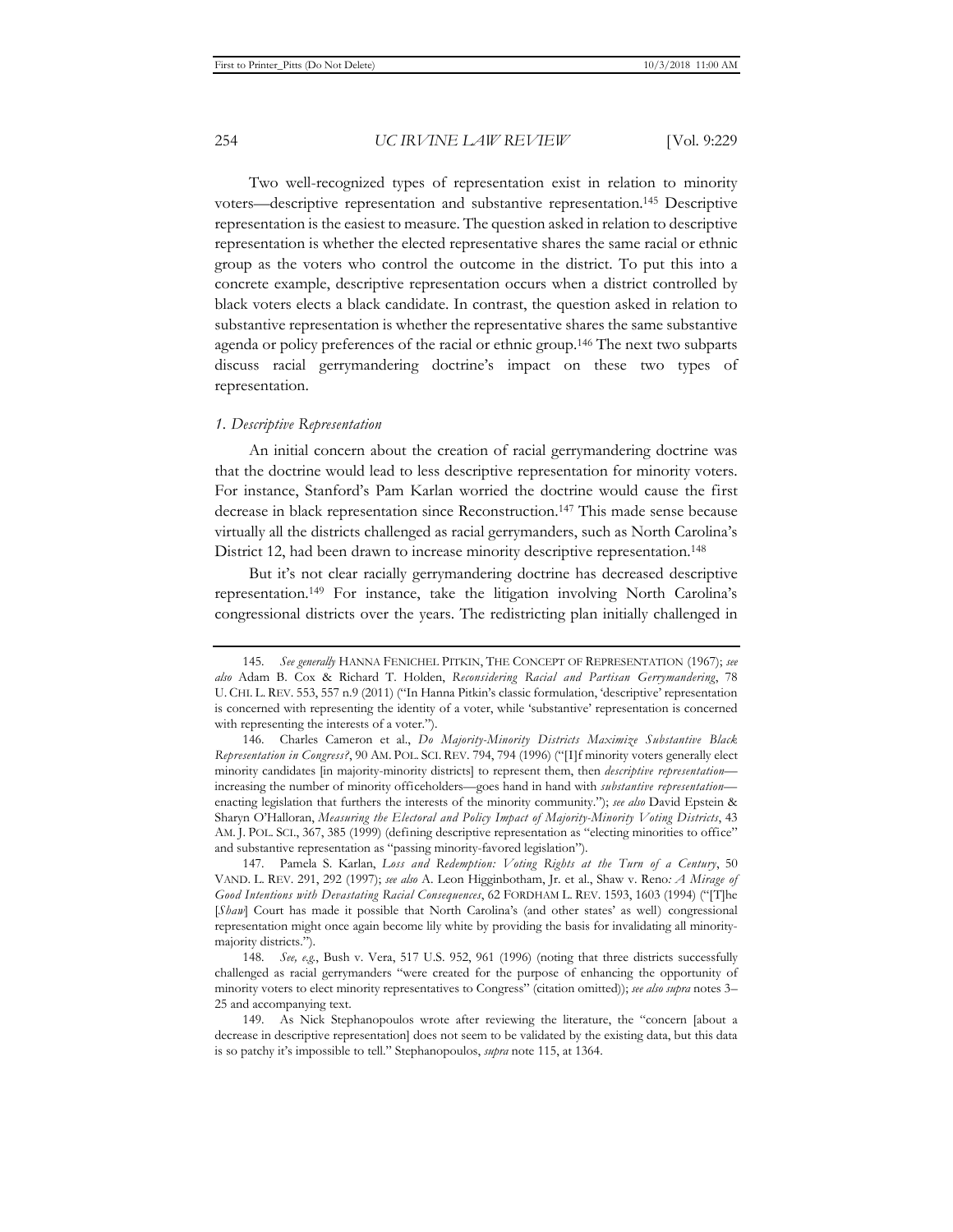the early 1990s contained two majority-black districts (Districts 1 and 12), both of which elected an African-American candidate.<sup>150</sup> After District 12 was successfully challenged as a racial gerrymander and the North Carolina map was redrawn, the same two incumbent African-American candidates were returned to office from the same two districts.<sup>151</sup> The same two districts continued to elect African-American candidates after the post-2000 redistricting plan.152 After the 2010 round of redistricting, the two districts electing African-American candidates were successfully challenged as racial gerrymanders and redrawn.153 And, after the districts were redrawn, those same two African-American candidates were reelected.154 *So when it comes to North Carolina's congressional districts, two African-American candidates were elected prior to the creation of racial gerrymandering doctrine and two successful racial gerrymandering challenges over the course of twenty-five years have done nothing to change the amount of descriptive representation in Congress for African-American citizens of North Carolina.*

And the dynamics of descriptive representation in other States may not be all that different—at least when it comes to congressional districts. For instance, prior to the successful racial gerrymandering challenge in Georgia during the 1990s, there were three African-Americans elected to Congress.155 After the challenges? Three African-Americans were elected to Congress.156 Same thing in Virginia. Virginia was found to have racially gerrymandered Congressional District 3, which had elected Rep. Bobby Scott, an African American.157 After District 3 was redrawn, it continued to elect Rep. Scott.158

But it seems likely that at least in some instances racial gerrymandering doctrine has led to a bit less descriptive representation for minority voters at least at some points in time. This can undoubtedly be measured directly in some instances. For example, after a successful racial gerrymandering challenge in Louisiana during the 1990s, the number of African-American members of Congress

<sup>150.</sup> District 1 elected Rep. Eva Clayton and District 12 elected Rep. Mel Watt. *See supra* notes 3–33.

<sup>151</sup>*. See supra* note 57.

<sup>152.</sup> District 1 was represented briefly by Rep. Frank Ballance and then Rep. G.K. Butterfield; District 12 was represented by Rep. Alma Adams. *Supra* note 73.

<sup>153</sup>*. See supra* notes 81–89 and accompanying text.

<sup>154</sup>*. Supra* note 91.

<sup>155.</sup> District 2 elected Rep. Sanford Bishop, District 5 elected Rep. John Lewis, and District 11 elected Rep. Cynthia McKinney. DALLAS L. DENDY, JR., STATISTICS OF THE PRESIDENTIAL AND CONGRESSIONAL ELECTION OF NOVEMBER 3, 1992, at 18–19 (1993), http://history.house.gov/ Institution/Election-Statistics/1992election/ [https://perma.cc/8GJN-JLCH].

<sup>156.</sup> The same three candidates were elected from redrawn districts in 1996, although Rep. McKinney was elected from District 4 rather than District 11. ROBIN H. CARLE, STATISTICS OF THE PRESIDENTIAL AND CONGRESSIONAL ELECTION OF NOVEMBER 5, 1996, at 18 ( 1997), http://history.house.gov/Institution/Election-Statistics/1996election/ [https://perma.cc/UMW7- D2RF].

<sup>157.</sup> Moon v. Meadows, 952 F. Supp. 1141, 1150 (E.D. Va. 1997).

<sup>158</sup>*. Biography*, CONGRESSMAN BOBBY SCOTT, https://bobbyscott.house.gov/about/ biography [https://perma.cc/UUS8-9GKE] (last visited Sept. 8, 2018).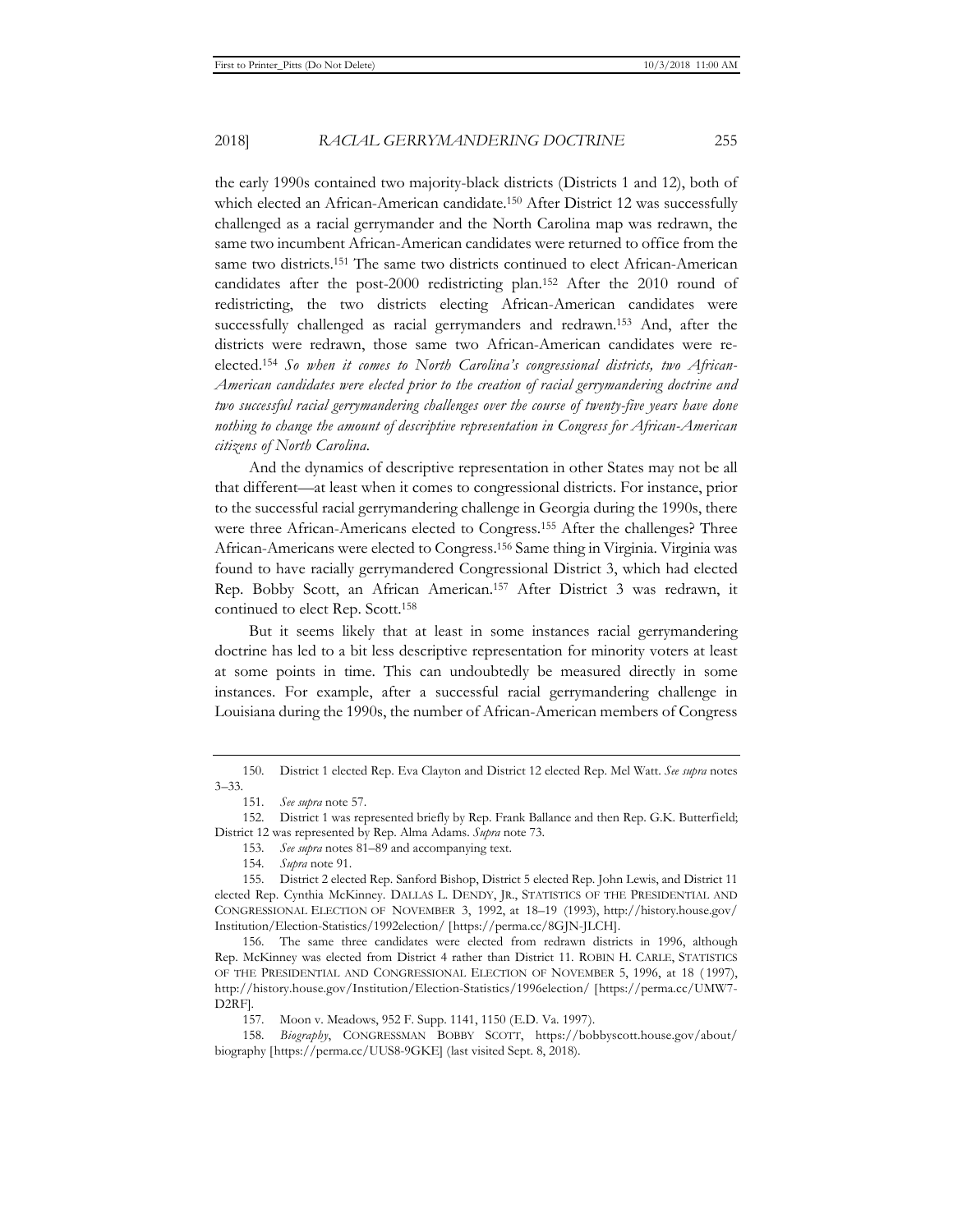from that state went from two to one.159 And, during the 1990s, a number of successful challenges to state legislative districting plans occurred, likely resulting in the loss of some descriptive representation on the state legislative level.160 Moreover, one would guess that the specter of a racial gerrymandering challenge causes redistricting actors to be slightly more hesitant to create additional majorityminority districts that would provide descriptive representation for fear of inviting a racial gerrymandering challenge. Finally, because racial gerrymandering concerns creep into concerns about geographic compactness for purposes of Section 2 vote dilution lawsuits,161 racial gerrymandering doctrine may have led to fewer Section 2 challenges being successfully brought.

However, a fairly recent study suggests racial gerrymandering doctrine did not reduce descriptive representation for minority voters in state legislatures. Professor Nick Stephanopoulos has presented data using state legislatures which demonstrates "minority representation has increased considerably in the modern era with much of the progress taking place in the 1990s."162 From his perspective, then, the data "provide no support for the claim that the Court's racial gerrymandering decisions may have reduced minority representation."163

But it's possible this research does not fully capture the impact of racial gerrymandering doctrine on descriptive representation for several reasons. First, the focus of the research was on the impact of Section 2 of the Voting Rights Act rather than racial gerrymandering doctrine, with the research making only very passing mention of racial gerrymandering doctrine. Second, the research studied state legislatures, leaving aside Congress and local governments.164 Third, it appears the study defines a reduction of minority representation as a decrease in the number of minority legislators.165 However, it's possible that increases in the number of minority legislators would have been even greater in a world without racial gerrymandering doctrine. Indeed, the research shows that the largest increase in descriptive representation occurred during the 1990 redistricting cycle and that increases have been lower in subsequent cycles.166 Such a pattern is consistent with the idea that racial gerrymandering doctrine limited increases in descriptive

<sup>159.</sup> District 2 elected Rep. William Jefferson and District 4 elected Rep. Cleo Fields. DENDY, JR., *supra* note 155. After the redrawing of Rep. Fields' district, he opted to retire from Congress. *Biography: Cleo Fields*, CONG. BLACK CAUCUS INST.: POL. EDUC. & LEADERSHIP, https://cbcinstitute.org/team/cleo-fields [https://perma.cc/F874-96L6] (last visited Sept. 8, 2018).

<sup>160</sup>*. See, e.g.*, Johnson v. Miller, 929 F. Supp. 1529 (S.D. Ga. 1996) (successful racial gerrymandering challenge to Georgia's State House and Senate districts).

<sup>161.</sup> Bush v. Vera, 517 U.S. 952, 977–79 (1996) (discussing Section 2 compactness in relation to racial gerrymandering); *see also* League of United Latin Am. Citizens v. Perry, 548 U.S. 399, 427–35 (2006) (rejecting Texas' argument that it complied with Section 2 because the district was "noncompact" with numerous citations to racial gerrymandering decisions in the discussion).

<sup>162.</sup> Stephanopoulos, *supra* note 115, at 1367.

<sup>163.</sup> *Id.*

<sup>164.</sup> *Id.* at 1329.

<sup>165.</sup> *Id.* at 1367–68.

<sup>166.</sup> *Id.* at 1369–70.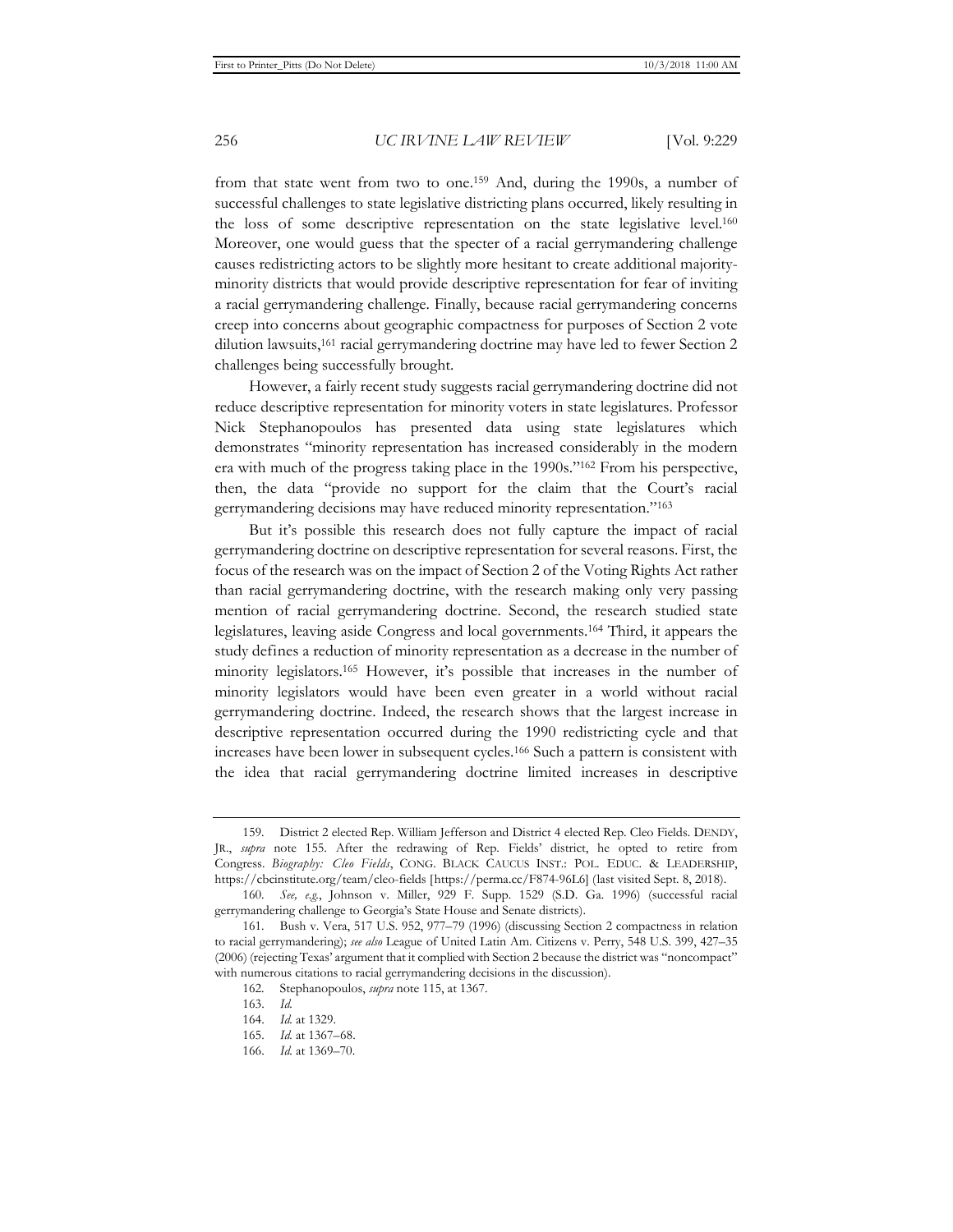representation because racial gerrymandering doctrine only came to full fruition during the latter stages of the 1990 cycle.

At the end of the day, this area seems ripe for more systematic empirical analysis. At the very least, it would seem plausible to assess descriptive representation both before and after all the successful racial gerrymandering challenges to at least determine the short-term impact of the success of such challenges on descriptive representation. Obviously, such a very basic study seems likely to undercount the impact of racial gerrymandering doctrine because we may never know how many additional ability-to-elect districts might have been constructed in a world where racial gerrymandering challenges did not exist.167 Moreover, such a study may not account for later changes that mitigate any shortterm loss. Finally, any study may not be able to account for the impact of incumbency on re-election. Put differently, African-American legislators may only have been re-elected after a successful racial gerrymandering claim because they were incumbents. However, such a study would give some indication of racial gerrymandering doctrine's impact on descriptive representation.168 While more study would be welcome, at this point the available evidence is that racial gerrymandering doctrine, at most, has led to slightly less descriptive representation than would occur in the absence of the doctrine.

#### *2. Substantive Representation*

While it may not be possible to conclusively and comprehensively measure racial gerrymandering doctrine's impact on descriptive representation because it's difficult to know how many *more* ability to elect districts might have been drawn absent creation of the doctrine, descriptive representation remains relatively easy to quantify. One need only count the number of minority representatives elected from districts controlled by minority voters.169 Substantive representation—the election of representatives who represent the policy preferences of minority voters and then turn those policy preferences into actual policy—is much more difficult to quantify. How can we know whether minority voters are doing better or worse in terms of legislative outcomes as a result of racial gerrymandering doctrine?

Political affiliation presents a potential proxy for substantive representation. For instance, African-American voters overwhelmingly support Democratic candidates. Thus, the election of additional Democrats can mean substantive

<sup>167.</sup> Of course, there may be other less obvious impacts of racial gerrymandering challenges, such as settlement agreements or decisions to redraw districts prior to a final judgment.

<sup>168.</sup> I recognize it will be difficult, if not impossible, to fully account for districts not drawn because of the specter of a racial gerrymandering challenge.

<sup>169.</sup> Admittedly, there may be a few instances where it's unclear whether minority voters control the outcome of a district. However, in most instances control (or lack thereof) is obvious.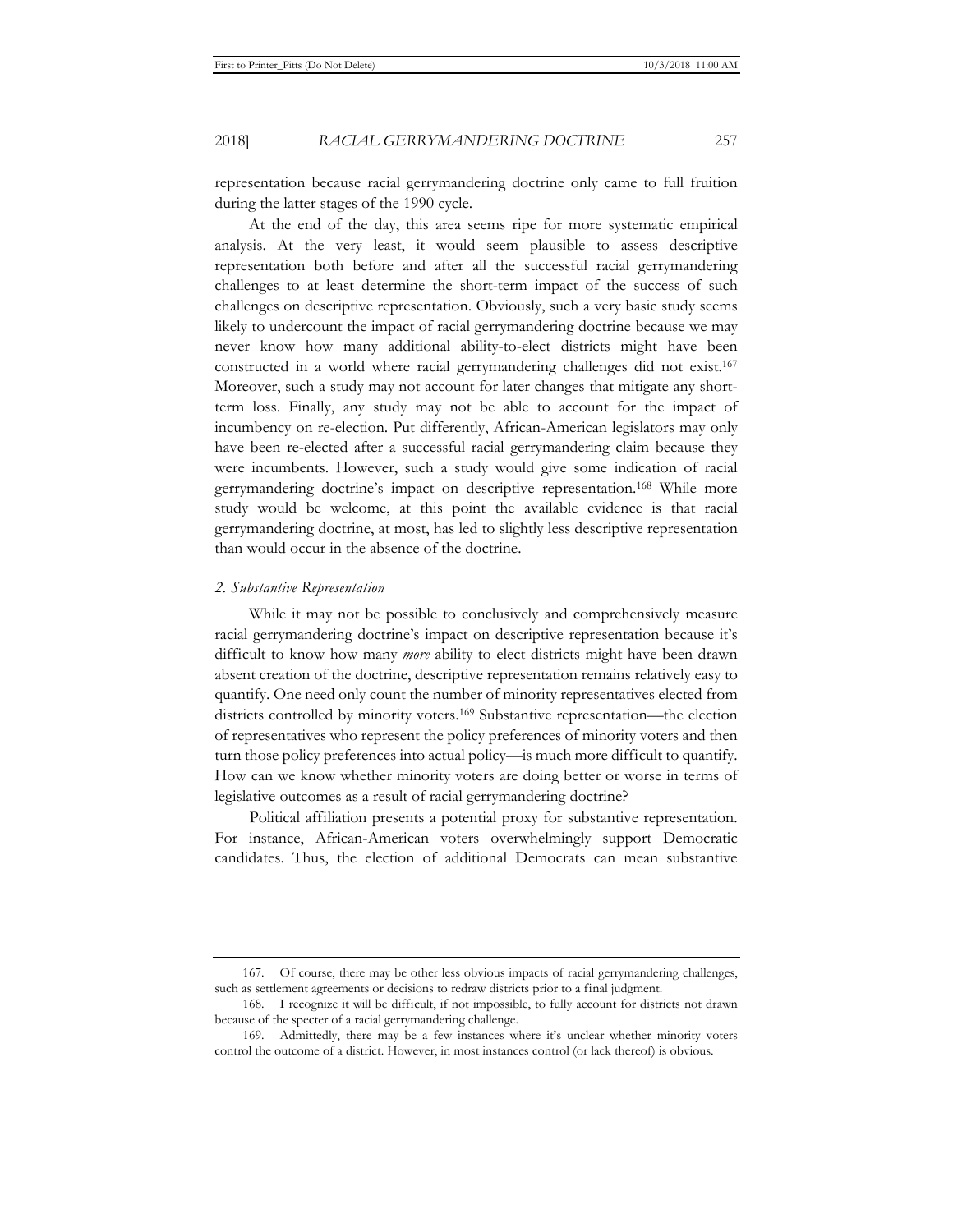representation has improved for minority voters while the election of fewer Democrats can be interpreted as a sign of diminished substantive representation.<sup>170</sup>

Using North Carolina's congressional districts as an example, it seems like racial gerrymandering claims have had little impact on substantive representation for black voters—at least as measured by overall partisan outcomes. During the 1990s round of racial gerrymandering litigation, the last election held using the plan declared to be a racial gerrymander was the 1996 contest which resulted in Democrats winning in 6 of the 12 congressional districts.171 The 1998 election used a plan developed by the State to remedy the racial gerrymander and the result of that election was Democrats winning in five of the twelve districts.172 In the second wave of racial gerrymandering litigation, Democrats held three of thirteen seats after the last election (2014) using the plan that was held to be a racial gerrymander.173 After the next election, using a redrawn map, Democrats continued to hold three of the thirteen seats.174 Put simply, after two successful racial gerrymandering challenges in North Carolina, Republicans gained one seat overall (out of twentyfive possible seats—twelve elections in the 1990s and thirteen elections in the 2010s).175 This experience suggests racial gerrymandering doctrine does little to change substantive representation and could even decrease it.

Again, though, problems exist with assessing whether racial gerrymandering doctrine causes differences in substantive representation. Using the election of Democrats as a proxy has flaws because it's difficult to know whether a switch in a seat from one party to another is the result of a different redistricting plan or of other factors apart from the plan (e.g., a more or less favorable political environment for Democrats generally). In addition, the type of Democrat or Republican elected might change—even if the political party remains the same. For instance, a nonracially gerrymandered plan might elect more conservative Democrats or more liberal Republicans.176 Finally, the 2010 round of racial gerrymandering litigation featured an attempt by Democrats to "unpack" black voters so that those voters could help elect white Democrats. This goal of Democrats was not immediately achieved but perhaps over the long-haul Democrats will be aided by such litigation.

Another way of thinking about the impact of racial gerrymandering claims on substantive representation might be to consider linkage between descriptive and substantive representation. One interesting study assessed whether more descriptive

<sup>170.</sup> Stephanopoulos, *supra* note 115, at 1382 (noting that one of the two main methods for measuring substantive representation for minority voters is "share of legislative seats held by Democrats").

<sup>171</sup>*. See supra* note 51 and accompanying text.

<sup>172</sup>*. See supra* note 58 and accompanying text.

<sup>173</sup>*. See supra* note 80 and accompanying text.

<sup>174</sup>*. See supra* note 91 and accompanying text.

<sup>175.</sup> This leaves aside the fact that it's a change of one seat out of 435 total seats in the House of Representatives.

<sup>176.</sup> Stephanopoulos, *supra* note 115, at 1382 (noting that one of the two most common metrics for assessing substantive representation is "the liberalism of the median legislator, determined on the basis of roll call votes").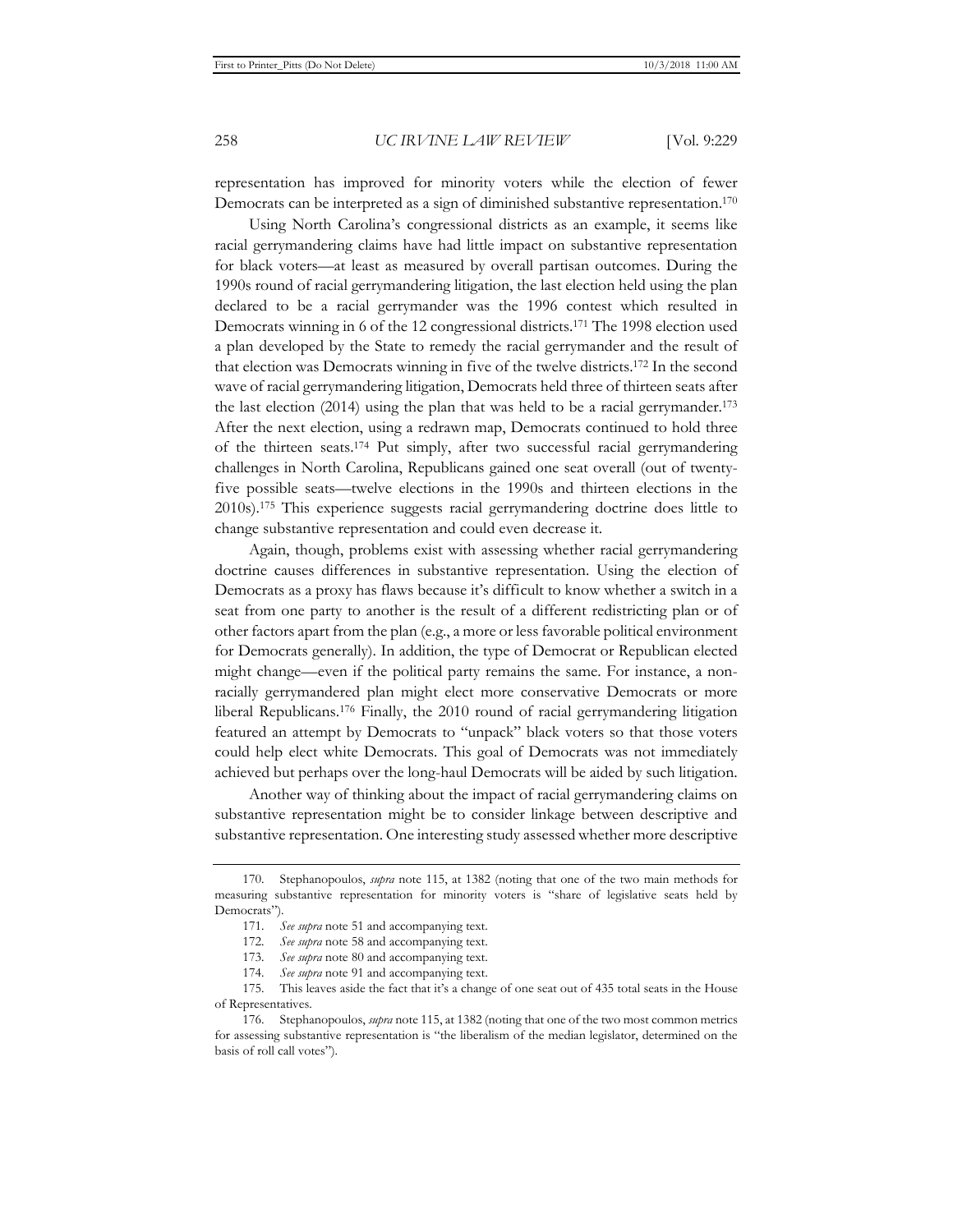2018] *RACIAL GERRYMANDERING DOCTRINE* 259

representation for minority voters leads to less substantive representation.177 The study analyzed the impact of the 1992 South Carolina Senate redistricting plan—a plan expressly designed to increase black descriptive representation—on senator voting.178 The authors concluded that "black substantive representation fell after the 1992 redistricting" and "resulted in a more polarized Senate, less friendly overall to minority policy concerns."179 If this is the case, and if racial gerrymandering doctrine had led to a small decrease in descriptive representation for minority voters180 then it's possible racial gerrymandering doctrine has led to a small increase in substantive representation for minority voters.181

But it's possible there may be a difference between Congress, state legislatures, and local government.182 Perhaps racial gerrymandering doctrine does little to substantive and descriptive representation at the federal level—and the experience of North Carolina's congressional districts over twenty-five years may bear that out. But perhaps racial gerrymandering doctrine reduces descriptive representation and increases substantive representation in state legislatures (which was the focus of the above-mentioned research). And perhaps it's possible that racial gerrymandering doctrine both reduces descriptive representation and reduces substantive representation.183 Again, it appears that no one has tried to determine in any systematic way which of these hypotheses are accurate. In the end, though, the currently available evidence tends to indicate racial gerrymandering doctrine has done little to systematically move minority substantive representation in any particular direction.

183. Stephanopoulos, *supra* note 115, at 1385 n.308 ("The tradeoff [between descriptive and substantive representation] might also be more severe in recent years, since the Supreme Court has rendered unavailable certain policies (like bizarrely shaped majority-minority districts) that make it easier to achieve descriptive and substantive representation simultaneously. These are fruitful topics for further study."). It seems pretty unlikely racial gerrymandering doctrine would *increase* descriptive representation. I am not aware of any successful litigation that alleged a white district as a racial gerrymander that then resulted in the creation of a district that minority voters controlled. That said, it's possible that a racial gerrymandering challenge to a majority-minority district in which minority voters have been "packed" could lead to a redistricting plan that unpacks those voters to create an additional district that minority voters control. But such cases would seem to be rare.

<sup>177</sup>*. See* David Epstein et al., *Estimating the Effect of Redistricting on Minority Substantive Representation*, 23 J.L. ECON. & ORG. 499 (2007).

<sup>178</sup>*. Id.* at 506.

<sup>179</sup>*. Id.* at 517.

<sup>180</sup>*. See supra* Part II.B.i.

<sup>181.</sup> One scholar commented, "[t]his empirical literature concludes almost unanimously that a tradeoff exists between descriptive and substantive representation." Stephanopoulos, *supra* note 115, at 1383.

<sup>182.</sup> To date, there seem to have been relatively few racial gerrymandering claims filed against local governments. Of course, racial gerrymandering doctrine could still have an impact on local governments even if no claims are filed because local redistricting actors operate in the shadow of redistricting law.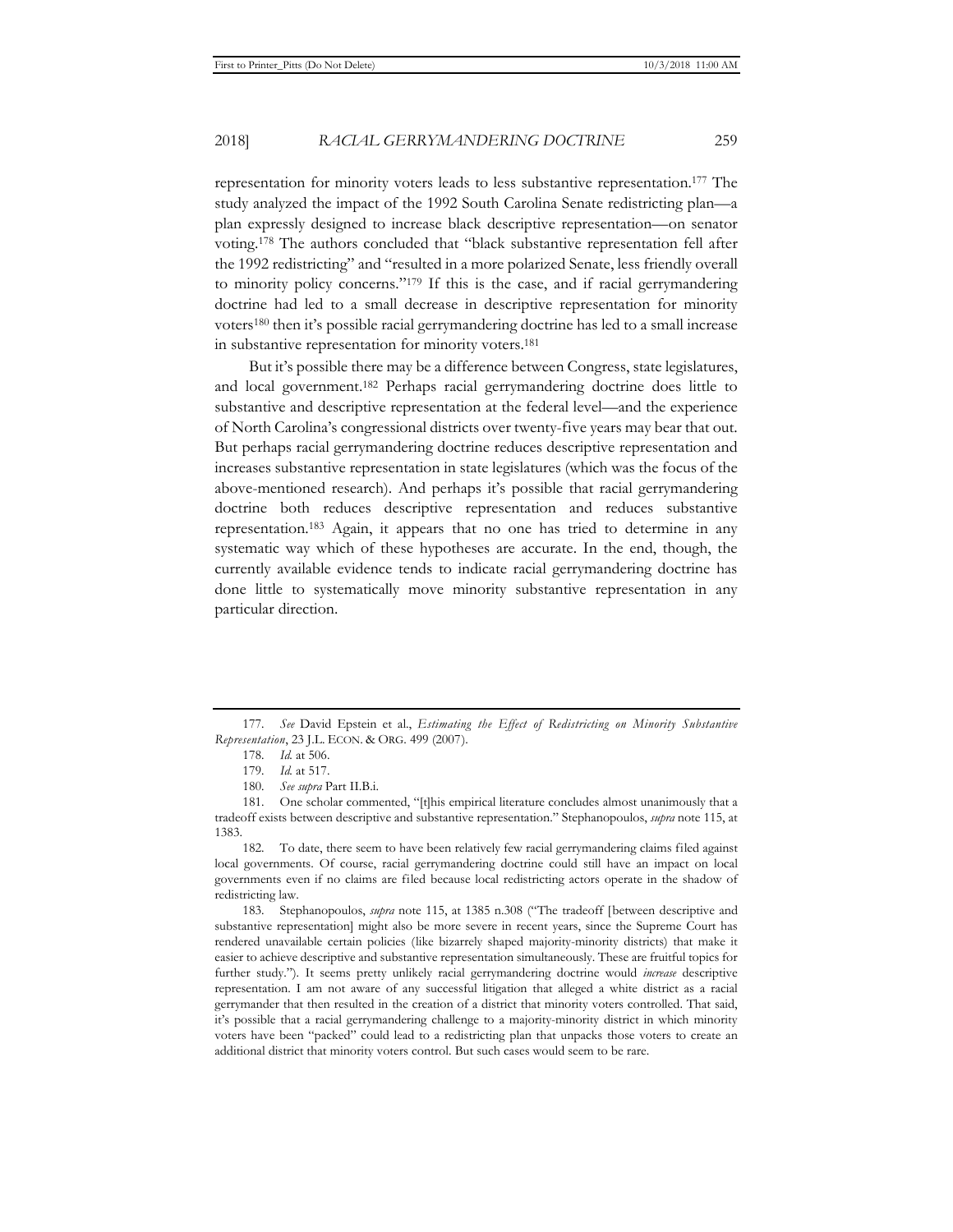#### *C. Other Potential Impacts*

Thus far we have considered the impact racial gerrymandering was designed to have by the Court's own reasoning—reduced polarization of voters and more inclusive representation by elected officials with a bit of anti-individual stereotyping thrown in. We have also considered two other potential representational impacts of racial gerrymandering doctrine—the descriptive and substantive representation of minority voters. But other potential impacts of racial gerrymandering doctrine include a constraint on partisan gerrymandering, an increase or decrease in voter participation, a devolution of power from the federal government to state government, doctrinal momentum toward a "colorblind" Constitution, more compact districts, increased legitimacy, and fiscal costs.184

*Constraint on Partisan Gerrymandering.* To date, the Supreme Court has yet to strike down a redistricting plan as an unconstitutional partisan gerrymander. While the Supreme Court opened the federal courts to such claims in 1986,185 lower federal courts have rarely struck down a redistricting plan on partisan grounds.186

Because direct claims of partisan gerrymandering are overwhelmingly doomed to failure, racial gerrymandering claims could serve as an indirect check on partisan gerrymandering. While a racial gerrymandering claim won't directly result in a plan being struck down as an unconstitutional partisan gerrymander, racial gerrymandering claims function as a way to attack partisan gerrymanders from the flank. In other words, partisans who lose a redistricting battle in the legislature may well choose to use racial gerrymandering doctrine as a tool to undo the partisan gerrymander—at least in some small part.187

Indeed, North Carolina's experience demonstrates how racial gerrymandering potentially operates as a check on partisan gerrymandering. In the 1990s, Democrats controlled North Carolina and, unsurprisingly, drew congressional districts gerrymandered in favor of Democrats.188 In the 2010s, Republicans controlled North Carolina and, unsurprisingly, drew congressional districts gerrymandered in favor of Republicans.189 In each decade, racial gerrymandering doctrine provided the losing side with the ability to mount an indirect challenge to partisan

<sup>184.</sup> This list reflects my own thinking about what impact a federal judicial doctrine related to redistricting might have and also reflects issues discussed in various academic articles related to racial gerrymandering doctrine. Future researchers might add to this list.

<sup>185</sup>*. See* Davis v. Bandemer, 478 U.S. 109 (1986).

<sup>186</sup>*. See* Vieth v. Jubelirer, 541 U.S. 267, 279 (2004) (describing history of litigation). The only instance is a 2016 decision involving Wisconsin's state legislative districts. *See* Whitford v. Gill, 218 F. Supp. 3d 837 (W.D. Wisc. 2016). That decision was vacated. Gill v. Whitford, 138 S. Ct. 1916 (2018).

<sup>187</sup>*. See* Cooper v. Harris, 137 S. Ct. 1455, 1486 (2017) (Alito, J., concurring in part and dissenting in part).

<sup>188</sup>*. See supra* notes 17–18 and accompanying text.

<sup>189</sup>*. See supra* note 78 and accompanying text.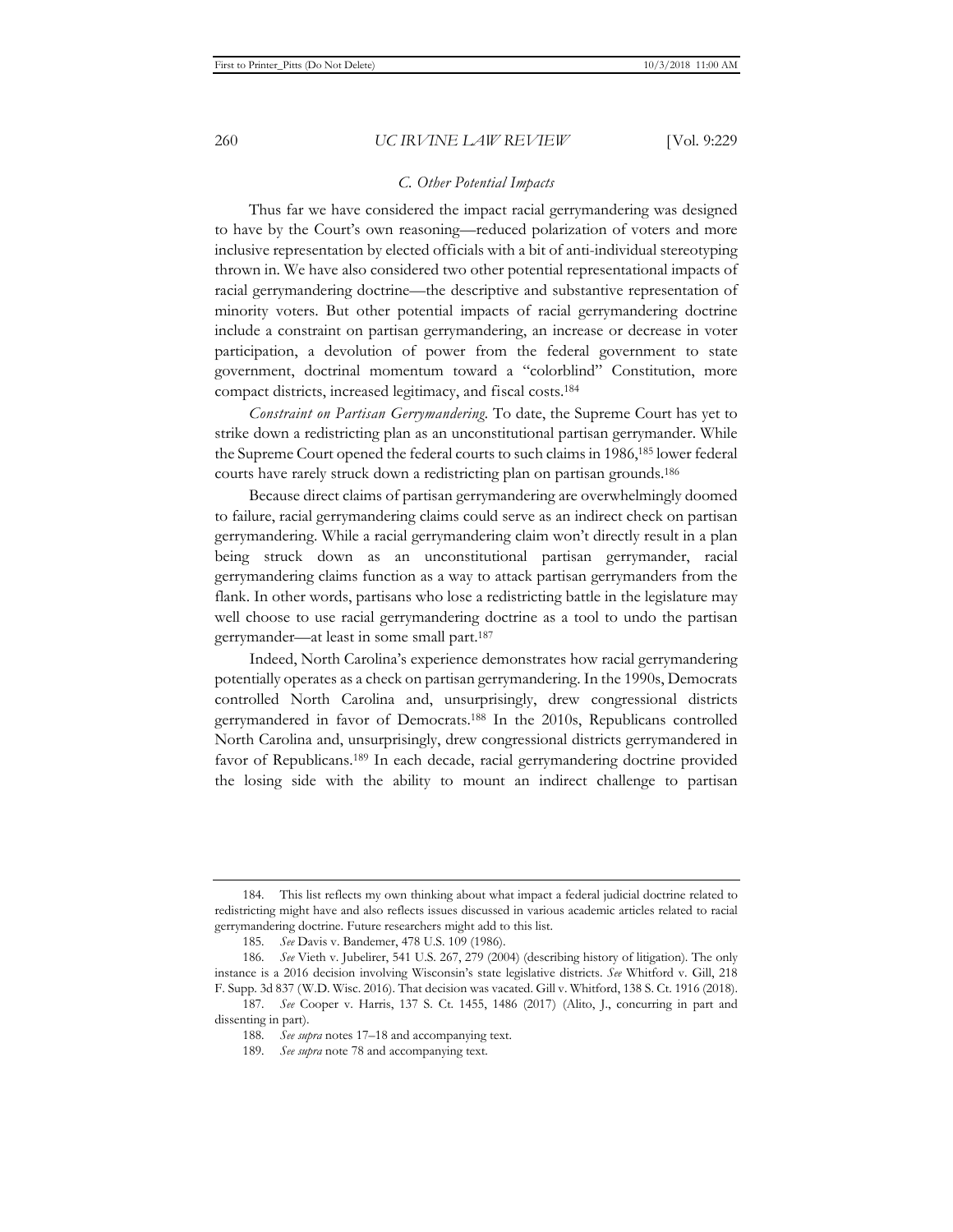gerrymandering during an era when direct challenges to partisan gerrymandering were basically futile.190

But North Carolina's congressional districting experience suggests racial gerrymandering provides, at best, only the most limited check on partisan gerrymandering. For starters, in the last decision involving the 1990s version of District 12, the Court explicitly allowed North Carolina to justify the district as motivated more by politics than by race. In other words, the Supreme Court explicitly accepted partisanship as a defense to racial gerrymandering.<sup>191</sup> And, indeed, one study concluded that the 1997 remedial plan was more partisan than the 1992 racially gerrymandered plan.<sup>192</sup> Turning to the 2010 round of racial gerrymandering litigation, the Court explicitly rejected an "it's partisanship, not race" defense of District 12—a decision that could be viewed as limiting the ability of partisanship to be deployed.193 Even so, the remedial plan for the racial gerrymandering violation seemed to be partisan gerrymandering business as usual. The remedial plan resulted in ten districts generally safe for Republicans—not much different, if any different, than before, and empirical research indicates little changed from a partisan perspective.194

This experience suggests racial gerrymandering claims are unlikely to have a systematic impact on partisan gerrymandering, but, to be fair, under the right circumstances, racial gerrymandering doctrine could curb partisan gerrymandering. There may be situations where a court finds a racial gerrymander and then the court orders its own remedial plan.195 There may be situations where a court finds a racial gerrymander, allows the state to redraw the plan, and the underlying political dynamic has changed from one-party control to divided government (e.g., from

<sup>190.</sup> While technically partisan gerrymandering decisions were justiciable during this timeframe, as a practical matter partisan gerrymandering claims were virtually never successful. *Supra* note 186.

<sup>191</sup>*. Supra* notes 68–69 and accompanying text.

<sup>192.</sup> Charles & Fuentes-Rohwer, *supra* note 49, at 294–300 ("[T]he evidence is extremely convincing that the 1997 Plan, in contrast with the 1992 Plan, was a political gerrymander.").

<sup>193.</sup> Cooper v. Harris, No. 15-1262, slip op. at 25–28 (S. Ct. 2017); *see also* Caroline A. Wong, *Sued if You Do, Sued if You Don't: Section 2 of the Voting Rights Act as a Defense to Race-Conscious Districting*, 82 U. CHI. L. REV. 1659, 1701 (2015) ("Equal protection precedents show that courts are indeed willing to dismiss claims alleging racial gerrymandering if a state defendant can show that political rather than racial considerations predominated in a challenged district's design, even when racial considerations entered the design's calculus.").

<sup>194.</sup> One measure of partisan gerrymandering is the efficiency gap, and one analysis shows that the efficiency gap for the plan struck down as a racial gerrymander in 2016 is only slightly higher than the efficiency gap for the remedial plan. LAURA ROYDEN & MICHAEL LI, EXTREME MAPS 6–7 (2017) (noting that "both of North Carolina's maps (the initial legislature-enacted plan and the redrawn plan in 2016) [hover] around 20 percent in favor of Republicans" with an accompanying chart demonstrating efficiency gap of both plans).

<sup>195.</sup> Evidence suggests court-drawn plans are less likely to be partisan gerrymanders than plans drawn by political actors. Nicholas O. Stephanopoulos, *The Causes and Consequences of Gerrymandering*, 59 WM. & MARY L. REV. 2115, 2131–34 (2018) (noting that court plans do not seem to skew the efficiency gap in state plans but may skew the efficiency gap slightly in favor of Democrats in congressional plans).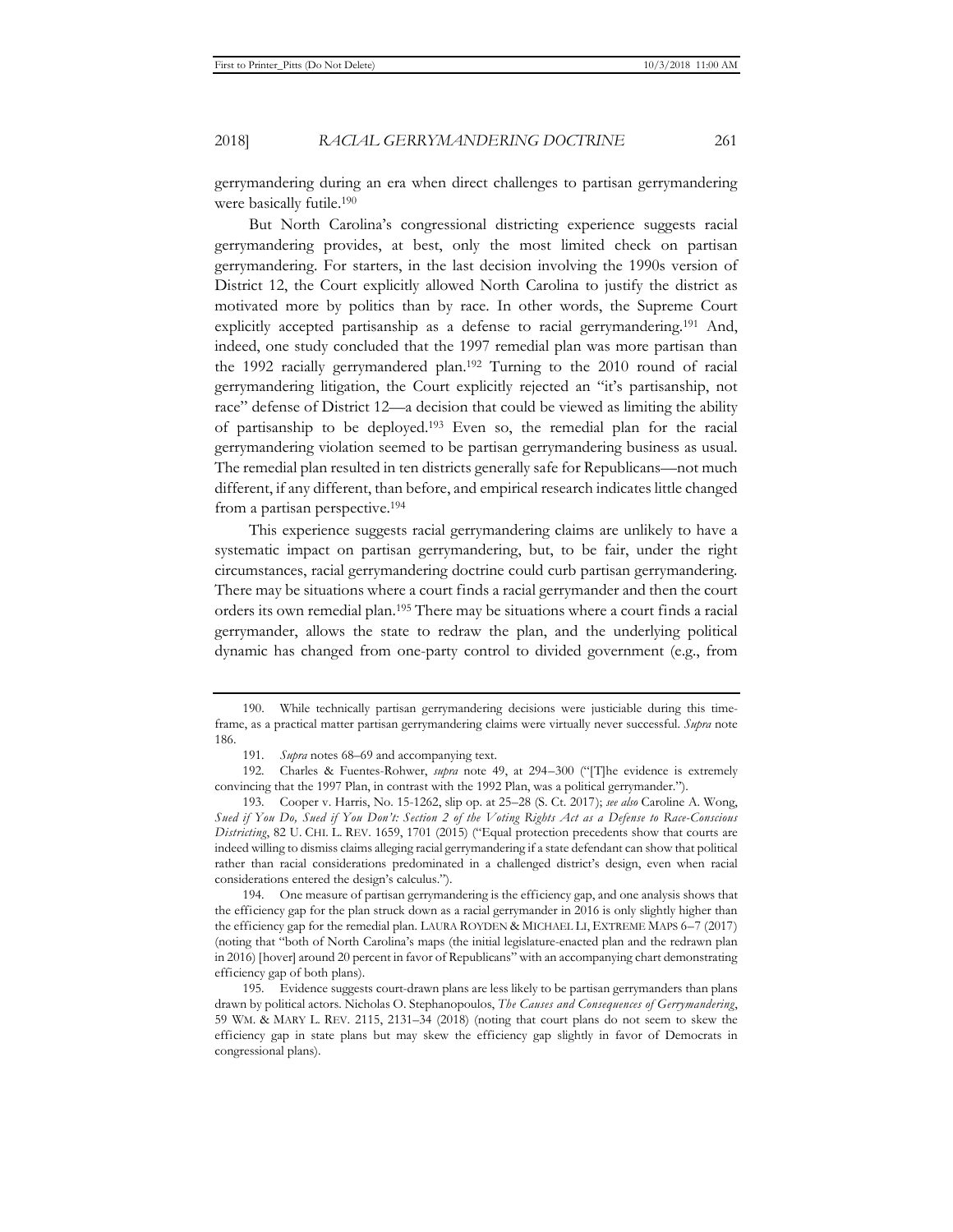total Democratic control of state government to a Democratic legislature and a Republican governor).196 More subtly, it's also possible that a redistricting actor could be less inclined to engage in partisan gerrymandering just knowing that another avenue for challenging a plan (i.e., racial gerrymandering doctrine) is available to his or her political opponents. For instance, knowing that another type of legal challenge is available might cause a redistricting actor to choose partisan gerrymander Plan A over more aggressive partisan gerrymander Plan B. For all these reasons, it would be helpful to have more systematic study beyond North Carolina's experience to better assess whether racial gerrymandering doctrine leads to less partisan plans.

And there is another way racial gerrymandering doctrine could have partisan implications. In a world where the Court allows the free pursuit of partisan gerrymandering, the doctrine might operate as a greater restraint on Republican gerrymandering than Democratic gerrymandering.197 As Professors Adam Cox and Richard Holden recognized:

If *Shaw* and its progeny make it hard to assemble districts with large supermajorities of African American voters, then those cases could suppress the second-best strategy that Republicans might try to pursue when the law requires majority-minority districts . . .

If a legal rule added a ceiling to the VRA's floor [on minority representation]—that is, a prohibition against assembling districts with large supermajorities of minority voters—the ceiling could suppress the second-best strategy for Republicans of packing minority voters. Some might see this as a saving grace of the *Shaw* doctrine. Of course, if we are concerned principally about partisan bias, such a rule might seem particularly problematic. After all, Democrats are free under the legal regime to pursue their optimal partisan strategy. Republican redistricters, however, are already denied their first-best strategy by a legally mandated floor. Adding a ceiling to restrict access to their second-best strategy would further exacerbate partisan bias.198

In the end, it is possible that racial gerrymandering doctrine leads systematically to less partisan redistricting plans. However, North Carolina's experience suggests the doctrine has little impact on this score.<sup>199</sup>

<sup>196.</sup> Evidence suggests plans drawn by divided governments are less likely to be partisan gerrymanders than plans drawn by governments where a single political party controls the process. Stephanopoulos, *supra* note 195, at 2119. Of course, divided government could produce a different brand of partisan gerrymander—the incumbent protection gerrymander. Samuel Issacharoff, *Gerrymandering and Political Cartels*, 116 HARV. L. REV. 593, 598 (2002).

<sup>197.</sup> To the best of my knowledge, during the 2010 redistricting cycle, no claims of racial gerrymandering were brought against redistricting plans that would be considered to be Democratic gerrymanders.

<sup>198.</sup> Cox & Holden, *supra* note 145, at 590.

<sup>199.</sup> Hasen, *supra* note 26, at 384 ("All in all, [racial gerrymandering doctrine] may help stem some egregious gerrymanders, but there will still be plenty of ways for states to draw district lines for partisan advantage without running afoul of the rules barring racial gerrymanders.").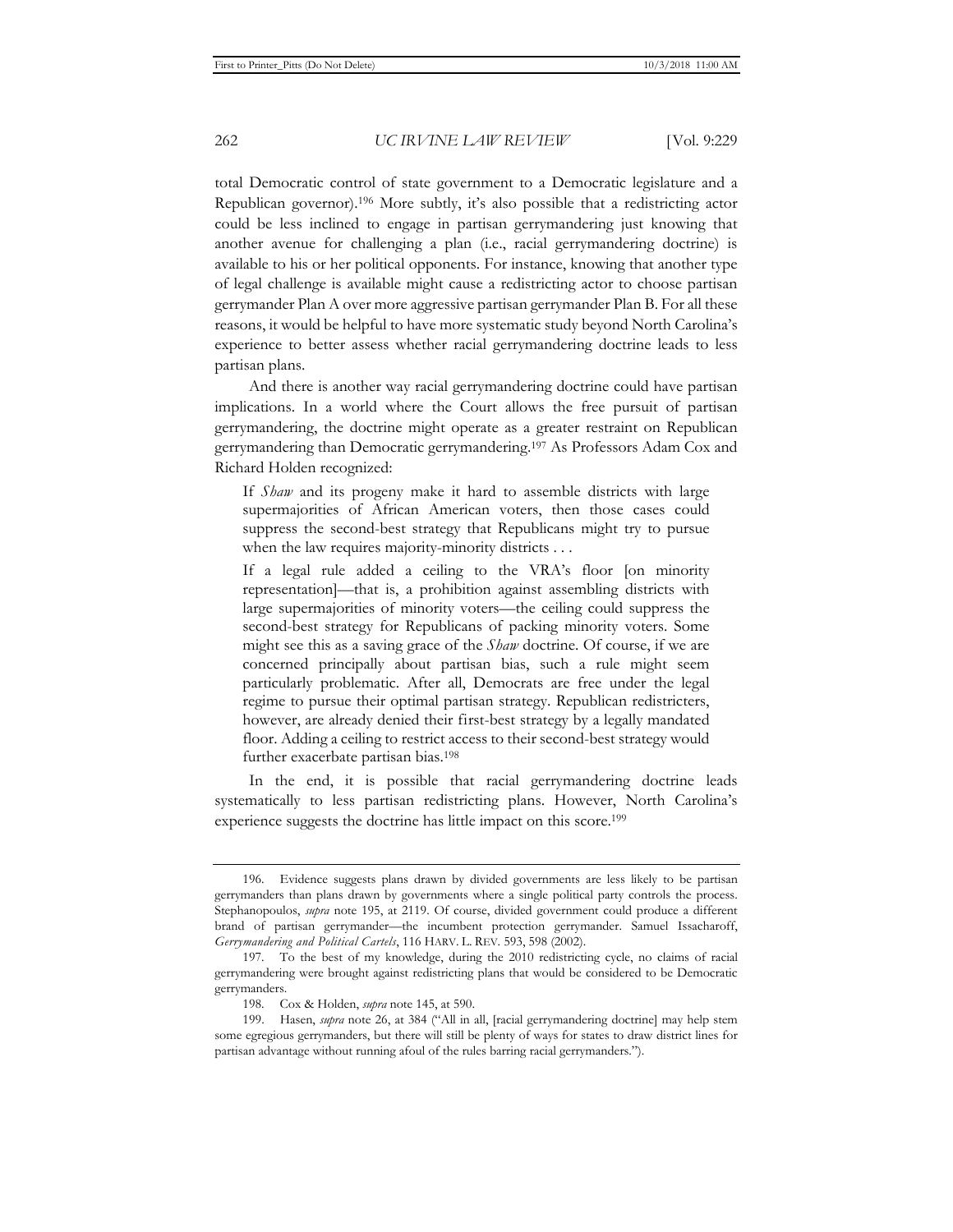2018] *RACIAL GERRYMANDERING DOCTRINE* 263

*Individual voter participation*. Racial gerrymandering doctrine might impact participation by voters. For instance, an African-American voter who resided in a majority-minority district but is then assigned to a majority-white district after a successful racial gerrymandering challenge might be less likely to turn out to vote at the next election. Similarly, a white voter assigned to a majority-minority district and then, after a successful racial gerrymandering challenge, finds his or herself in a majority-white district might be *more* likely to turn out at the next election.200 These differences could be attributable to at least a couple of things. First, a voter may think his or her vote matters more (or less) when placed inside a district with a majority (or a minority) of persons of his or her race or ethnic group.201 Second, candidates might be more likely to mobilize voters based on the racial and ethnic demographics of districts.202

One study that did not focus on racial gerrymandering in particular suggests a change in district lines impacts the likelihood of individual voters to participate. Indiana University's Bernard Fraga found that:

- "For African-Americans, the immediate impact of being assigned to a district with a black incumbent and/or a black majority is a measurable boost in voter turnout."203
- "White and Asian American registrants also participate more when co-ethnic candidates are on the ballot."204
- "[T]he combined effect of co-ethnic candidacy and assignment to a majority Latino district does not increase Latino turnout on average."205

The paradigmatic remedy for a violation of racial gerrymandering doctrine is for minority voters to be moved out of majority-minority districts and white voters to be moved into a district that is no longer majority-minority but that still allows minority voters the ability to elect a candidate of choice. For example, after the successful racial gerrymandering challenge to District 12 during the 1990s, the district went from about 53% black voting-age population (BVAP) to about 43% BVAP while still allowing black voters to elect their candidate of choice.206

<sup>200.</sup> Bernard L. Fraga, *Redistricting and the Causal Impact of Race on Voter Turnout*, 78 J. POL. 19, 19 (2015) (describing the literature in this area and noting that "[m]inority candidates and elected officials seem to stimulate co-ethnic turnout in some studies . . . but have little effect in other work, except to depress turnout for the (non-Hispanic) white majority," and observing that "[m]ixed findings also appear when studying district demographic composition as distinct from minority officeholding").

<sup>201.</sup> *Id.* at 20 (discussing "empowerment theory").

<sup>202.</sup> *Id.* at 21 (describing how turnout increases for minority groups could be "a response to the 'empowering' mobilization activities of election-seeking politicians").

<sup>203.</sup> *Id.* at 31.

<sup>204.</sup> *Id.*

<sup>205.</sup> *Id.* at 30.

<sup>206.</sup> Charles & Fuentes-Rohwer, *supra* note 49, at 258, 264 (providing statistics that District 12 in the 1992 plan was 53.34% BVAP and in the 1997 Plan was 43.36% BVAP).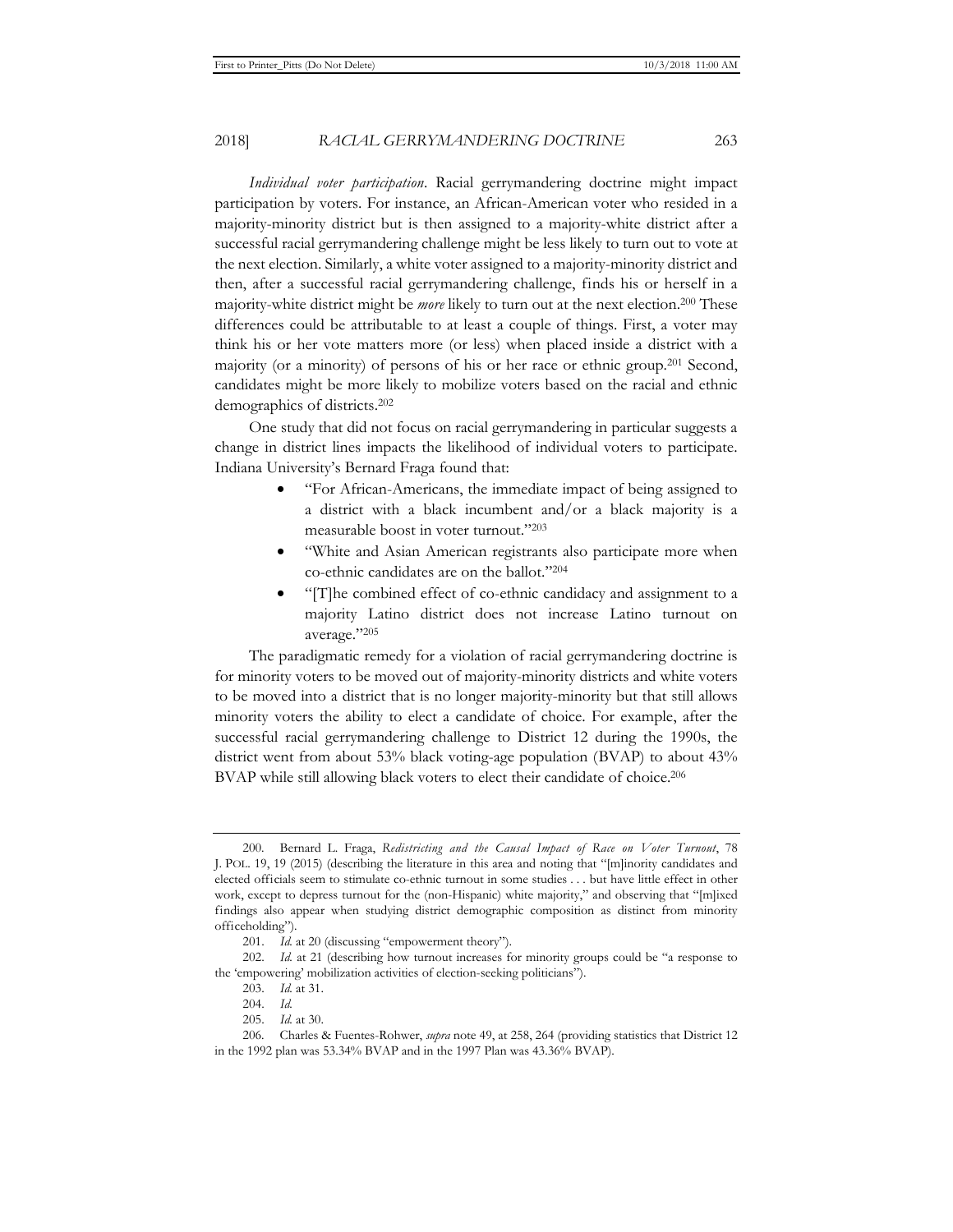Combining the paradigmatic remedy with Professor Fraga's research suggests that the doctrine might negatively impact African-American participation and have almost no impact on Latino and white participation.207 African Americans removed from a district declared to be a racial gerrymander seem unlikely to be assigned to a district that is majority-minority or that has a co-ethnic candidate or incumbent.208 If so, then it seems likely that African-American participation will decrease.209 Latinos do not appear to turnout more when placed in a majority-Latino district with a Latino candidate so it seems likely moving Latinos out of an ability-to-elect district will not change turnout for that group. With whites, they seem likely to be moved from a majority-white district with a white incumbent into a district that will either (1) be majority-white and elect a candidate of choice of white voters or (2) be majority-white but still allow minority voters to elect a candidate of choice. In the first circumstance, one would think that white voter turnout is unlikely to change as it's a lateral move. In the second circumstance, it might depend on whether a white candidate appears on the ballot with a white candidate appearing on the ballot keeping white turnout stable but with a white candidate not appearing on the ballot potentially reducing turnout.210

However, there is a major caveat to this analysis. Professor Fraga's research focuses on individuals who have never lived in a district where their group constitutes a majority or where there is a candidate of the same race or ethnicity. In other words, his focus was on an individual being moved *into* a district where their group is a majority or where there is a candidate of the same race or ethnicity.<sup>211</sup> In contrast, my analysis above in many instances discusses moving individuals *out of* a district where their group constitutes a majority or where there is a candidate of the same race or ethnicity. And it's quite possible that a different context—being moved out of instead of into a district—will have a different impact on voter participation.

Regardless, though, it seems unlikely that racial gerrymandering doctrine has a large impact on voter participation. Why? Because Professor Fraga's own research acknowledges that shifts in voter participation due to changes in district lines are "small in magnitude."212 That said, it would be interesting to more directly study

210. In most instances where white voters have been moved into an ability-to-elect district for minority voters, at the very least a white Republican seems likely to appear on the ballot.

<sup>207.</sup> I have not included Asian-American voters in the above discussion only because I am not aware of any racial gerrymandering challenges being brought against districts that elect Asian-American candidates of choice.

<sup>208.</sup> For instance, the districts surrounding North Carolina District 12 in both plans where District 12 was declared to be a racial gerrymander were majority-white and represented by white incumbents.

<sup>209.</sup> Additional support for this idea can be found in another one of Professor Fraga's studies where he found that African-American turnout is greater in the general election when African Americans make up a larger portion of the electorate. Bernard L. Fraga, *Candidates or Districts? Reevaluating the Role of Race in Voter Turnout*, 60 AM. J. POL. SCI. 97, 98, 105–07.

<sup>211</sup>*. See generally* Fraga, *supra* note 200.

<sup>212.</sup> *Id.* at 31.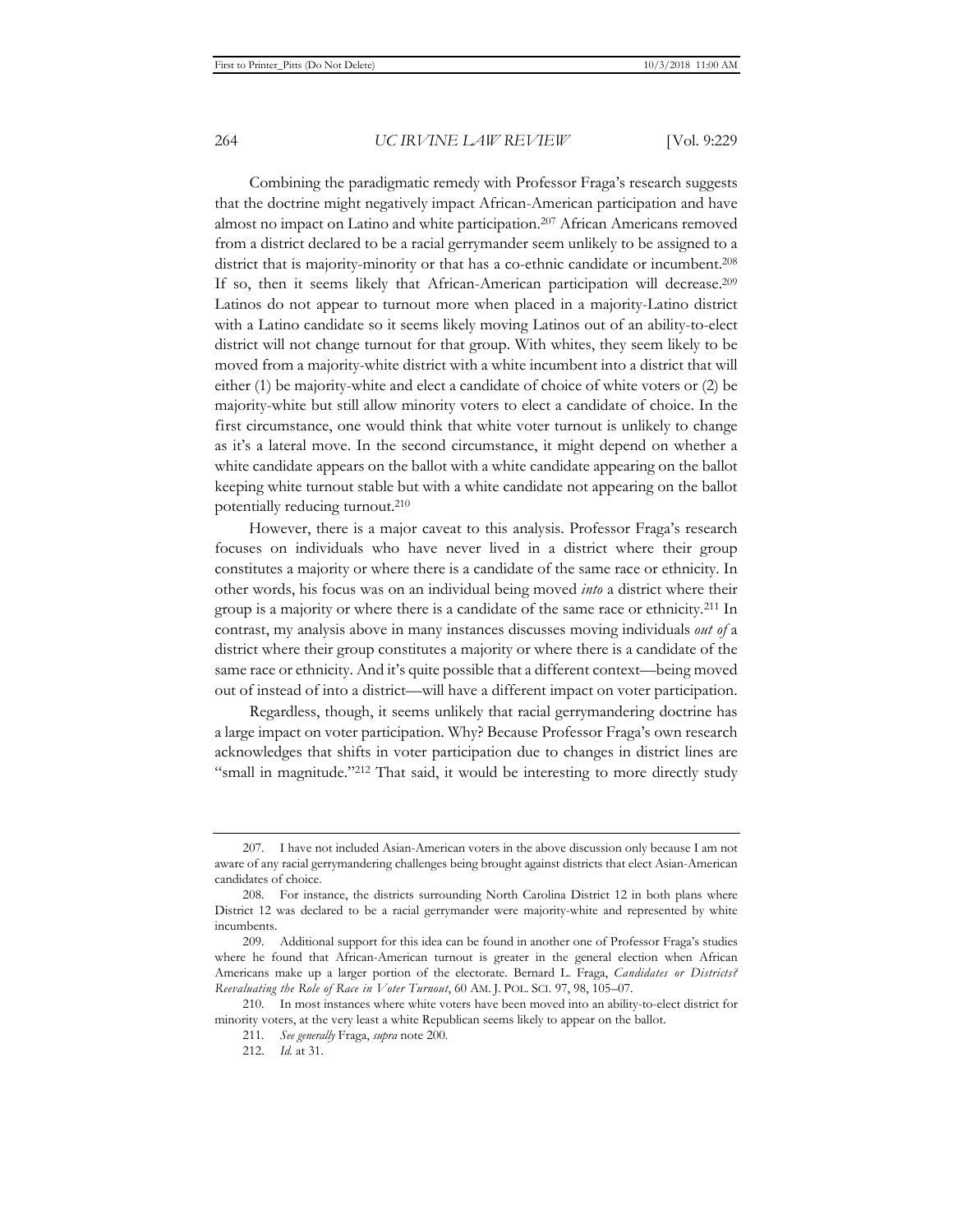racial gerrymandering doctrine's impact rather than the impact of districts more generally.

*Devolution of Power to the States.* Racial gerrymandering doctrine might have resulted in a devolution of redistricting power from the federal government to state governments.213 An animating principle of the doctrine is that federal intervention in state redistricting should be done with great care and much deference to the States.214 And federalism—in the form of more power to State government and less power to the federal government—seemed to be an overarching ideology of the Court majority that created the doctrine.215

It seems counterintuitive that creation of a new federal cause of action to be wielded against state redistricting plans would result in a devolution of power from the federal government to the states, but it might have. The key here is the context in which racial gerrymandering claims tended to arise during the 1990s. A number of racial gerrymandering claims occurred in the aftermath of the Justice Department using its power under Section 5 of the Voting Rights Act to compel the states to create additional majority-minority districts.216 Indeed, this dynamic between the Justice Department and the states is exactly what happened in relation to North Carolina's congressional districts in the early 1990s.217

Because racial gerrymandering doctrine deemed that Section 5 of the Voting Rights Act as interpreted by the Justice Department during the 1990s could not support the creation of certain majority-minority districts,<sup>218</sup> this may have had an impact on the Justice Department's later implementation of Section 5. In essence, the Justice Department probably became less likely to intervene because of the potential for racial gerrymandering claims. And, indeed, the Justice Department explicitly acknowledged the need to comply with racial gerrymandering doctrine when it issued redistricting guidance for the 2000 redistricting cycle.<sup>219</sup> Moreover,

<sup>213.</sup> Power could devolve to local governments as well.

<sup>214</sup>*. See, e.g.*, Miller v. Johnson, 515 U.S. 900, 916 (1995) (noting that courts should "exercise extraordinary caution in adjudicating claims that a State has drawn district lines on the basis of race").

<sup>215.</sup> As one commentator noted in 2002, "[s]ince the appointment of Clarence Thomas in 1991 . . . the Court has maintained a relatively stable five-justice majority—consisting of Chief Justice Rehnquist and Justices O'Connor, Scalia, Kennedy, and Thomas—committed to enforcing limits on national power and to protecting the integrity of the states." Richard H. Fallon, Jr., *The "Conservative" Paths of the Rehnquist Court's Federalism Decisions*, 69 U. CHI. L. REV. 429, 429–30 (2002). Those five justices comprised the Court's majority in *Shaw v. Reno*.

<sup>216</sup>*. See, e.g.*, *Miller*, 515 U.S. at 906–09 (describing the Justice Department's efforts to get Georgia to create additional majority-minority districts). For a description of how this generally worked, see Michael J. Pitts, *Redistricting and Discriminatory Purpose*, 59 AM. U. L. REV. 1575, 1585–86 (2010).

<sup>217.</sup> Hasen, *supra* note 26, at 365 ("In practice, the [racial gerrymandering] cause of action helped limit attempts by the U.S. Department of Justice in the 1990s to force jurisdictions then covered by section 5 of the Voting Rights Act to create more majority-minority voting districts."); *supra* notes 19–25 and accompanying text.

<sup>218</sup>*. See, e.g.*, *Miller*, 515 U.S. at 921–27.

<sup>219.</sup> Guidance Concerning Redistricting and Retrogression Under Section 5 of the Voting Rights Act, 66 Fed. Reg. 5412, 5413 ( Jan. 18, 2001) ("[P]reventing retrogression under Section 5 does not require jurisdictions to violate *Shaw v. Reno* and related cases.").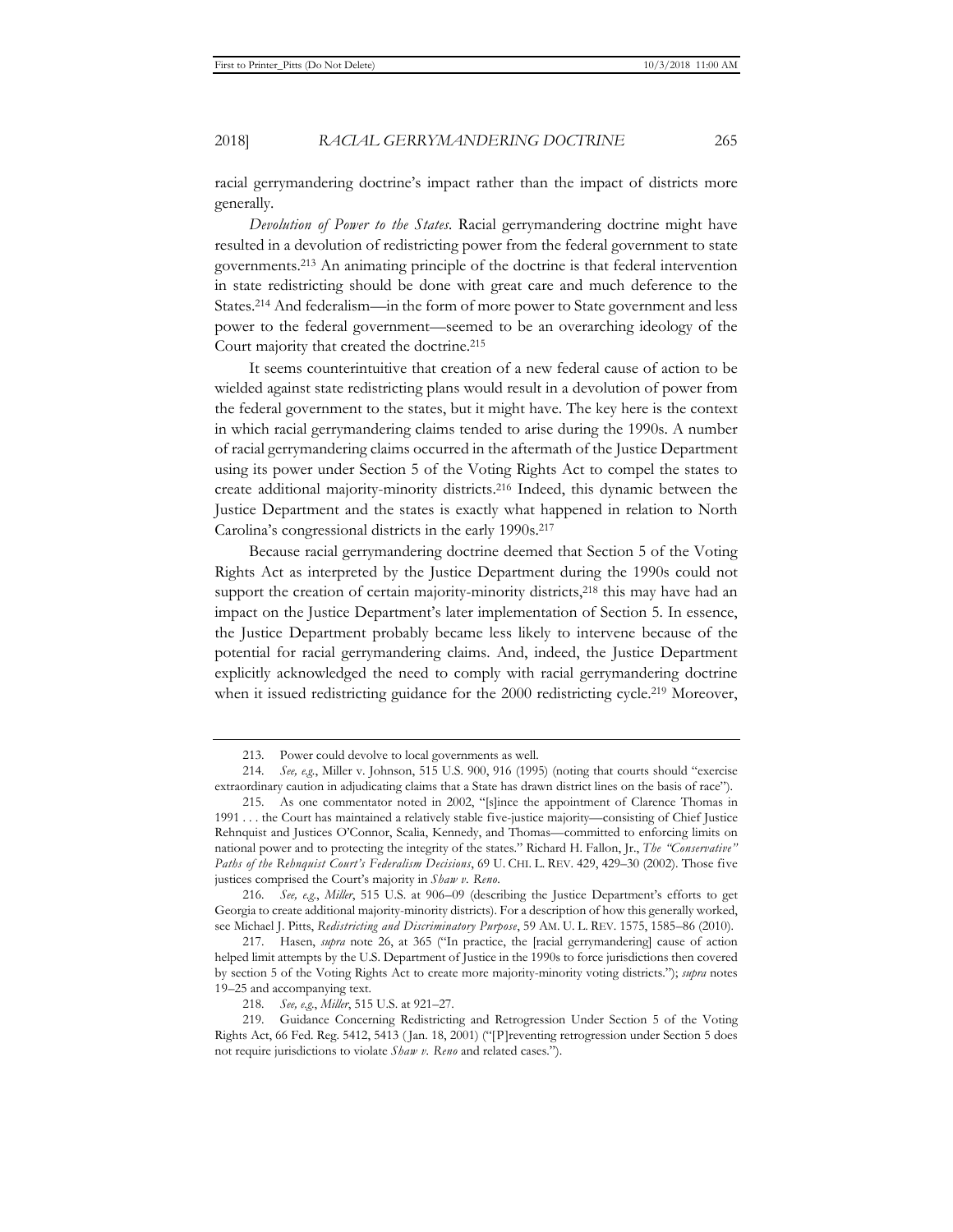the Justice Department was much less active in using Section 5 against state and local governments during the 2000 round of redistricting in comparison to the 1990s.220

However, with Section 5 being relegated to dormancy on the voting rights landscape in 2013,221 racial gerrymandering doctrine no longer operates to increase the power of states vis-à-vis the federal government by serving as a check on the Justice Department forcing States to comply with potentially incorrect interpretations of the Voting Rights Act.222 Instead, racial gerrymandering claims operate as a tool for using federal judicial authority to restrict state redistricting choices. Thus, absent Section 5's resurrection,<sup>223</sup> racial gerrymandering now may function as a federal judicial usurpation of State authority. Moreover, even before Section 5 was rendered dormant, racial gerrymandering doctrine curbed state choices in areas not covered by Section 5.

Another consideration would be the federalism implications related to racial gerrymandering doctrine's impact on Section 2 of the Voting Rights Act. To win a claim under Section 2 that seeks an additional majority-minority single-member district, a plaintiff has to prove that the minority group is "sufficiently large and geographically compact to constitute a majority in a single-member district."224 In many respects, the doctrine of racial gerrymandering has been incorporated into the requirement of geographic compactness.225 This doctrinal contribution could be

221. Shelby v. Holder, 570 U.S. 529 (2013).

222*. See* Melissa L. Saunders, *The Dirty Little Secrets of* Shaw, 25 HARV. J.L. & PUB. POL'Y 141, 146–47 (2000) (discussing racial gerrymandering doctrine and suggesting that the "upshot of all this can only be described as a hostile takeover of the districting process . . . by the federal judiciary").

 I recognize many of the *Shaw* cases from the 2010 redistricting cycle emerged from state actors arguing that compliance with Section 5 required redistricting along racial lines. *See, e.g.*, Bethune-Hill v. Va. State Bd. of Elections, 137 S. Ct. 788 (2017) (challenge to state legislative districts in Virginia). However, unlike the 1990s round of racial gerrymandering claims involving Section 5, these choices were not made by States after receiving a denial of preclearance from the Justice Department. Instead, these choices were made by the state actors themselves and there is little evidence that the Justice Department would have blocked alternative plans that did not involve racial gerrymandering designed to increase the percentage of minority voters in districts where minority voters already had the ability to elect candidates of choice.

223. Technically, Section 5 remains alive and only the coverage formula that allows it to be implemented is unconstitutional. *See generally Shelby*, 570 U.S. 52. It's possible jurisdictions could be "bailed into" Section 5 using Section 3(c), but that has not happened with any frequency. EDWARD B. FOLEY ET AL., ELECTION LAW AND LITIGATION 98–99 (2014).

224. Thornburg v. Gingles, 478 U.S. 30, 50 (1986).

225*. See, e.g.*, Shaw v. Hunt, 517 U.S. 899, 916–17 (1996) (racial gerrymandering decision describing how a district drawn with race as the predominant factor was not narrowly tailored as a remedy for a potential Section 2 violation because the district was not geographically compact); *see also* Hasen, *supra* note 26, at 373 (noting that League of United Latin Am. Citizens v. Perry, 548 U.S. 399

<sup>220.</sup> Hasen, *supra* note 26, at 365 ("Within a decade [of the creation of racial gerrymandering doctrine], however, racial gerrymandering claims seemed to wither away, as the Court used other methods to stop the Department of Justice from reading the [Voting Rights] Act too broadly."); Pitts, *supra* note 216, at 1587–88 (describing the reduction in the number of objections interposed by the Justice Department). To be fair, some of the reduction in activity was likely caused by another Supreme Court decision constraining the scope of the Justice Department's Section 5 review. *See* Reno v. Bossier Par. Sch. Bd., 528 U.S. 320 (2000); *see also* Pitts, *supra* note 216, at 1587–88.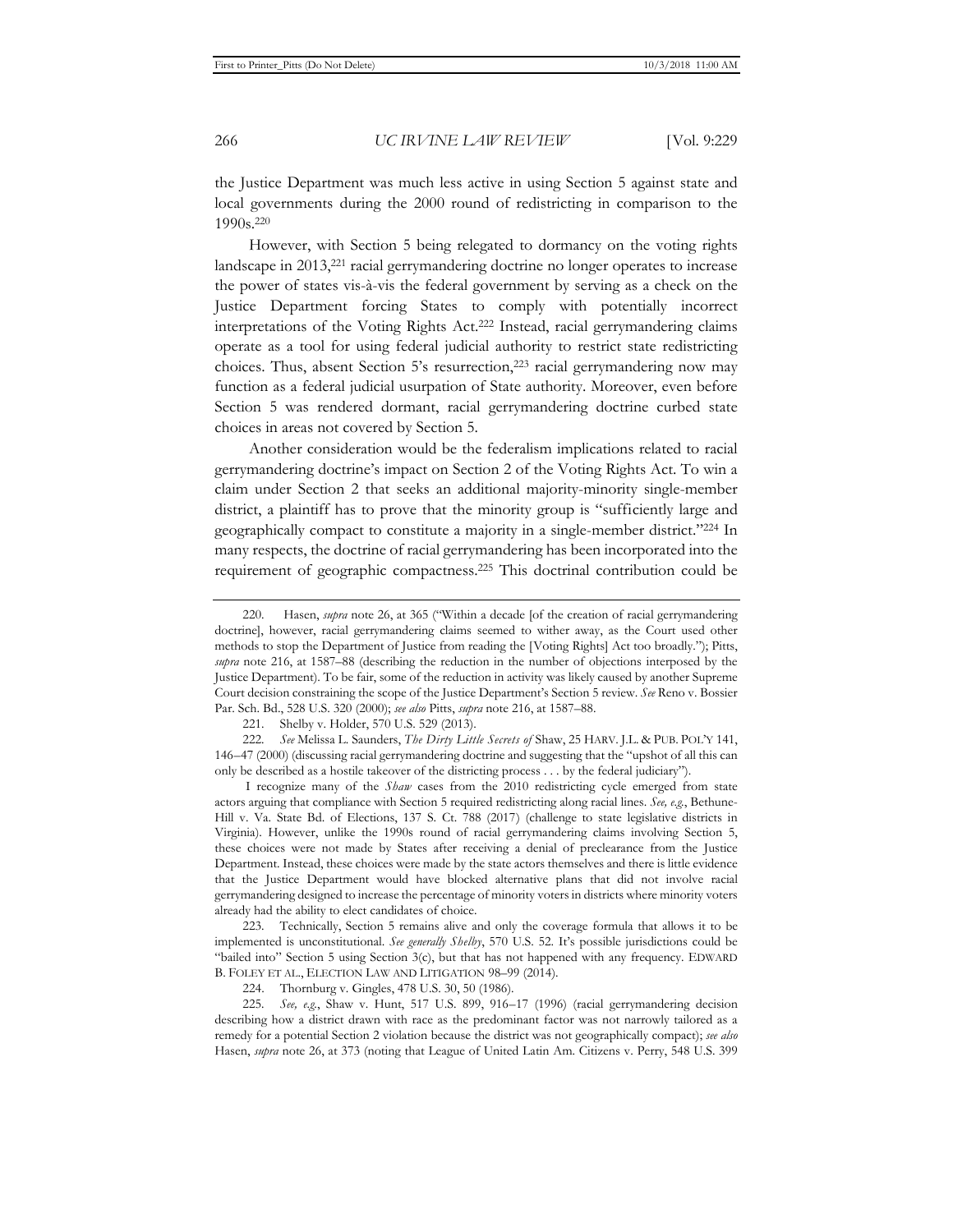viewed as enhancing state power in relation to federal power because it makes it harder for plaintiffs to prevail against the state on a federal law claim. On the other hand, racial gerrymandering principles that require compactness can also constrain state choices for complying with Section 2 and can allow plaintiffs to prevail on some claims that otherwise might have failed because non-compact ability-to-elect districts do not count toward a state's compliance with Section 2.226

It would likely be very difficult, if not impossible, to quantify the federalism costs and benefits (from the perspective of an increase in state power) of racial gerrymandering doctrine. Put simply, it seems doubtful we will ever know how much racial gerrymandering doctrine constrained the Justice Department during the time when Section 5 coexisted with the doctrine. And it's ambiguous whether incorporation of racial gerrymandering principles into Section 2 is state empowering or state constraining. But it seems like in a world without Section 5, racial gerrymandering doctrine now likely acts mostly as a federal check on state redistricting authority. In the end, it's hard to know whether the doctrine has had any significant impact on the federal-state power balance. At first, it may have given greater power to the states. Now it seems probable that it is taking power away from them.

*Doctrinal Momentum Toward "Colorblindness"*. Racial gerrymandering doctrine could also potentially have an impact on moving toward a "colorblind" constitution.227 Racial gerrymandering doctrine could serve as a waystation to a regime where the government could virtually never take race into account when redistricting. As one commentator wrote as the 1990s came to a close:

Perhaps [*Shaw*] is in fact effecting a significant change in [the Court's] equal protection jurisprudence, declaring that the Equal Protection Clause forbids the state to use race in governing, absent truly extraordinary justification, even when it is not subjecting any identifiable class of persons to special disadvantage. There are certainly strong indications that at least three members of the *Shaw* majority—Justices Scalia, Kennedy, and Thomas—would like to see the Court's equal protection jurisprudence move in this direction, and it may well be that they are using *Shaw* and its progeny as a vehicle for doing just that.228

<sup>(2006), &</sup>quot;appeared to merge aspects of racial gerrymandering claims into the section 2 analysis by requiring district residents to have more in common than simply race to avoid liability").

<sup>226</sup>*. See, e.g.*, *League of United Latin Am. Citizens*, 548 U.S. at 427–35 (refusing to give any weight to a non-compact majority-minority district for purposes of assessing Texas' compliance with Section 2).

<sup>227.</sup> Reva B. Siegel, *From Colorblindness to Antibalkanization: An Emerging Ground of Decision in Race Equality Cases*, 120 YALE L.J. 1278, 1281 (2011) ("The Justices who vote against affirmative action and other race-conscious civil rights policies are said to reason from a colorblind anticlassification principle, premised on the belief that the Constitution protects individuals, not groups, and so bars all racial classifications, except as a remedy for specific wrongdoing.").

<sup>228</sup>*. See* Saunders, *supra* note 130; *see also* Charles & Fuentes-Rohwer, *supra* note 49, at 229 (noting in the early 2000s that "[f]or some members of the Court, any evidence of race consciousness invalidates the infected district absent compelling reasons").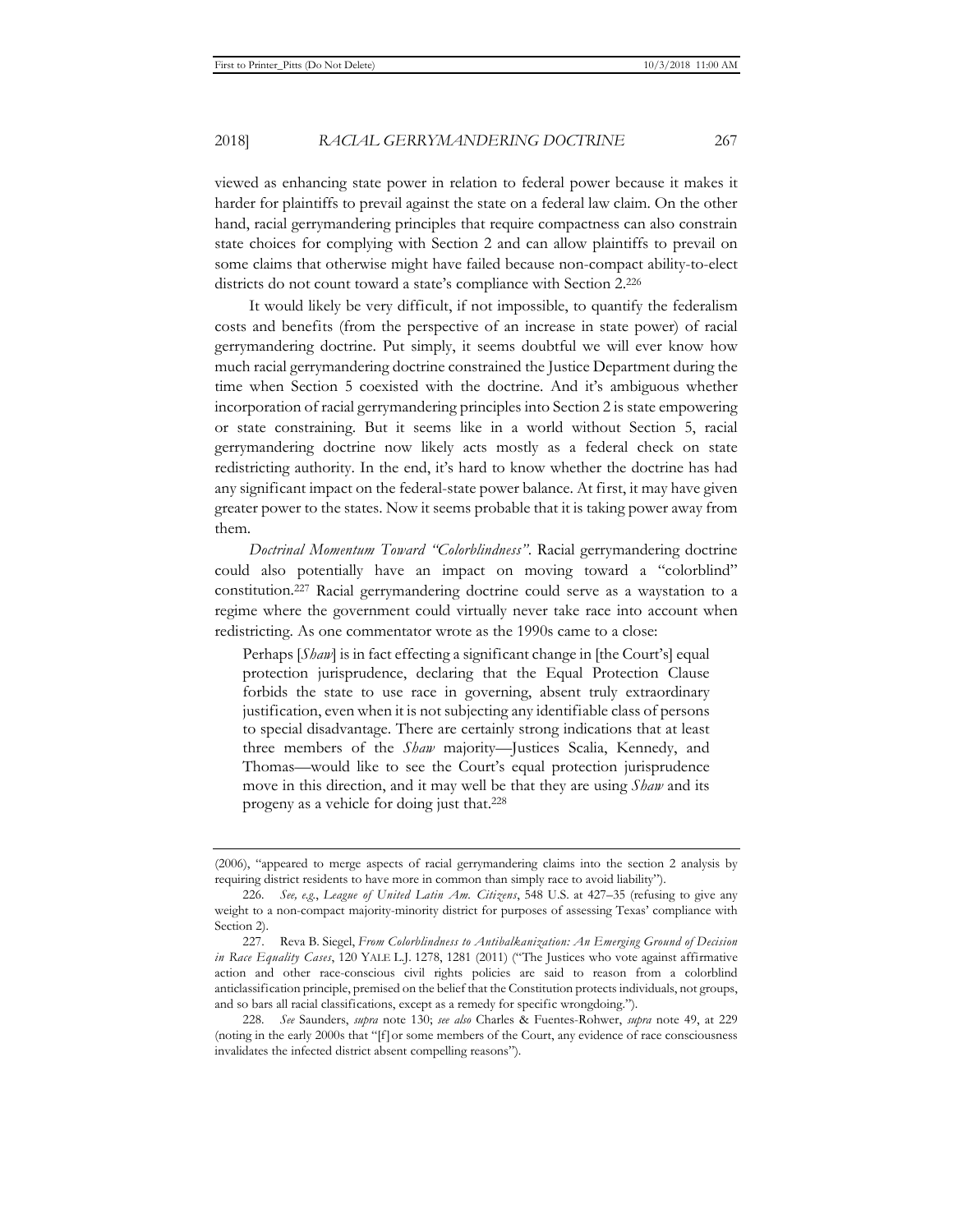But if the doctrine was intended to be a way station toward a colorblind constitution, it has yet to develop over the last twenty-five years. Indeed, if anything the doctrine seems to have eased up on the colorblindness idea since the 1993 *Shaw* decision. After *Shaw*, the doctrine developed in two ways unsympathetic to the colorblind perspective. First, the doctrine clearly allows race to be a factor, just not the predominant factor.229 Second, even if race predominates, a district can presumably be saved by using the Voting Rights Act—a race-based remedy—as a compelling interest.230 In short, the doctrine does not appear to have moved the needle very far in the direction of colorblindness.231

*More Compact Districts*. Racial gerrymandering doctrine might create more geographically compact districts. As the North Carolina congressional cases demonstrated, the districts challenged as racial gerrymanders were, to put it mildly, not exactly shapely.232 And North Carolina was not alone. Louisiana's Fourth Congressional district, successfully challenged as a racial gerrymander, was known as the "Mark of Zorro" because it stretched 600 miles in a giant Z.233 Texas' 30th Congressional district, also successfully challenged, consisted of "narrow and bizarrely shaped tentacles."234 Indeed, part of the rationale for racial gerrymandering claims in the first place was the notion that "appearances matter."235

To the best of my knowledge, no one has empirically examined whether successful racial gerrymandering claims lead systematically to more geographically compact districts.236 Instinctively, one would think that a successful racial gerrymandering claim *does* lead to more compact districts. For instance, just compare a map of the North Carolina congressional districts passed by Republicans in 2012 that was declared a racial gerrymander with the districts passed in 2016 to remedy the racial gerrymandering violation.237 The remedial plan certainly appears to be

<sup>229.</sup> Cooper v. Harris, No. 15-1262 (S. Ct. May 22, 2017).

<sup>230</sup>*. Id.*

<sup>231.</sup> This discussion should not be taken to imply that a move toward colorblindness is a positive development. Rather, a colorblind Constitution is just one of the potential impacts of racial gerrymandering doctrine.

<sup>232</sup>*. Supra* notes 3–24 and accompanying text.

<sup>233.</sup> David S. Broder, *Zorro in the House*, WASH. POST, Mar. 27, 1994, https://www.washingtonpost.com/archive/opinions/1994/03/27/zorro-in-the-house/6a1e8f78 e8ab-4ec8-badb-60c0f05301a9/?utm\_term=.78a5f993983e [https://perma.cc/P74F-UHPC].

<sup>234.</sup> Bush v. Vera, 517 U.S. 952, 965 (1996).

<sup>235.</sup> Shaw v. Reno, 509 U.S. 630, 647–48 (1993).

<sup>236.</sup> Many different ways exist to assess the compactness of districts. For a primer on several of these measures, see Roland G. Fryer, Jr. & Richard T. Holden, *Measuring the Compactness of Political Districting Plans*, 54 J.L. & ECON. 493 (2007). A discussion of the various measures lies beyond the scope of this article.

<sup>237.</sup> For a map of the districts declared to be a racial gerrymander, see the Appendix to the Opinion of the Court in Cooper v. Harris, No. 15-1262 (S. Ct. May 22, 2017). For a map of the remedial plan, see *NCSBE US Congressional Maps*, N.C. ST. BOARD ELECTIONS & ETHICS ENFORCEMENT, http://www.ncsbe.gov/webapps/redistrict/uscongmaps.html [https://perma.cc/YWE5-A9KN] (last visited Sept. 8, 2018).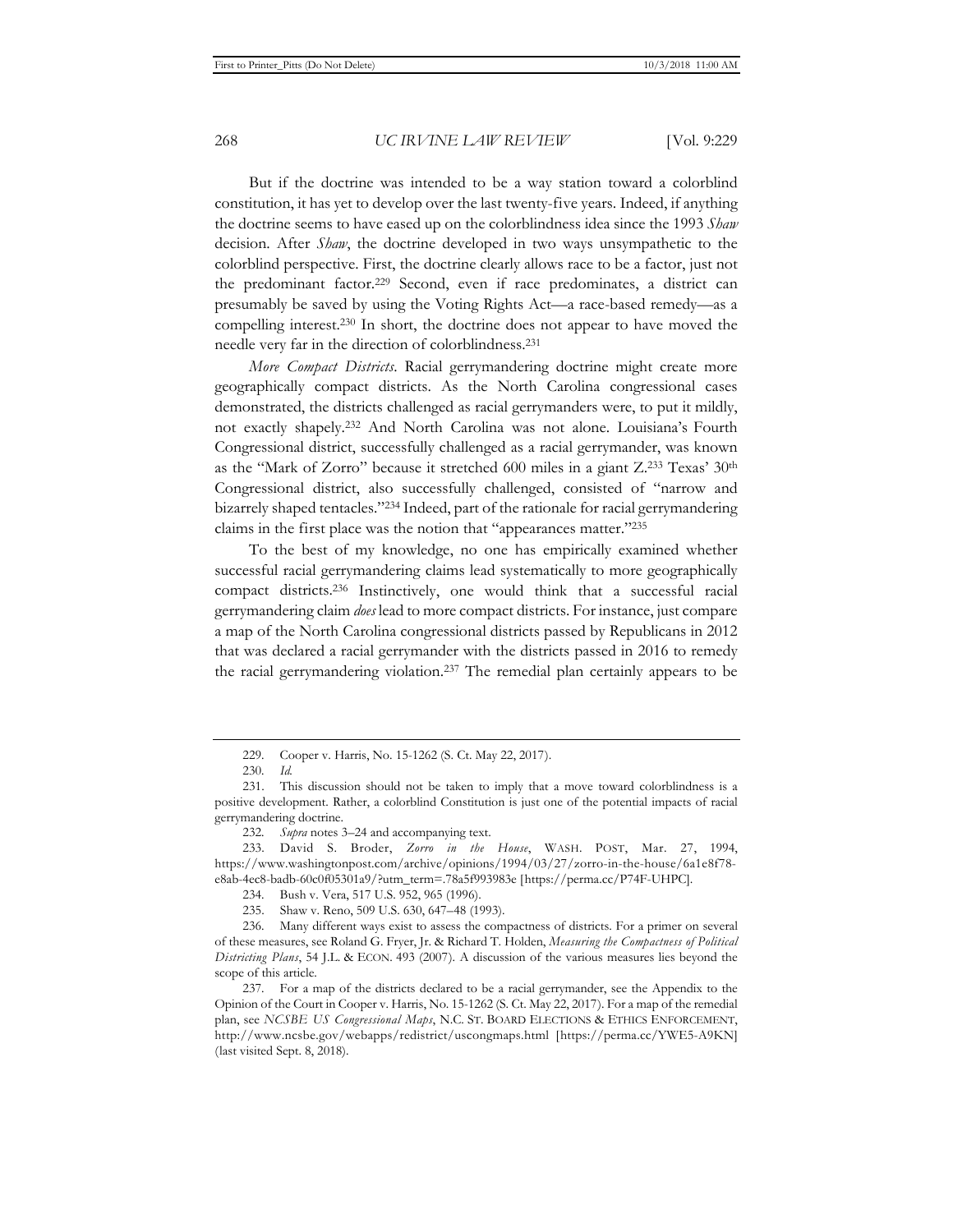more compact.238 The changes to District 12 in the 1990s also made the district appear a bit less bizarre.239

While it seems highly likely racial gerrymandering doctrine leads to more compact single-member districts, it's an open question whether compactness amounts to a worthy goal.240 Perhaps compactness helps voters better understand who they are voting for and perhaps helps make it easier for candidates to campaign.241 Perhaps compactness also leads to greater overall public confidence in the redistricting process. On the other hand, compactness may serve to divide groups who have genuine shared interests. In the end, though, more compact districts seems like a place where racial gerrymandering is likely to have made an impact.

*Legitimacy*. A possible justification for racial gerrymandering doctrine is that it attacks a potential threat to democratic legitimacy.242 As one oft-cited post-*Shaw*  article noted, racial gerrymandering doctrine might remedy a legislature's "failure to respect value pluralism in territorial redistricting" which "compromises the integrity and legitimacy of the resulting institutions."243 Thus, the doctrine might increase the legitimacy of government.

It seems awfully hard, though, to measure political legitimacy. One potential way to measure political legitimacy might be through public confidence. Presumably one could take an opinion poll before a challenge and then, after a successful challenge, take another opinion poll to measure public confidence in government.

But I suspect that public confidence in the legitimacy of government correlates strongly with personal political preferences. Legitimacy is in the eye of the political beholder.244 Indeed, measures of public confidence in electoral results

<sup>238.</sup> Mark Binker, *New Challenge Says NC Congressional Maps Overly Partisan*, WRAL.COM (Sept. 22, 2016), http://www.wral.com/new-challenge-says-nc-congressional-maps-overly-partisan/ 16038294/ [https://perma.cc/5NZ3-83LQ] (describing the remedial map as "more compact").

<sup>239.</sup> Of course, though, a racial gerrymandering claim can be brought against any district—not just a district that lacks compactness, Miller v. Johnson, 515 U.S. 900, 915 (1995) ("parties alleging [a racial gerrymander] . . . [are not] required to make a threshold showing of bizarreness"), so it might not be that every successful racial gerrymandering claim leads to more compact districts.

<sup>240.</sup> Pildes & Niemi, *supra* note 143, at 484 ("Leading academic experts in redistricting have long argued that this impulse [to recoil instinctively from willfully misshapen districts] reflects untutored intuition, an instinctive response that careful analysis reveals to be unwarranted.").

<sup>241.</sup> Bush v. Vera, 517 U.S. 952, 974 (1996) (describing how in a bizarrely-shaped district "voters did not know the candidates running for office because they did not know which district they lived in" (internal quotes omitted)). Prosser v. Election Board, 793 F. Supp. 859, 863 (W.D. Wis. 1992), states:

To be an effective representative, a legislator must represent a district that has a reasonable homogeneity of needs and interests. . . . There is some, although of course not a complete, correlation between geographical propinquity and community of interests, and therefore compactness and contiguity are desirable features of a redistricting plan. Compactness and contiguity also reduce travel time and costs, and therefore make it easier for candidates for the legislature to campaign for office and once elected to maintain close and continuing contact with the people they represent.

<sup>242.</sup> Pildes & Niemi, *supra* note 143, at 502.

<sup>243.</sup> *Id.* at 503.

<sup>244.</sup> *Id.* ("[I]nstitutions legitimate from some groups' perspective might not be from others'.").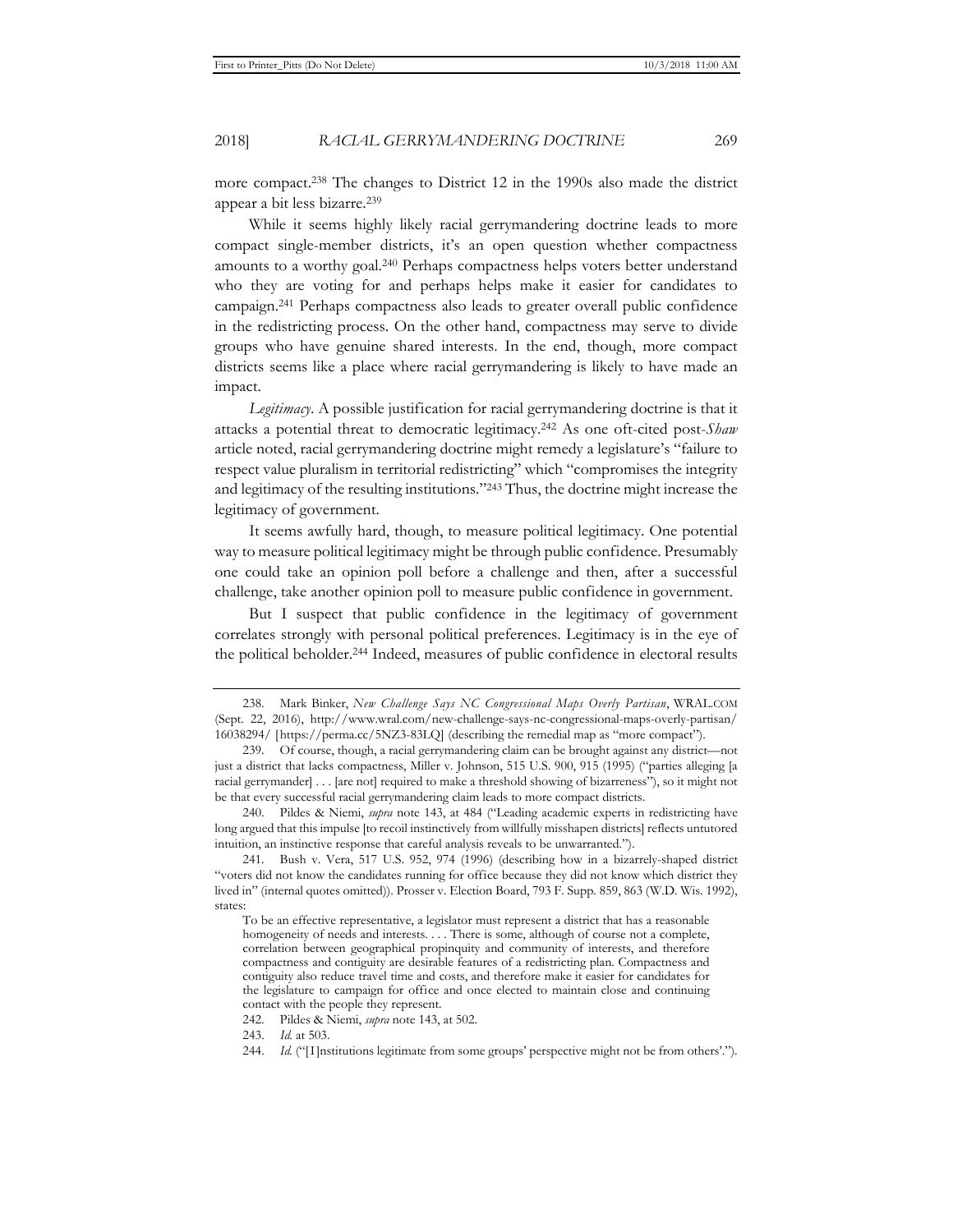seem to track whether one's candidate wins or loses.245 If my candidate wins, the election was sound. If my candidate loses, the election was rigged.

Placing this in the context of North Carolina's congressional districts, I suspect legitimacy would track along the following lines. In the 1990s, the Court's intervention against a majority-black district probably increased confidence among whites and decreased confidence among African Americans (which correspondingly probably increased confidence among Republicans and decreased it among Democrats).246 In the 2010s, the situation likely reverses. The Court's intervention against a Republican plan increases confidence among African Americans and Democrats and decreases confidence among whites and Republicans. Of course, it's also possible racial gerrymandering doctrine is such a small item on the political agenda that such decisions fail to resonate with anyone beyond a small cadre of political insiders. On the other hand, perhaps racial gerrymandering doctrine increases overall public confidence by making districts more compact and reducing the number of "bizarre" districts.

At bottom, legitimacy is a hard metric to pin down. However, it seems likely racial gerrymandering doctrine decisions create more legitimacy for the winners of the claims and less legitimacy for the losers.247 If so, it's hard to know whether racial gerrymandering doctrine accomplishes much when it comes to legitimacy.

*Fiscal Considerations*. Racial gerrymandering doctrine costs money. At the very least it costs:

- Litigation expenses for plaintiffs.
- Litigation expenses for governments defending plans.
- Additional expense for legal and demographic expertise when adopting a plan to assure compliance with the doctrine.
- Additional expense when the doctrine throws a plan out and a remedial plan needs to be drawn.

It appears no one has studied the total additional government expenses related to the doctrine. This should be done (and has been explored in other contexts, such as voter identification laws).248 But it seems safe to say that racial gerrymandering doctrine has increased monetary costs to the government.

<sup>245.</sup> Michael W. Sancer & Charles Stewart III, *Voter Fraud Is More Believable when Your Candidate Loses*, LSE US CTR. (Feb. 22, 2016), http://blogs.lse.ac.uk/usappblog/2016/02/11/ voter-fraud-is-more-believable-when-your-candidate-loses/ [https://perma.cc/BE27-WL2S].

<sup>246.</sup> Pildes & Niemi, *supra* note 143, at 503 ("If the 'highly irregular' District 12 was actually necessary to ensure a second representative of the black community in North Carolina, that community might well view the districting plan that included District 12 as more legitimate than its alternatives.").

<sup>247.</sup> Of course, if happy winners outnumber unhappy losers in some systematic way, then it's possible the doctrine leads to greater legitimacy (and vice versa to achieve lesser legitimacy).

<sup>248</sup>*. See generally* VISHAL AGRAHARKAR ET AL., THE COST OF VOTER ID LAWS: WHAT THE COURTS SAY (2011), http://www.nonprofitvote.org/documents/2011/03/brennan-centercost-of-voter-id-laws.pdf [https://perma.cc/KBT6-P6DQ]. Costs of compliance were also a consideration in the debate over the constitutionality of Section 5 of the Voting Rights Act. Janel Davis, *Costs Associated with Voting Rights Act Can Vary by Case*, POLITIFACT GA. (Apr. 3, 2013),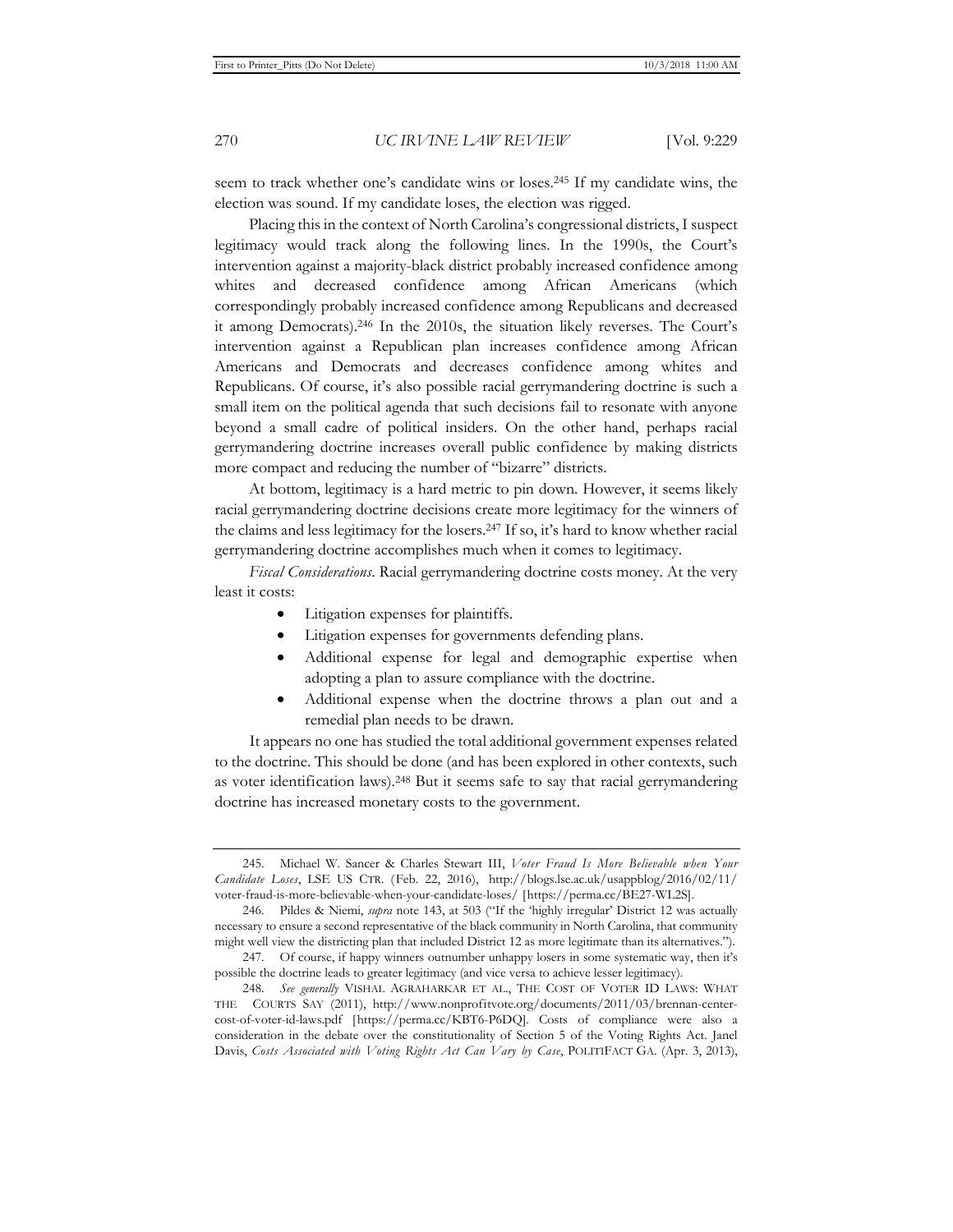This Part has highlighted several potential impacts of racial gerrymandering doctrine. The court explicitly intended some impacts discussed in this Part when it created the doctrine. The court did not explicitly mention other impacts but there might be *sub silentio* intended or even unintended consequences. And it is possible other researchers will uncover even more metrics on which racial gerrymandering doctrine can be assessed.

In the end, here's the scorecard. First, the best evidence would seem to be that the doctrine has not accomplished any of the goals stated by the Court. Second, the best evidence would seem to be that the doctrine may have led to either no losses or very slight losses to minority voters in terms of descriptive representation and little difference to minority voters in terms of substantive representation. Third, it seems like the doctrine has not had much of an impact on partisan gerrymandering. Fourth, it seems unlikely the doctrine has had much of an impact on individual voter participation. Fifth, it does not seem like the doctrine has moved the needle much toward creation of a colorblind constitution. Sixth, it's possible the doctrine has increased legitimacy and state government power but it's also possible the opposite has occurred, as neither of these metrics can be easily measured. Seventh, it seems likely the doctrine has led to more compact districts and greater monetary costs for state governments.

Assuming the accuracy of this scorecard, one might legitimately ask whether the game of racial gerrymandering doctrine is worth it. If the best that can be said for the doctrine is that is achieves prettier maps while costing the government more money, then, in my view, the doctrine should be dumped. Of course, if the doctrine is actually having other, positive impacts then that might change the calculus. But, after twenty-five years of operation, the best evidence is that the doctrine does little to improve American democracy and the burden should be shifted to the doctrine's proponents to demonstrate the doctrine has a tangible, positive impact on American democracy.249

#### **CONCLUSION**

A final consideration in all this is whether racial gerrymandering doctrine is distinctive within redistricting law in terms of whether it is actually achieving the goals it was designed to achieve. Racial gerrymandering doctrine is unique because

http://www.politifact.com/georgia/statements/2013/apr/03/john-lewis/costs-associated-votingrights-act-can-vary-case/ [https://perma.cc/2WNJ-2RRQ].

<sup>249.</sup> In fairness, I suppose there could be a cost to scrapping racial gerrymandering doctrine. The argument would be that scrapping the doctrine would necessitate overruling several Supreme Court precedents. In doing so, the Court might lose some of its institutional credibility. And the loss of institutional credibility might not be worth the gain of eliminating the doctrine. I'm not particularly sympathetic to this line of reasoning. First, I think it's very difficult to measure institutional credibility and what the impact of eliminating a single doctrine might have on that institutional credibility. Second, if the doctrine is not actually accomplishing anything of substance, other institutions (for example, state and local governments) should not have to bear the costs of a useless doctrine created by the Justices.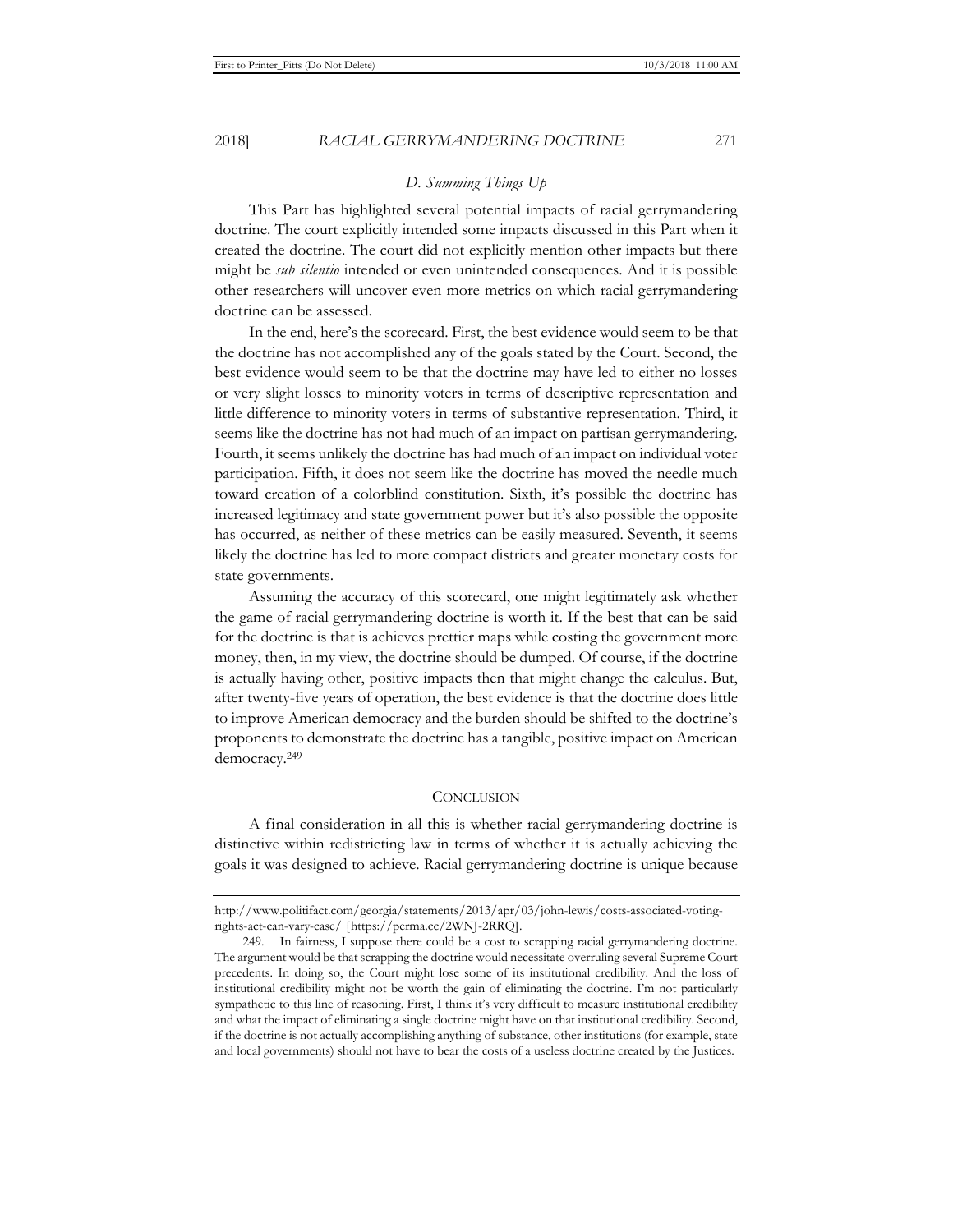when it was created, the Court was relatively explicit about its goals. This is unlike, say, one person, one vote doctrine where the Court was not particularly explicit in what it was trying to accomplish.<sup>250</sup> But it seems like racial gerrymandering doctrine has not fulfilled its promise and many doctrines may not fulfill their promises whether those promises are explicit from the Court or implicit in what advocates of the doctrine hope to achieve. To take an example from the one person, one vote context, it does not appear that doctrine did much to "prevent those in control of the redistricting process from drawing lines to their advantage" which was one of its potential promises.251 And even if racial gerrymandering doctrine is accomplishing something, it may not be accomplishing very much and may demonstrate the limitations of judicial doctrine's impact on legislative redistricting.252

Finally, in writing this, while I have used the best available empirical evidence, it seems like racial gerrymandering doctrine is ripe for further study, particularly because I think it's unlikely the Supreme Court will actually abandon the doctrine anytime soon. And this may represent an additional reason the doctrine is not unique because, once created, judicial doctrines may not be systematically studied so as to be questioned at their core. For instance, it took about forty years for anyone to take a look at the impact of one person, one vote on change in control of state legislatures.253 And, as another researcher noted in the context of Section 2 racial vote dilution "[a]lmost three decades after [the seminal Section 2 case of ] *Gingles*  was decided, not enough is known about the phenomena the case recognized or the relationships between them."254 In the end, perhaps researchers and courts need to

<sup>250.</sup> Nathaniel Persily et al., *The Complicated Impact of One Person, One Vote on Political Competition and Representation*, 80 N.C. L. REV. 1299, 1307 (2002) ("The one-person, one-vote cases are rich reservoirs of political philosophy. One must look beyond their texts, however, to capture fully the justifications for equal population in districting.").

<sup>251.</sup> *Id.* at 1351. I recognize that one person, one vote may serve as a constraint on some extreme partisan gerrymanders. For instance, it prevents a political party from putting all of the opposing political party's voters in a single district. But such an extreme example is likely an outlier. And one person, one vote perhaps created fertile grounds for more partisan gerrymandering because it requires redistricting every ten years.

<sup>252.</sup> As one prominent set of scholars noted at the end of a study of one person, one vote: The lessons learned from studying the political effects of one person, one vote are both humbling and illuminating. On the one hand, lawyers and judges ought not exaggerate the rule's independent effect on the political system. Political actors usually find a way to achieve pre-existing goals even under new legal regimes. On the other, new legal rules can seriously exacerbate or help channel concurrent environmental changes. The difficult task for those of us who analyze and advocate for such changes in the law of politics is to learn from these judicial experiments so as to prevent perverse consequences the next time around. Representing as they do the most substantial intrusion of the courts into politics, the oneperson, one-vote decisions deserve to be analyzed, even four decades later, so we can discover increasingly relevant lessons about the consequences of judicial regulation for legislative representation and electoral competition.

*Id.* at 1352.

<sup>253.</sup> *Id.* at 1332 ("As far as we know, no one has examined the effect of one person, one vote on change in control of state legislatures.").

<sup>254.</sup> Stephanopoulos, *supra* note 115, at 1327.